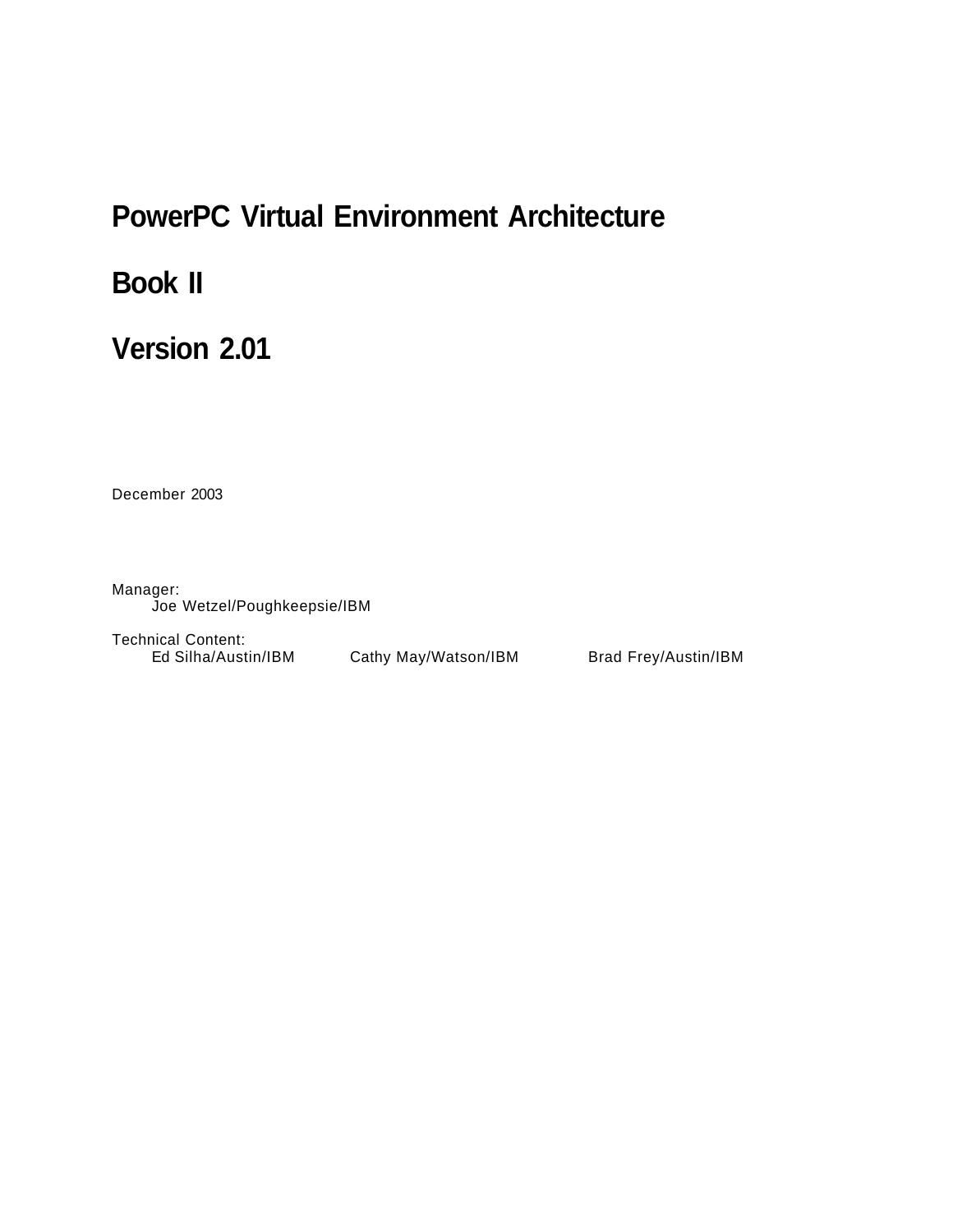The following paragraph does not apply to the United Kingdom or any country or state where such provisions are inconsistent with local law.

The specifications in this manual are subject to change without notice. This manual is provided "AS IS". International Business Machines Corp. makes no warranty of any kind, either expressed or implied, including, but not limited to, the implied warranties of merchantability and fitness for a particular purpose.

International Business Machines Corp. does not warrant that the contents of this publication or the accompanying source code examples, whether individually or as one or more groups, will meet your requirements or that the publication or the accompanying source code examples are error-free.

This publication could include technical inaccuracies or typographical errors. Changes are periodically made to the information herein; these changes will be incorporated in new editions of the publication.

Address comments to IBM Corporation, Internal Zip 9630, 11400 Burnett Road, Austin, Texas 78758-3493. IBM may use or distribute whatever information you supply in any way it believes appropriate without incurring any obligation to you.

The following terms are trademarks of the International Business Machines Corporation in the United States and/or other countries:

IBM PowerPC RISC/System 6000 POWER POWER2 POWER4 POWER4+ IBM System/370

Notice to U.S. Government Users—Documentation Related to Restricted Rights—Use, duplication or disclosure is subject to restrictions set fourth in GSA ADP Schedule Contract with IBM Corporation.

Copyright International Business Machines Corporation, 1994, 2003. All rights reserved.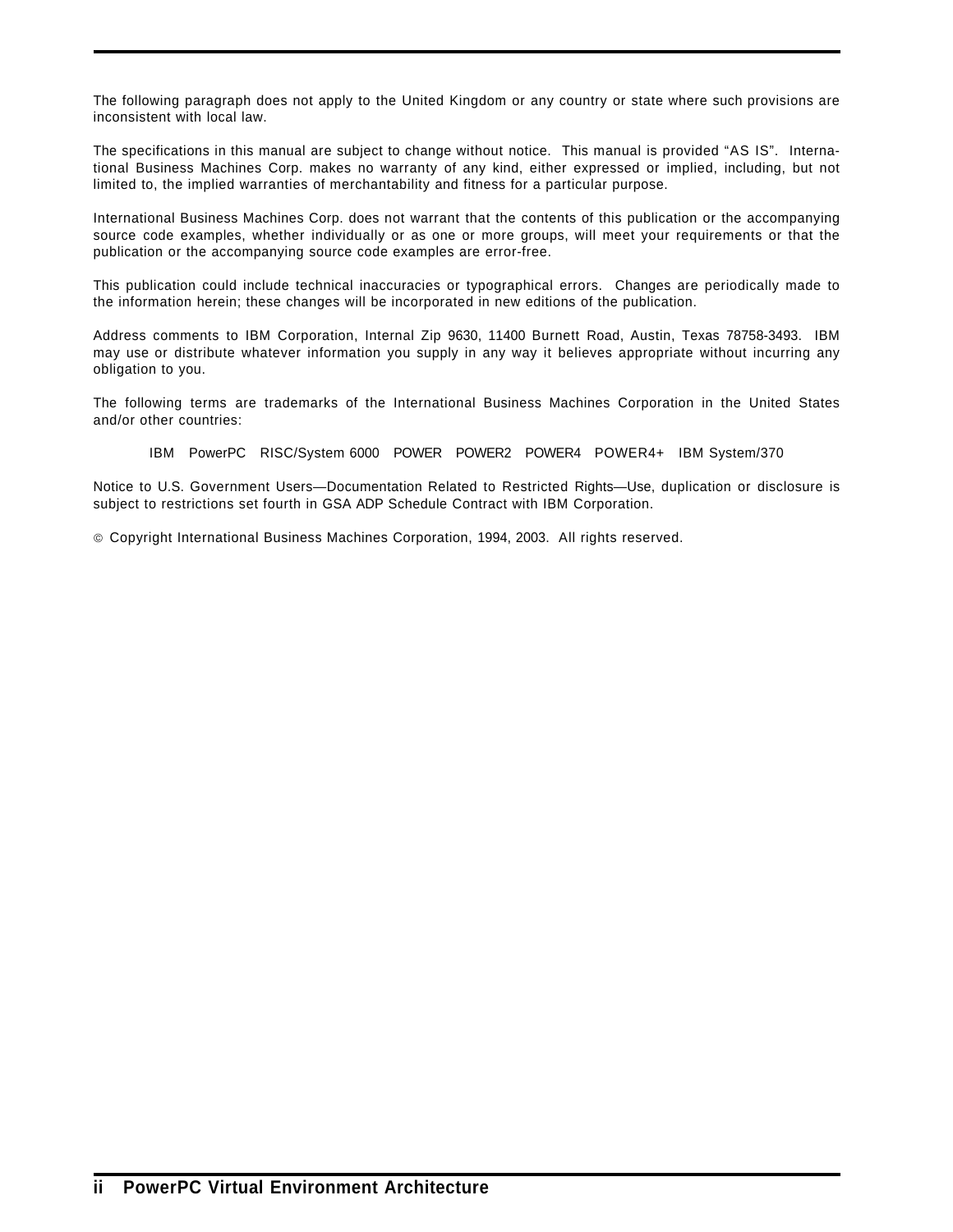# **Preface**

This document defines the additional instructions and facilities, beyond those of the PowerPC User Instruction Set Architecture, that are provided by the PowerPC Virtual Environment Architecture. It covers the storage model and related instructions and facilities available to the application programmer, and the Time Base as seen by the application programmer.

Other related documents define the PowerPC User Instruction Set Architecture, the PowerPC Operating Environment Architecture, and PowerPC Implementation Features. Book I, *PowerPC User Instruction Set Architecture* defines the base instruction set and related facilities available to the application pro-

grammer. Book III, *PowerPC Operating Environment Architecture* defines the system (privileged) instructions and related facilities. Book IV, *PowerPC Implementation Features* defines the implementation-dependent aspects of a particular implementation.

As used in this document, the term "PowerPC Architecture" refers to the instructions and facilities described in Books I, II, and III. The description of the instantiation of the PowerPC Architecture in a given implementation includes also the material in Book IV for that implementation.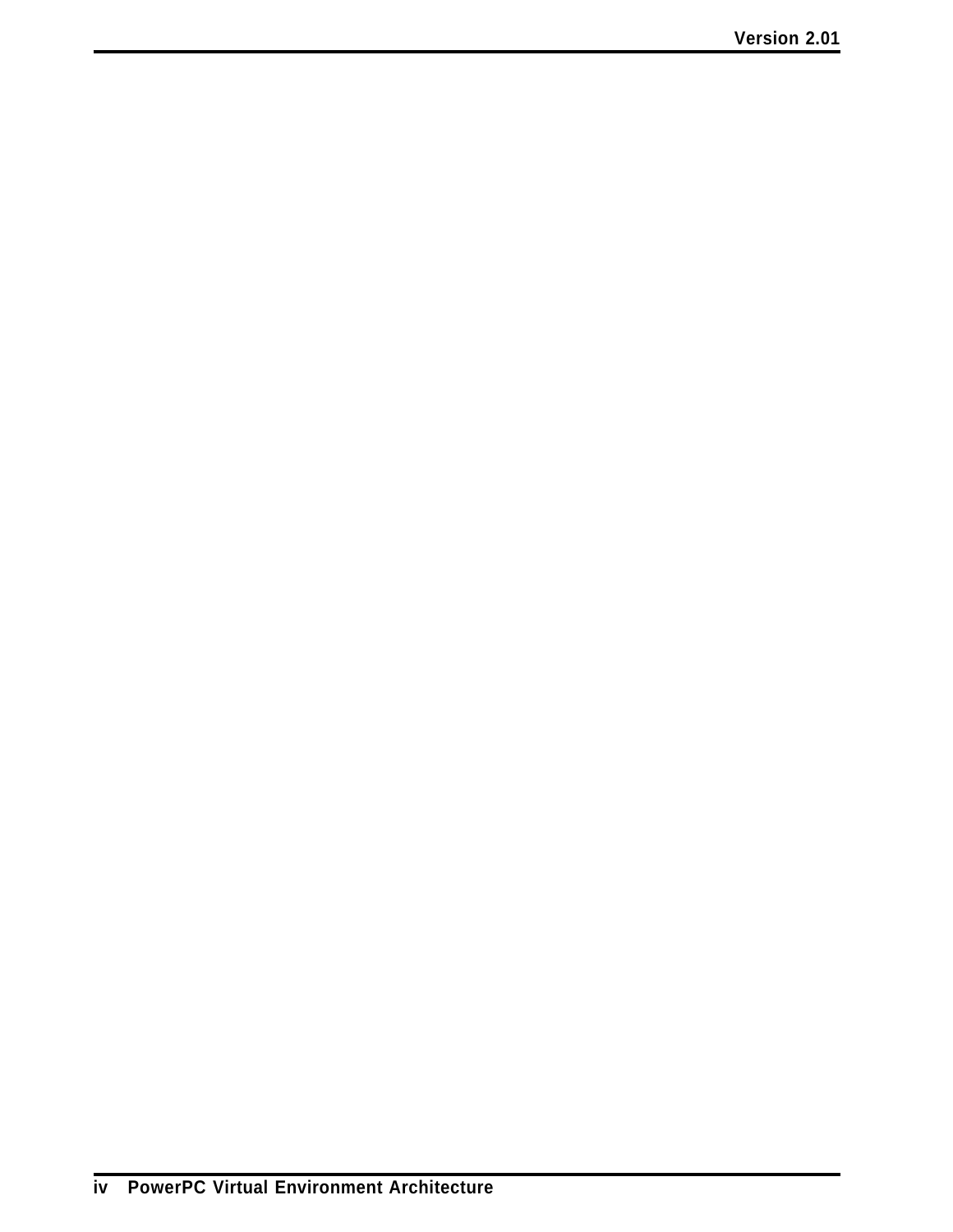# **Table of Contents**

| <b>Chapter 1. Storage Model Allence 2016</b>                                         | $\mathbf{1}$   |
|--------------------------------------------------------------------------------------|----------------|
| 1.1 Definitions and Notation                                                         | $\mathbf{1}$   |
| 1.2 Introduction<br>$\mathcal{A}$ , and a set of the set of the set of $\mathcal{A}$ | $\overline{2}$ |
| 1.3 Virtual Storage                                                                  | $\overline{2}$ |
| 1.4 Single-Copy Atomicity                                                            | 3              |
| 1.5 Cache Model                                                                      | 3              |
| 1.6 Storage Control Attributes                                                       | $\overline{4}$ |
| 1.6.1 Write Through Required                                                         | $\overline{4}$ |
| 1.6.2 Caching Inhibited                                                              | $\overline{4}$ |
| 1.6.3 Memory Coherence Required                                                      | 5              |
| 1.6.4 Guarded                                                                        | 5              |
| 1.7 Shared Storage                                                                   | 6              |
| 1.7.1 Storage Access Ordering                                                        | 6              |
| 1.7.2 Storage Ordering of I/O Accesses                                               | 8              |
| 1.7.3 Atomic Update<br>$\sim$ 100 km s $\sim$ 100 km s $\sim$ 100 km s $^{-1}$       | 8              |
| 1.8 Instruction Storage                                                              | 10             |
| 1.8.1 Concurrent Modification and                                                    |                |
| Execution of Instructions 12                                                         |                |
| <b>Chapter 2. Effect of Operand</b><br>Placement on Performance 2006 11 13           |                |
| 2.1 Instruction Restart 14                                                           |                |
| <b>Chapter 3. Storage Control</b>                                                    |                |
| Instructions <b>Entrancement Contract Contract 15</b>                                |                |
| 3.1 Parameters Useful to Application                                                 |                |
| Programs                                                                             | 15             |
| 3.2 Cache Management Instructions .                                                  | 16             |
| 3.2.1 Instruction Cache Instruction                                                  | 17             |
| 3.2.2 Data Cache Instructions                                                        | 18             |
| 3.3 Synchronization Instructions                                                     | 21             |
| 3.3.1 Instruction Synchronize Instruction<br>3.3.2 Load And Reserve and Store        | 21             |
|                                                                                      | 22             |
| Conditional Instructions<br>3.3.3 Memory Barrier Instructions 25                     |                |
|                                                                                      |                |
| <b>Chapter 4. Time Base Expansion 29</b><br>4.1 Time Base Instructions 30            |                |

| 4.3 Computing Time of Day from the<br>Time Base                                                                                                                                                                                      | 30 |
|--------------------------------------------------------------------------------------------------------------------------------------------------------------------------------------------------------------------------------------|----|
| <b>Chapter 5. Optional Facilities and</b>                                                                                                                                                                                            |    |
| Instructions <b>Entrancement Contract Contract Contract Contract Contract Contract Contract Contract Contract Contract Contract Contract Contract Contract Contract Contract Contract Contract Contract Contract Contract Contra</b> | 33 |
| 5.1 External Control<br>.                                                                                                                                                                                                            | 33 |
| 5.1.1 External Access Instructions                                                                                                                                                                                                   | 34 |
| 5.2 Storage Control Instructions                                                                                                                                                                                                     | 35 |
| 5.2.1 Cache Management Instructions 35                                                                                                                                                                                               |    |
| 5.3 Little-Endian<br><u>.</u>                                                                                                                                                                                                        | 36 |
| Appendix A. Assembler Extended                                                                                                                                                                                                       |    |
| <b>Mnemonics</b>                                                                                                                                                                                                                     |    |
| A.1 Synchronize Mnemonics 37                                                                                                                                                                                                         |    |
| <b>Appendix B. Programming Examples</b>                                                                                                                                                                                              |    |
| for Sharing Storage Manuscript                                                                                                                                                                                                       | 39 |
| B.1 Atomic Update Primitives                                                                                                                                                                                                         | 39 |
| B.2 Lock Acquisition and Release, and                                                                                                                                                                                                |    |
| Related Techniques                                                                                                                                                                                                                   | 41 |
| B.2.1 Lock Acquisition and Import                                                                                                                                                                                                    |    |
| Barriers                                                                                                                                                                                                                             | 41 |
| B.2.2 Lock Release and Export Barriers                                                                                                                                                                                               | 42 |
| B.2.3 Safe Fetch                                                                                                                                                                                                                     | 42 |
| B.3 List Insertion                                                                                                                                                                                                                   | 43 |
| B.4 Notes                                                                                                                                                                                                                            | 43 |
|                                                                                                                                                                                                                                      |    |
| Appendix C. Cross-Reference for                                                                                                                                                                                                      |    |
| <b>Changed POWER Mnemonics</b>                                                                                                                                                                                                       | 45 |
| <b>Appendix D. New Instructions Alleger</b>                                                                                                                                                                                          | 47 |
| Appendix E. PowerPC Virtual<br><b>Environment Instruction Set</b>                                                                                                                                                                    | 49 |
| Index                                                                                                                                                                                                                                | 51 |
| Last Page - End of Document<br>$\ldots$ 53                                                                                                                                                                                           |    |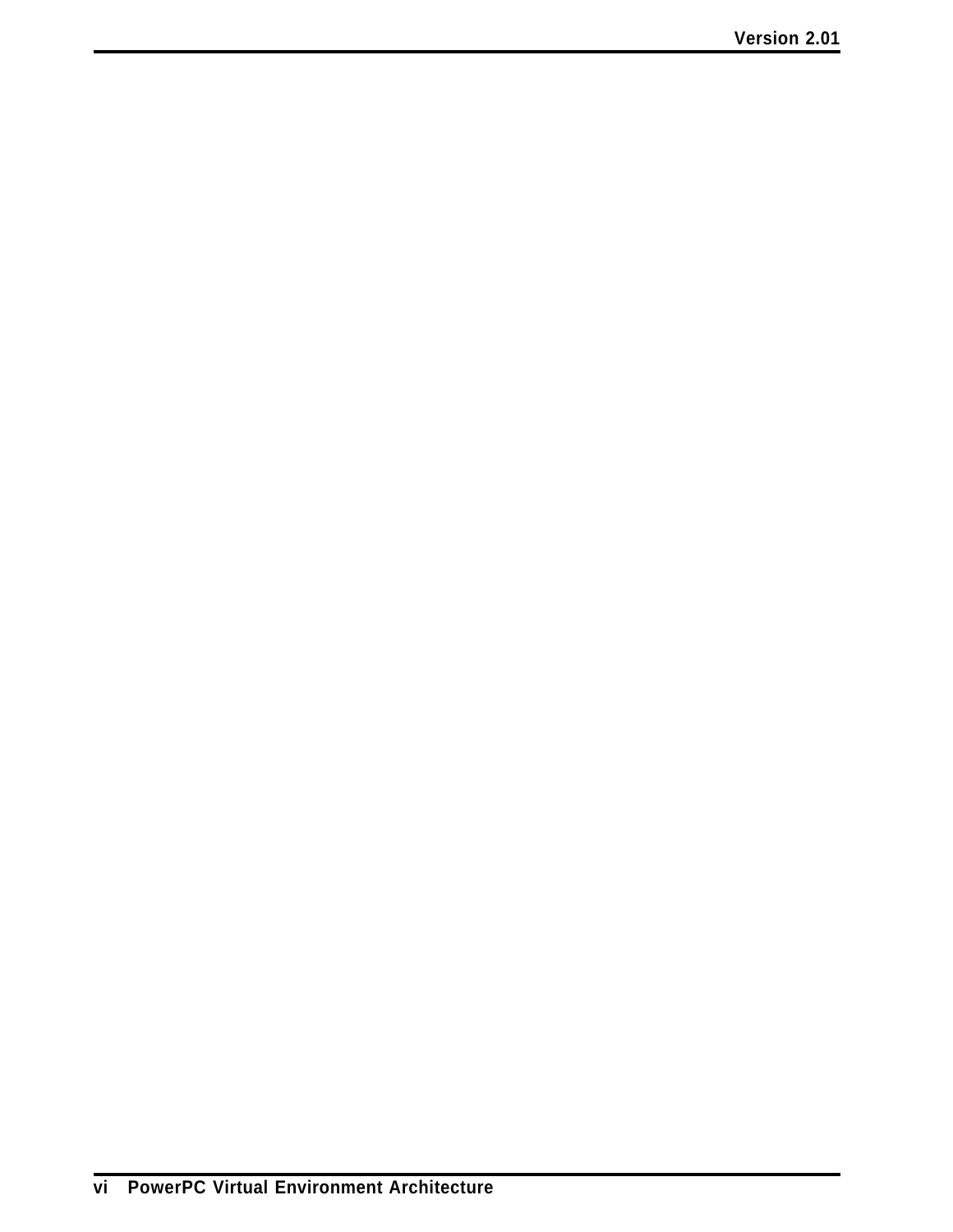# **Figures**

| 1. Performance effects of storage operand |                                                  |
|-------------------------------------------|--------------------------------------------------|
|                                           |                                                  |
| 2. Time Base 29                           |                                                  |
| 3. Performance effects of storage operand |                                                  |
|                                           |                                                  |
|                                           | placement 13<br>placement, Little-Endian mode 36 |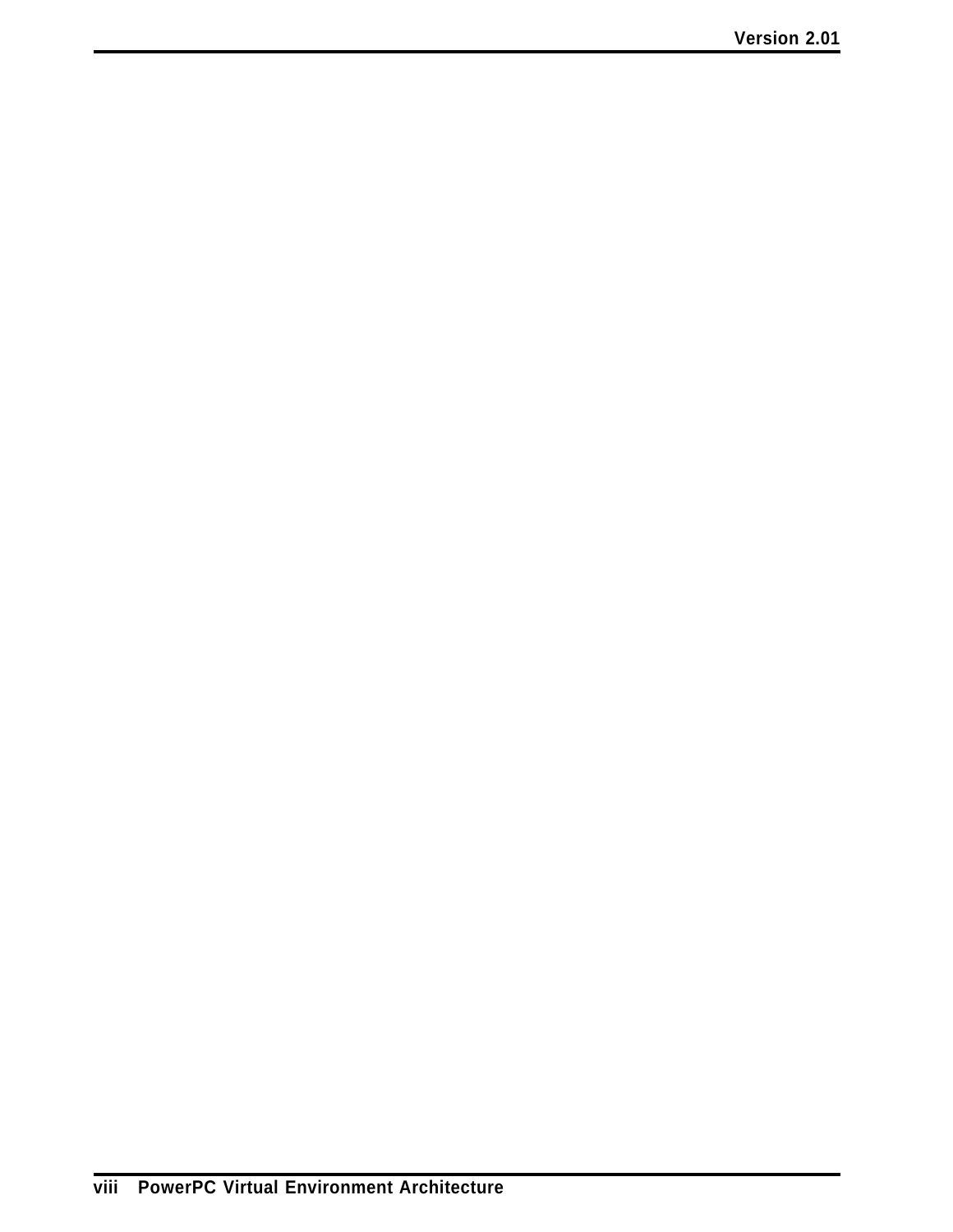# **Chapter 1. Storage Model**

| $\blacksquare$                    |  |  |
|-----------------------------------|--|--|
| 1.2 Introduction 2                |  |  |
| 1.3 Virtual Storage 2             |  |  |
| 1.4 Single-Copy Atomicity 3       |  |  |
| 1.5 Cache Model 3                 |  |  |
| 1.6 Storage Control Attributes 4  |  |  |
| 1.6.1 Write Through Required 4    |  |  |
| 1.6.2 Caching Inhibited 4         |  |  |
| 1.6.3 Memory Coherence Required 5 |  |  |
| 1.6.4 Guarded 5                   |  |  |

1.1 Definitions and Notation ....... 1

| 1.7.1 Storage Access Ordering<br>6<br>1.7.2 Storage Ordering of I/O Accesses 8<br>1.7.3 Atomic Update 8<br>1.7.3.1 Reservations 8<br>1.7.3.2 Forward Progress 10<br>1.8 Instruction Storage 10<br>1.8.1 Concurrent Modification and | 1.7 Shared Storage           | 6 |
|-------------------------------------------------------------------------------------------------------------------------------------------------------------------------------------------------------------------------------------|------------------------------|---|
|                                                                                                                                                                                                                                     |                              |   |
|                                                                                                                                                                                                                                     |                              |   |
|                                                                                                                                                                                                                                     |                              |   |
|                                                                                                                                                                                                                                     |                              |   |
|                                                                                                                                                                                                                                     |                              |   |
|                                                                                                                                                                                                                                     |                              |   |
|                                                                                                                                                                                                                                     |                              |   |
|                                                                                                                                                                                                                                     | Execution of Instructions 12 |   |

## **1.1 Definitions and Notation**

The following definitions, in addition to those specified in Book I, are used in this Book. In these definitions, " *Load* instruction" includes the *Cache Management* and other instructions that are stated in the instruction descriptions to be "treated as a *Load*", and similarly for " *Store* instruction".

### [ **processor**

A hardware component that executes the instructions specified in a program.

[ **system**

A combination of processors, storage, and associated mechanisms that is capable of executing programs. Sometimes the reference to system includes services provided by the operating system.

### [ **main storage**

The level of the storage hierarchy in which all storage state is visible to all processors and mechanisms in the system.

### $\blacksquare$  instruction storage

The view of storage as seen by the mechanism that fetches instructions.

### [ **data storage**

The view of storage as seen by a *Load* or *Store* instruction.

### [ **program order**

The execution of instructions in the order required by the sequential execution model. (See the section entitled "Instruction Execution Order" in Book I. A *dcbz* instruction that modifies storage which contains instructions has the same effect with respect to the sequential execution model as a *Store* instruction as described there.)

### $\blacksquare$  storage location

A contiguous sequence of bytes in storage. When used in association with a specific instruction or the instruction fetching mechanism, the length of the sequence of bytes is typically implied by the operation. In other uses, it may refer more abstractly to a group of bytes which share common storage attributes.

### [ **storage access**

An access to a storage location. There are three (mutually exclusive) kinds of storage access.

### — **data access**

An access to the storage location specified by a *Load* or *Store* instruction, or, if the access is performed "out-of-order" (see Book III), an access to a storage location as if it were the storage location specified by a *Load* or *Store* instruction.

### — **instruction fetch**

An access for the purpose of fetching an instruction.

### — **implicit access**

An access by the processor for the purpose of address translation or reference and change recording (see Book III).

### [ **caused by, associated with**

— **caused by**

A storage access is said to be caused by an instruction if the instruction is a *Load* or *Store* and the access (data access) is to the storage location specified by the instruction.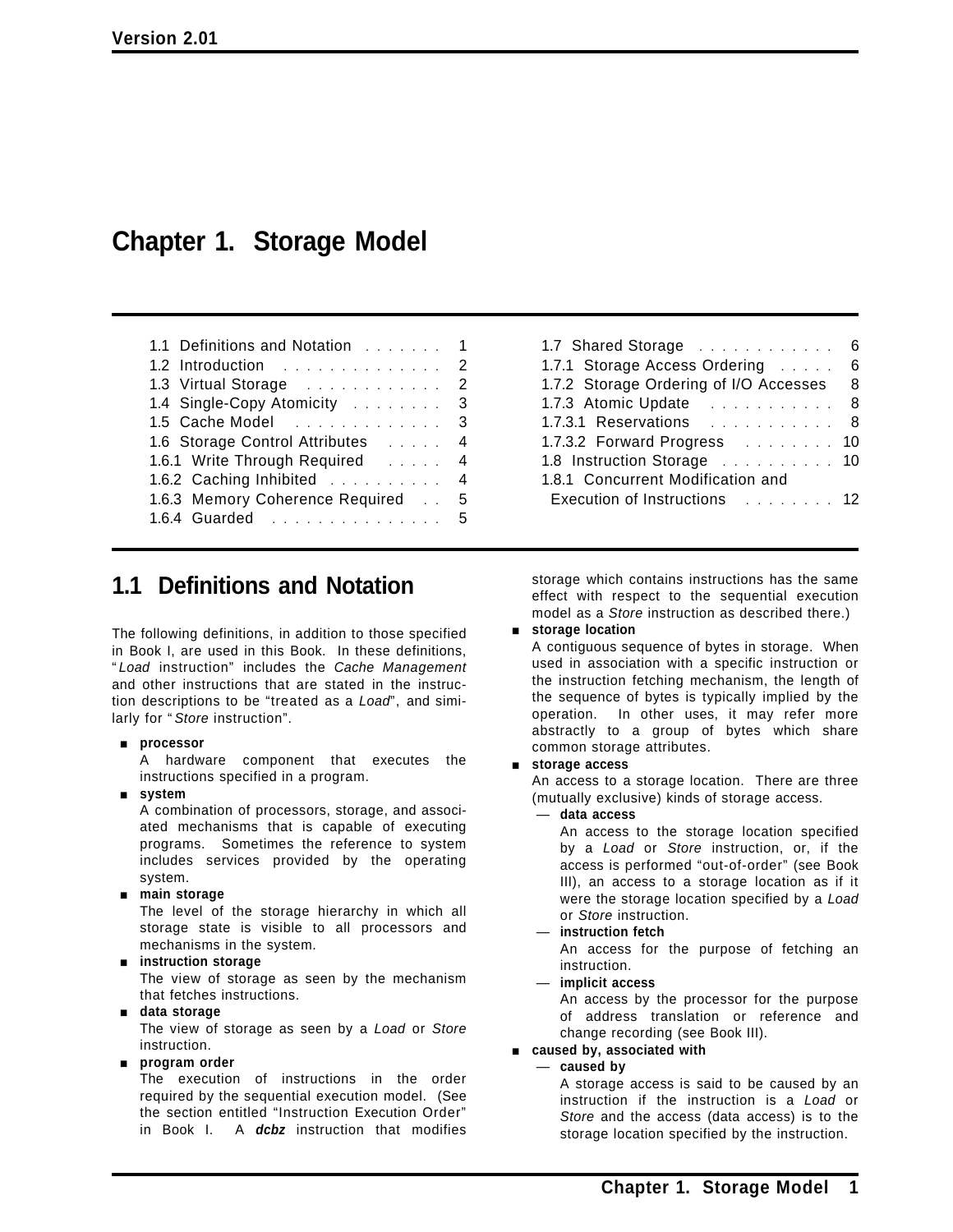### — **associated with**

A storage access is said to be associated with an instruction if the access is for the purpose of fetching the instruction (instruction fetch), or is a data access caused by the instruction, or is an implicit access that occurs as a side effect of fetching or executing the instruction.

### [ **prefetched instructions**

Instructions for which a copy of the instruction has been fetched from instruction storage, but the instruction has not yet been executed.

### [ **uniprocessor**

A system that contains one processor.

### [ **multiprocessor**

A system that contains two or more processors.

[ **shared storage multiprocessor**

A multiprocessor that contains some common storage, which all the processors in the system can access.

### $\blacksquare$  performed

A load or instruction fetch by a processor or mechanism (P1) is performed with respect to any processor or mechanism (P2) when the value to be returned by the load or instruction fetch can no longer be changed by a store by P2. A store by P1 is performed with respect to P2 when a load by P2 from the location accessed by the store will return the value stored (or a value stored subsequently). An instruction cache block invalidation by P1 is performed with respect to P2 when an instruction fetch by P2 will not be satisfied from the copy of the block that existed in its instruction cache when the instruction causing the invalidation was executed, and similarly for a data cache block invalidation. The preceding definitions apply regardless of whether P1 and P2 are the same entity.

### [ **page**

An aligned unit of storage for which protection and control attributes are independently specifiable and for which reference and change status are independently recorded. Two virtual page sizes are supported simultaneously, 4 KB and a larger size. The larger size is an implementation-dependent power of 2 (bytes). Real pages are always 4 KB.

### [ **block**

The aligned unit of storage operated on by each *Cache Management* instruction. The size of a block can vary by instruction and by implementation. The maximum block size is 4 KB.

### [ **aligned storage access**

A load or store is aligned if the address of the target storage location is a multiple of the size of the transfer effected by the instruction.

# **1.2 Introduction**

The PowerPC User Instruction Set Architecture, discussed in Book I, defines storage as a linear array of bytes indexed from 0 to a maximum of 264 − 1. Each byte is identified by its index, called its address, and each byte contains a value. This information is sufficient to allow the programming of applications that require no special features of any particular system environment. The PowerPC Virtual Environment Architecture, described herein, expands this simple storage model to include caches, virtual storage, and shared storage multiprocessors. The PowerPC Virtual Environment Architecture, in conjunction with services based on the PowerPC Operating Environment Architecture (see Book III) and provided by the operating system, permits explicit control of this expanded storage model. A simple model for sequential execution allows at most one storage access to be performed at a time and requires that all storage accesses appear to be performed in program order. In contrast to this simple model, the PowerPC Architecture specifies a relaxed model of storage consistency. In a multiprocessor system that allows multiple copies of a storage location, aggressive implementations of the architecture can permit intervals of time during which different copies of a storage location have different values. This chapter describes features of the PowerPC Architecture that enable programmers to write correct programs for this storage model.

# **1.3 Virtual Storage**

The PowerPC system implements a virtual storage model for applications. This means that a combination of hardware and software can present a storage model that allows applications to exist within a "virtual" address space larger than either the effective address space or the real address space.

Each program can access  $2^{64}$  bytes of "effective address" (EA) space, subject to limitations imposed by the operating system. In a typical PowerPC system, each program's EA space is a subset of a larger "virtual address" (VA) space managed by the operating system.

Each effective address is translated to a real address (i.e., to an address of a byte in real storage or on an I/O device) before being used to access storage. The hardware accomplishes this, using the address translation mechanism described in Book III. The operating system manages the real (physical) storage resources of the system, by setting up the tables and other information used by the hardware address translation mechanism.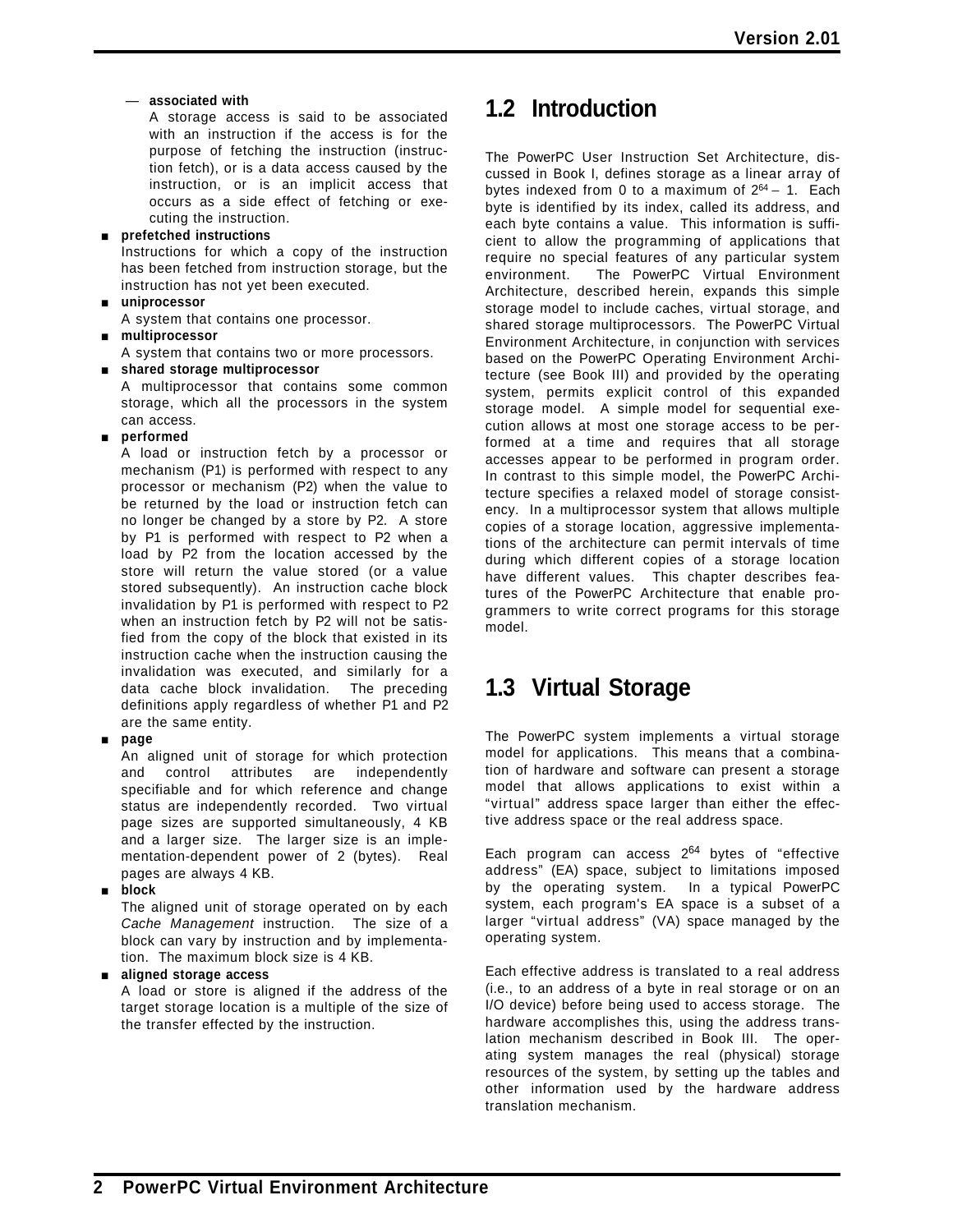Book II deals primarily with effective addresses that are in "segments" translated by the "address translation mechanism" (see Book III). Each such effective address lies in a "virtual page", which is mapped to a "real page" (4 KB virtual page) or to a contiguous sequence of real pages (large virtual page) before data or instructions in the virtual page are accessed.

In general, real storage may not be large enough to map all the virtual pages used by the currently active applications. With support provided by hardware, the operating system can attempt to use the available real pages to map a sufficient set of virtual pages of the applications. If a sufficient set is maintained, "paging" activity is minimized. If not, performance degradation is likely.

The operating system can support restricted access to virtual pages (including read/write, read only, and no access; see Book III), based on system standards (e.g., program code might be read only) and application requests.

# **1.4 Single-Copy Atomicity**

An access is *single-copy atomic*, or simply *atomic*, if it is always performed in its entirety with no visible fragmentation. Atomic accesses are thus *serialized*: each happens in its entirety in some order, even when that order is not specified in the program or enforced between processors.

In PowerPC the following single-register accesses are always atomic:

- byte accesses (all bytes are aligned on byte boundaries)
- **n** halfword accesses aligned on halfword boundaries
- **November 2018** word accesses aligned on word boundaries
- **u** doubleword accesses aligned on doubleword boundaries

No other accesses are guaranteed to be atomic. For example, the access caused by the following instructions is not guaranteed to be atomic.

- [ any *Load* or *Store* instruction for which the operand is unaligned
- [ *lmw, stmw, lswi, lswx, stswi, stswx*
- **n** any *Cache Management* instruction

An access that is not atomic is performed as a set of smaller disjoint atomic accesses. The number and alignment of these accesses are implementation-dependent, as is the relative order in which they are performed.

The results for several combinations of loads and stores to the same or overlapping locations are described below.

- 1. When two processors execute atomic stores to locations that do not overlap, and no other stores are performed to those locations, the contents of those locations are the same as if the two stores were performed by a single processor.
- 2. When two processors execute atomic stores to the same storage location, and no other store is performed to that location, the contents of that location are the result stored by one of the processors.
- 3. When two processors execute stores that have the same target location and are not guaranteed to be atomic, and no other store is performed to that location, the result is some combination of the bytes stored by both processors.
- 4. When two processors execute stores to overlapping locations, and no other store is performed to those locations, the result is some combination of the bytes stored by the processors to the overlapping bytes. The portions of the locations that do not overlap contain the bytes stored by the processor storing to the location.
- 5. When a processor executes an atomic store to a location, a second processor executes an atomic load from that location, and no other store is performed to that location, the value returned by the load is the contents of the location before the store or the contents of the location after the store.
- 6. When a load and a store with the same target location can be executed simultaneously, and no other store is performed to that location, the value returned by the load is some combination of the contents of the location before the store and the contents of the location after the store.

# **1.5 Cache Model**

A cache model in which there is one cache for instructions and another cache for data is called a "Harvard-style" cache. This is the model assumed by the PowerPC Architecture, e.g., in the descriptions of the *Cache Management* instructions in Section 3.2, "Cache Management Instructions" on page 16. Alternative cache models may be implemented (e.g., a "combined cache" model, in which a single cache is used for both instructions and data, or a model in which there are several levels of caches), but they support the programming model implied by a Harvard-style cache.

The processor is not required to maintain copies of storage locations in the instruction cache consistent with modifications to those storage locations (e.g., modifications caused by *Store* instructions).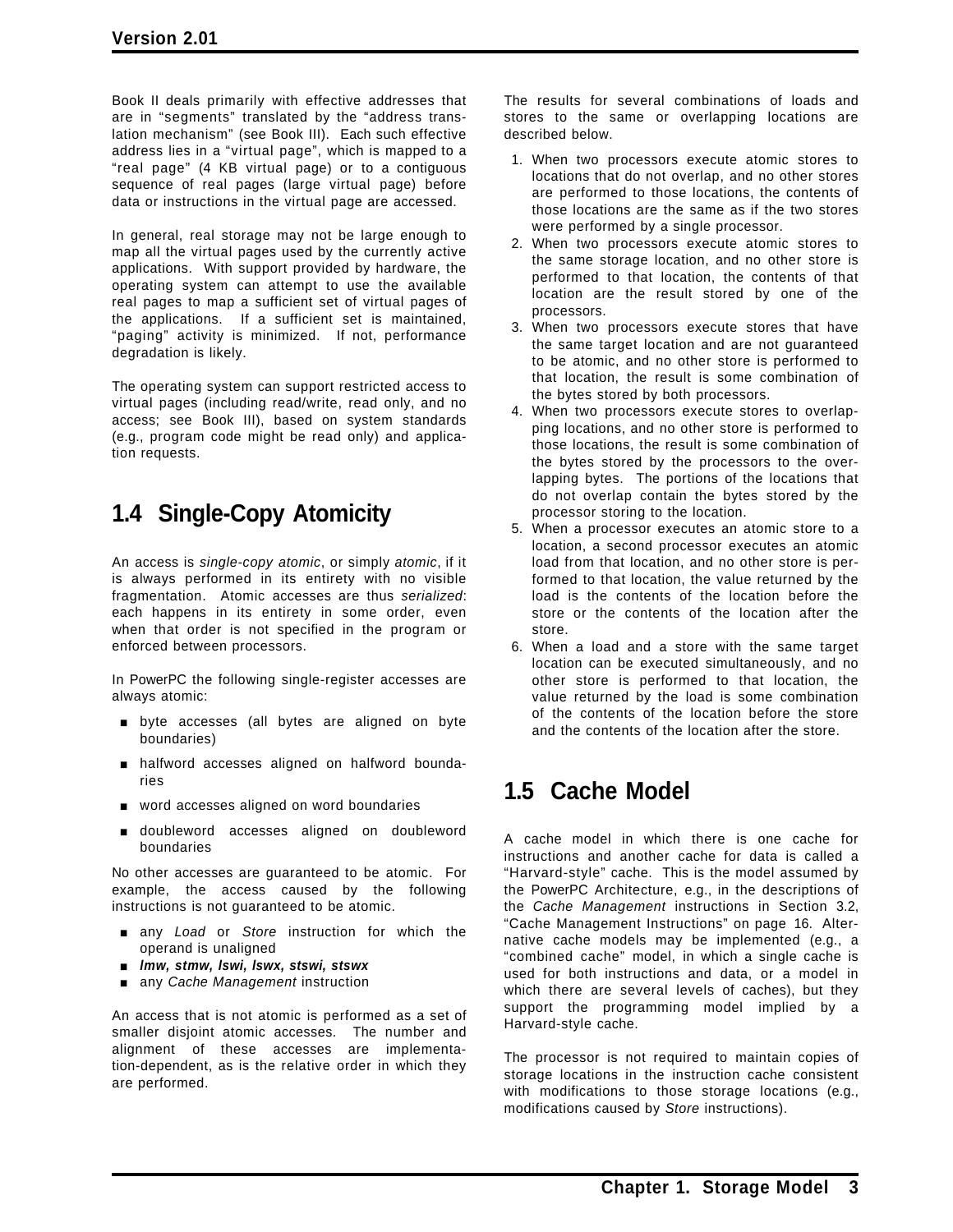A location in the data cache is considered to be modified in that cache if the location has been modified (e.g., by a *Store* instruction) and the modified data have not been been written to main storage.

*Cache Management* instructions are provided so that programs can manage the caches when needed. For example, program management of the caches is needed when a program generates or modifies code that will be executed (i.e., when the program modifies data in storage and then attempts to execute the modified data as instructions). The *Cache Management* instructions are also useful in optimizing the use of memory bandwidth in such applications as graphics and numerically intensive computing. The functions performed by these instructions depend on the storage control attributes associated with the specified storage location (see Section 1.6, "Storage Control Attributes").

The *Cache Management* instructions allow the program to do the following.

- **nally invalidate the copy of storage in an instruction** cache block (*icbi*)
- provide a hint that the program will probably soon access a specified data cache block (*dcbt, dcbtst*)
- set the contents of a data cache block to zeros (*dcbz*)
- copy the contents of a modified data cache block to main storage (*dcbst*)
- **p** copy the contents of a modified data cache block to main storage and make the copy of the block in the data cache invalid (*dcbf*)

# **1.6 Storage Control Attributes**

Some operating systems may provide a means to allow programs to specify the storage control attributes described in this section. Because the support provided for these attributes by the operating system may vary between systems, the details of the specific system being used must be known before these attributes can be used.

Storage control attributes are associated with units of storage that are multiples of the page size. Each storage access is performed according to the storage control attributes of the specified storage location, as described below. The storage control attributes are the following.

- **Nite Through Required**
- **Example 2** Caching Inhibited
- **Nemory Coherence Required**
- **g** Guarded

These attributes have meaning only when an effective address is translated by the processor performing the storage access. All combinations of these attributes are supported except Write Through Required with Caching Inhibited.

### **Programming Note**

The Write Through Required and Caching Inhibited attributes are mutually exclusive because, as described below, the Write Through Required attribute permits the storage location to be in the data cache while the Caching Inhibited attribute does not.

Storage that is Write Through Required or Caching Inhibited is not intended to be used for general-purpose programming. For example, the *lwarx*, *ldarx*, *stwcx.*, and *stdcx.* instructions may cause the system data storage error handler to be invoked if they specify a location in storage having either of these attributes.

In the remainder of this section, " *Load* instruction" includes the *Cache Management* and other instructions that are stated in the instruction descriptions to be "treated as a *Load*", and similarly for " *Store* instruction".

### **1.6.1 Write Through Required**

A store to a Write Through Required storage location is performed in main storage. A *Store* instruction that specifies a location in Write Through Required storage may cause additional locations in main storage to be accessed. If a copy of the block containing the specified location is retained in the data cache, the store is also performed in the data cache. The store does not cause the block to be considered to be modified in the data cache.

In general, accesses caused by separate *Store* instructions that specify locations in Write Through Required storage may be combined into one access. Such combining does not occur if the *Store* instructions are separated by a *sync* instruction or by an *eieio* instruction.

## **1.6.2 Caching Inhibited**

An access to a Caching Inhibited storage location is performed in main storage. A *Load* instruction that specifies a location in Caching Inhibited storage may cause additional locations in main storage to be accessed unless the specified location is also Guarded. An instruction fetch from Caching Inhibited storage may cause additional words in main storage to be accessed. No copy of the accessed locations is placed into the caches.

In general, non-overlapping accesses caused by separate *Load* instructions that specify locations in Caching Inhibited storage may be combined into one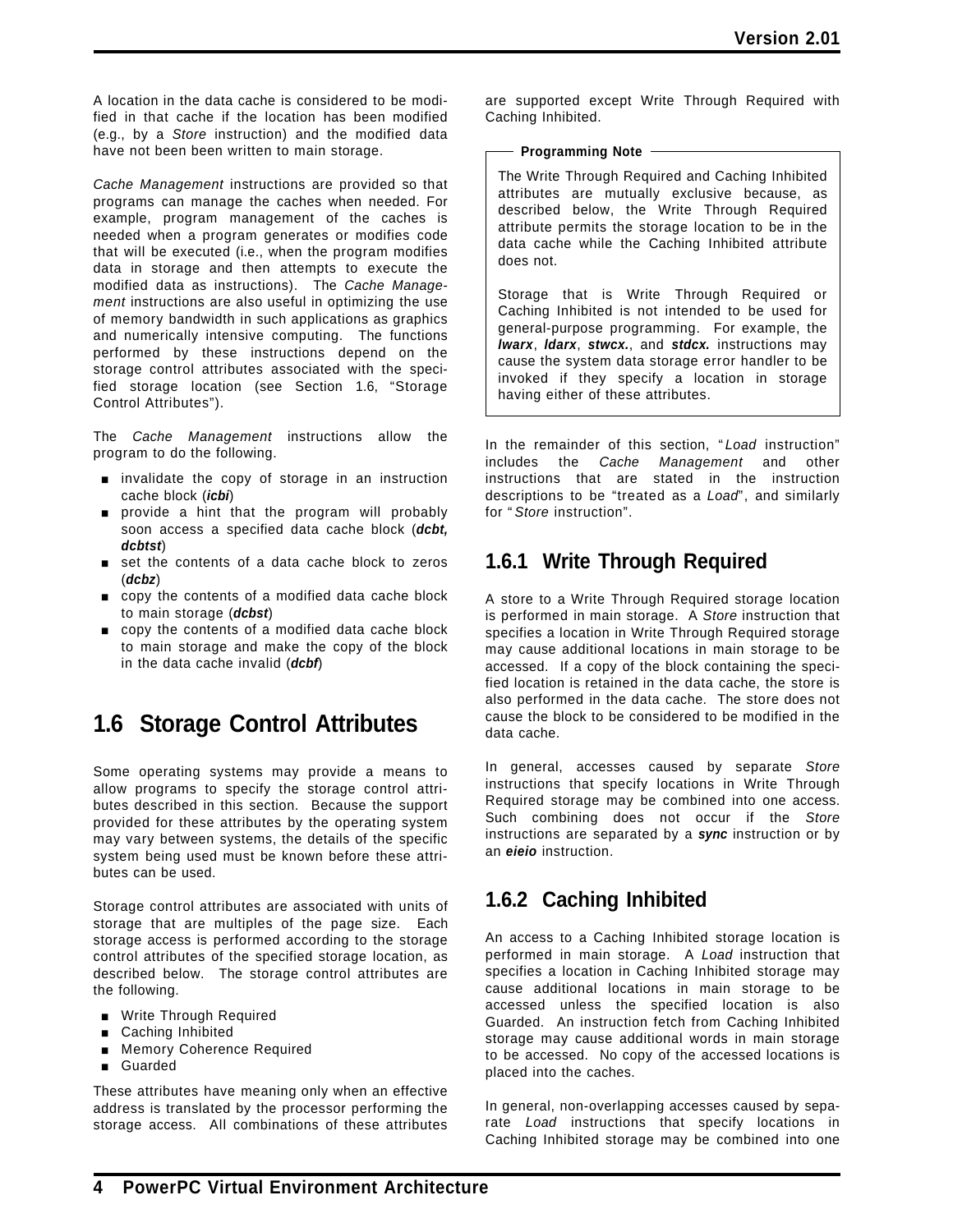access, as may non-overlapping accesses caused by separate *Store* instructions that specify locations in Caching Inhibited storage. Such combining does not occur if the *Load* or *Store* instructions are separated by a *sync* instruction, or by an *eieio* instruction if the storage is also Guarded.

### **1.6.3 Memory Coherence Required**

An access to a Memory Coherence Required storage location is performed coherently, as follows.

Memory coherence refers to the ordering of stores to a single location. Atomic stores to a given location are *coherent* if they are serialized in some order, and no processor or mechanism is able to observe any subset of those stores as occurring in a conflicting order. This serialization order is an abstract sequence of values; the physical storage location need not assume each of the values written to it. For example, a processor may update a location several times before the value is written to physical storage. The result of a store operation is not available to every processor or mechanism at the same instant, and it may be that a processor or mechanism observes only some of the values that are written to a location. However, when a location is accessed atomically and coherently by all processor and mechanisms, the sequence of values loaded from the location by any processor or mechanism during any interval of time forms a subsequence of the sequence of values that the location logically held during that interval. That is, a processor or mechanism can never load a "newer" value first and then, later, load an "older" value.

Memory coherence is managed in blocks called *coherence blocks*. Their size is implementation-dependent (see the Book IV, *PowerPC Implementation Features* document for the implementation), but is usually larger than a word and often the size of a cache block.

For storage that is not Memory Coherence Required, software must explicitly manage memory coherence to the extent required by program correctness. The operations required to do this may be systemdependent.

Because the Memory Coherence Required attribute for a given storage location is of little use unless all processors that access the location do so coherently, in statements about Memory Coherence Required storage elsewhere in Books I − III it is generally assumed that the storage has the Memory Coherence Required attribute for all processors that access it.

### **Programming Note**

Operating systems that allow programs to request that storage not be Memory Coherence Required should provide services to assist in managing memory coherence for such storage, including all system-dependent aspects thereof.

In most systems the default is that all storage is Memory Coherence Required. For some applications in some systems, software management of coherence may yield better performance. In such cases, a program can request that a given unit of storage not be Memory Coherence Required, and can manage the coherence of that storage by using the *sync* instruction, the *Cache Management* instructions, and services provided by the operating system.

## **1.6.4 Guarded**

A data access to a Guarded storage location is performed only if either (a) the access is caused by an instruction that is known to be required by the sequential execution model, or (b) the access is a load and the storage location is already in a cache. If the storage is also Caching Inhibited, only the storage location specified by the instruction is accessed; otherwise any storage location in the cache block containing the specified storage location may be accessed.

Instructions are not fetched from virtual storage that is Guarded. If the effective address of the current instruction is in such storage, the system instruction storage error handler is invoked.

### **Programming Note**

In some implementations, instructions may be executed before they are known to be required by the sequential execution model. Because the results of instructions executed in this manner are discarded if it is later determined that those instructions would not have been executed in the sequential execution model, this behavior does not affect most programs.

This behavior does affect programs that access storage locations that are not "well-behaved" (e.g., a storage location that represents a control register on an I/O device that, when accessed, causes the device to perform an operation). To avoid unintended results, programs that access such storage locations should request that the storage be Guarded, and should prevent such storage locations from being in a cache (e.g., by requesting that the storage also be Caching Inhibited).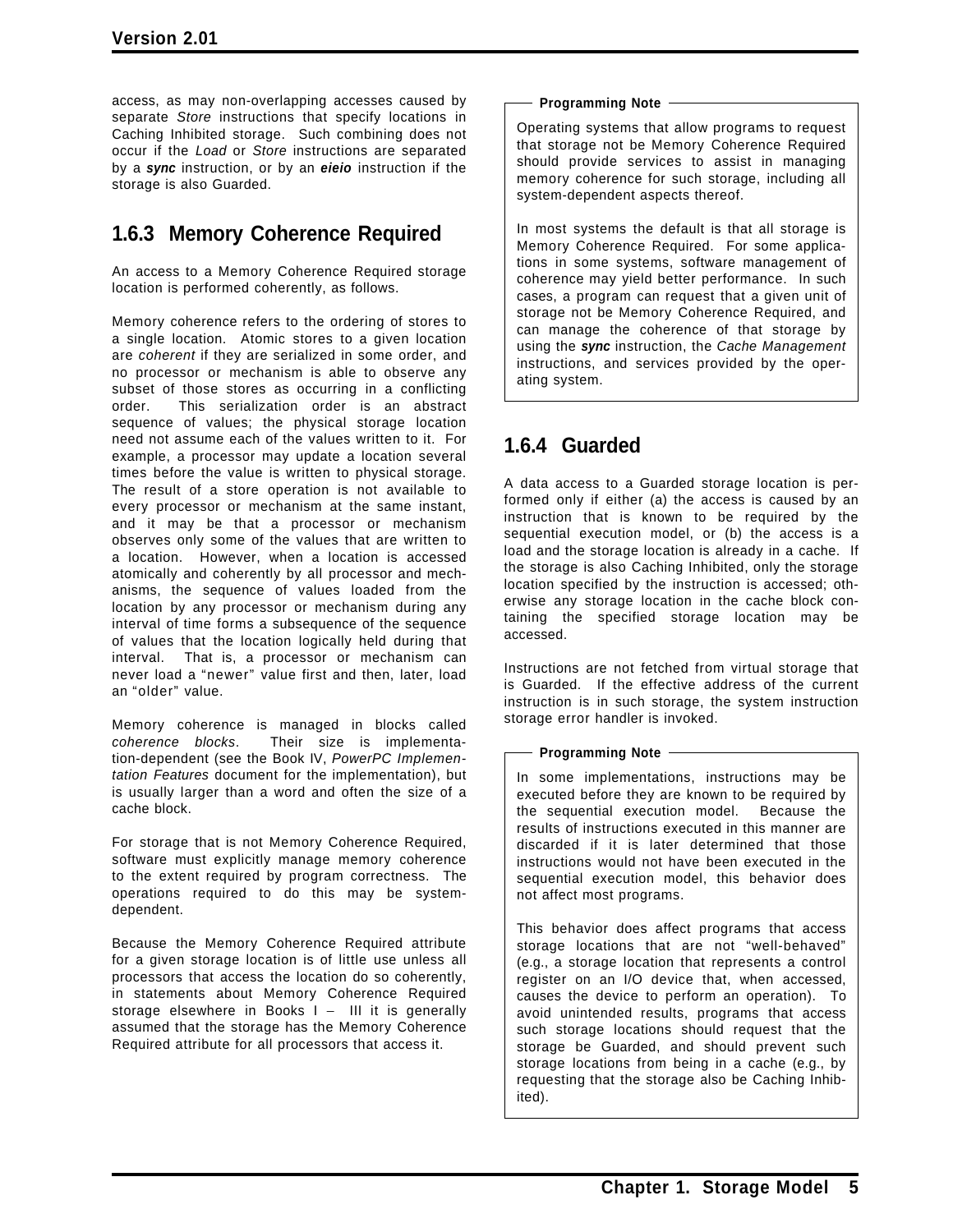# **1.7 Shared Storage**

This architecture supports the sharing of storage between programs, between different instances of the same program, and between processors and other mechanisms. It also supports access to a storage location by one or more programs using different effective addresses. All these cases are considered storage sharing. Storage is shared in blocks that are an integral number of pages.

When the same storage location has different effective addresses, the addresses are said to be *aliases*. Each application can be granted separate access privileges to aliased pages.

## **1.7.1 Storage Access Ordering**

The storage model for the ordering of storage accesses is *weakly consistent*. This model provides an opportunity for improved performance over a model that has stronger consistency rules, but places the responsibility on the program to ensure that ordering or synchronization instructions are properly placed when storage is shared by two or more programs.

The order in which the processor performs storage accesses, the order in which those accesses are performed with respect to another processor or mechanism, and the order in which those accesses are performed in main storage may all be different. Several means of enforcing an ordering of storage accesses are provided to allow programs to share storage with other programs, or with mechanisms such as I/O devices. These means are listed below. The phrase "to the extent required by the associated Memory Coherence Required attributes" refers to the Memory Coherence Required attribute, if any, associated with each access.

**If two** *Store* instructions specify storage locations that are both Caching Inhibited and Guarded, the corresponding storage accesses are performed in program order with respect to any processor or mechanism.

- **If a** *Load* instruction depends on the value returned by a preceding *Load* instruction (because the value is used to compute the effective address specified by the second *Load*), the corresponding storage accesses are performed in program order with respect to any processor or mechanism to the extent required by the associated Memory Coherence Required attributes. This applies even if the dependency has no effect on program logic (e.g., the value returned by the first *Load* is ANDed with zero and then added to the effective address specified by the second *Load*).
- [ When a processor (P1) executes a *Synchronize* or *eieio* instruction a *memory barrier* is created, which orders applicable storage accesses pairwise, as follows. Let A be a set of storage accesses that includes all storage accesses associated with instructions preceding the barriercreating instruction, and let B be a set of storage accesses that includes all storage accesses associated with instructions following the barriercreating instruction. For each applicable pair a<sub>i</sub>,b<sub>j</sub> of storage accesses such that  $a_i$  is in A and  $b_i$  is in B, the memory barrier ensures that  $a_i$  will be performed with respect to any processor or mechanism, to the extent required by the associated Memory Coherence Required attributes, before  $b_i$  is performed with respect to that processor or mechanism.

The ordering done by a memory barrier is said to be "cumulative" if it also orders storage accesses that are performed by processors and mechanisms other than P1, as follows.

- A includes all applicable storage accesses by any such processor or mechanism that have been performed with respect to P1 before the memory barrier is created.
- B includes all applicable storage accesses by any such processor or mechanism that are performed after a *Load* instruction executed by that processor or mechanism has returned the value stored by a store that is in B.

No ordering should be assumed among the storage accesses caused by a single instruction (i.e, by an instruction for which the access is not atomic), and no means are provided for controlling that order.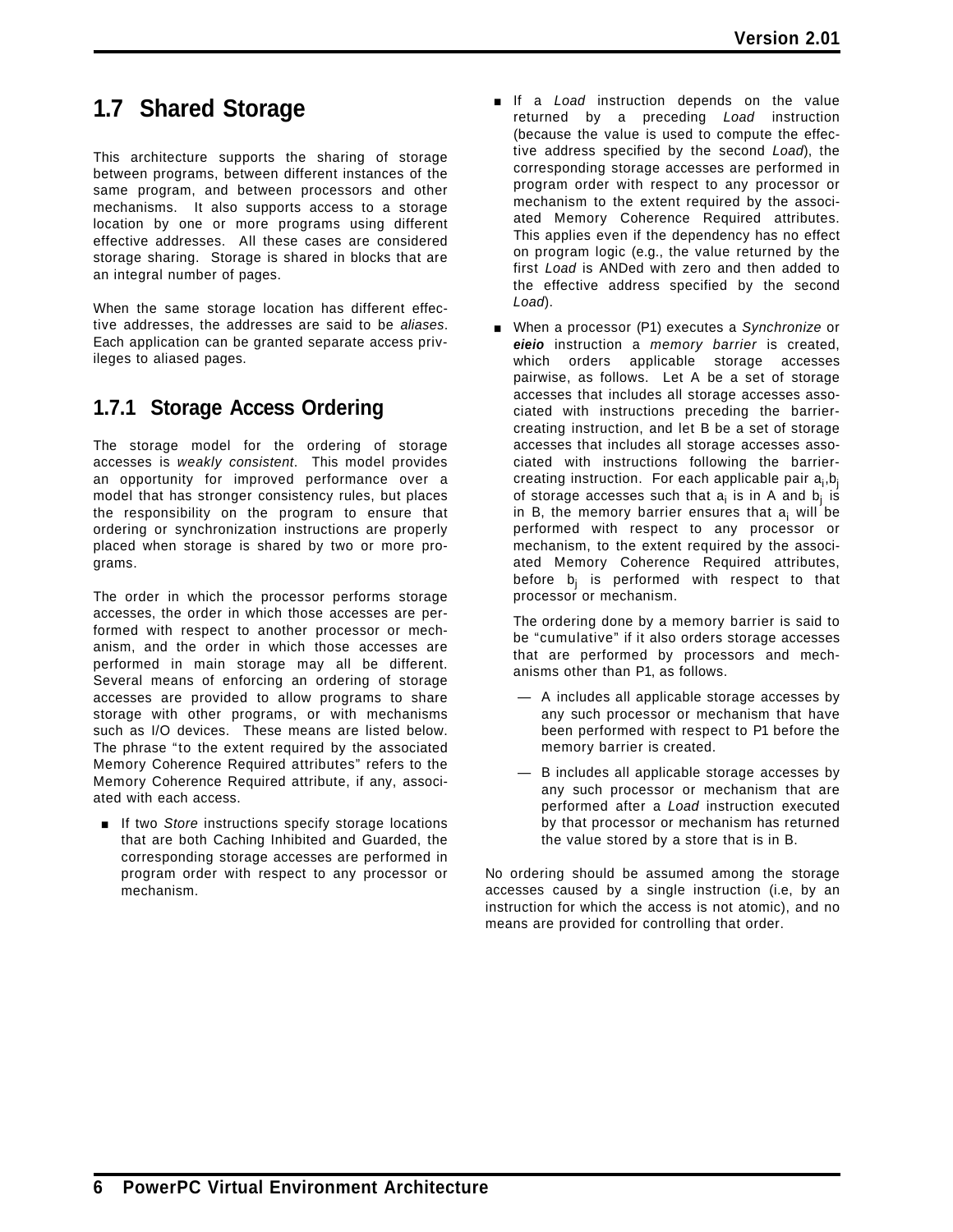### **Programming Note**

Because stores cannot be performed "out-of-order" (see Book III, *PowerPC Operating Environment Architecture*), if a *Store* instruction depends on the value returned by a preceding *Load* instruction (because the value returned by the *Load* is used to compute either the effective address specified by the *Store* or the value to be stored), the corresponding storage accesses are performed in program order. The same applies if whether the *Store* instruction is executed depends on a conditional *Branch* instruction that in turn depends on the value returned by a preceding *Load* instruction.

Because an *isync* instruction prevents the execution of instructions following the *isync* until instructions preceding the *isync* have completed, if an *isync* follows a conditional *Branch* instruction that depends on the value returned by a preceding *Load* instruction, the load on which the *Branch* depends is performed before any loads caused by instructions following the *isync*. This applies even if the effects of the "dependency" are independent of the value loaded (e.g., the value is compared to itself and the *Branch* tests the EQ bit in the selected CR field), and even if the branch target is the sequentially next instruction.

With the exception of the cases described above and earlier in this section, data dependencies and control dependencies do not order storage accesses. Examples include the following.

- **If a** *Load* instruction specifies the same storage location as a preceding *Store* instruction and the location is in storage that is not Caching Inhibited, the load may be satisfied from a "store queue" (a buffer into which the processor places stored values before presenting them to the storage subsystem), and not be visible to other processors and mechanisms. A consequence is that if a subsequent *Store* depends on the value returned by the *Load*, the two stores need not be performed in program order with respect to other processors and mechanisms.
- **Because a Store Conditional instruction may** complete before its store has been performed, a conditional *Branch* instruction that depends on the CR0 value set by a *Store Conditional* instruction does not order the *Store Conditional*'s store with respect to storage accesses caused by instructions that follow the *Branch*.

**Because processors may predict branch target** addresses and branch condition resolution, control dependencies (e.g., branches) do not order storage accesses except as described above. For example, when a subroutine returns to its caller the return address may be predicted, with the result that loads caused by instructions at or after the return address may be performed before the load that obtains the return address is performed.

Because processors may implement nonarchitected duplicates of architected resources (e.g., GPRs, CR fields, and the Link Register), resource dependencies (e.g., specification of the same target register for two *Load* instructions) do not order storage accesses.

Examples of correct uses of dependencies, *sync*, *lwsync*, and *eieio* to order storage accesses can be found in Appendix B, "Programming Examples for Sharing Storage" on page 39.

Because the storage model is weakly consistent, the sequential execution model as applied to instructions that cause storage accesses guarantees only that those accesses appear to be performed in program order with respect to the processor executing the instructions. For example, an instruction may complete, and subsequent instructions may be executed, before storage accesses caused by the first instruction have been performed. However, for a sequence of atomic accesses to the same storage location, if the location is in storage that is Memory Coherence Required the definition of coherence guarantees that the accesses are performed in program order with respect to any processor or mechanism that accesses the location coherently, and similarly if the location is in storage that is Caching Inhibited.

Because accesses to storage that is Caching Inhibited are performed in main storage, memory barriers and dependencies on *Load* instructions order such accesses with respect to any processor or mechanism even if the storage is not Memory Coherence Required.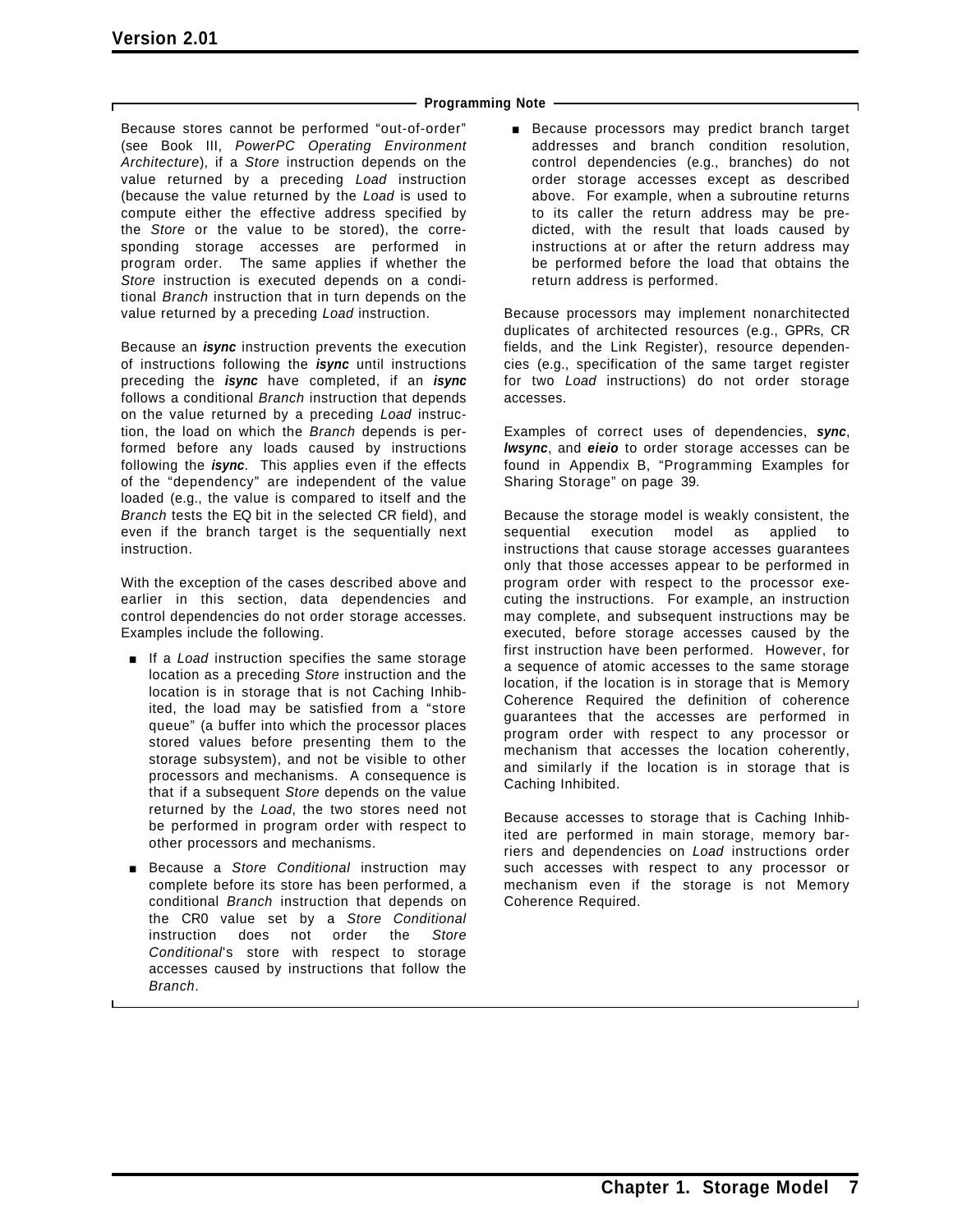### **Programming Note**

The first example below illustrates cumulative ordering of storage accesses preceding a memory barrier, and the second illustrates cumulative ordering of storage accesses following a memory barrier. Assume that locations X, Y, and Z initially contain the value 0.

### **Example 1:**

- Processor A: stores the value 1 to location X
- Processor B: loads from location X obtaining the value 1, executes a *sync* instruction, then stores the value 2 to location Y
- Processor C: loads from location Y obtaining the value 2, executes a *sync* instruction, then loads from location X

**Example 2:**

- Processor A: stores the value 1 to location X, executes a *sync* instruction, then stores the value 2 to location Y
- Processor B: loops loading from location Y until the value 2 is obtained, then stores the value 3 to location Z
- Processor C: loads from location Z obtaining the value 3, executes a *sync* instruction, then loads from location X

In both cases, cumulative ordering dictates that the value loaded from location X by processor C is 1.

## **1.7.2 Storage Ordering of I/O Accesses**

A "coherence domain" consists of all processors and all interfaces to main storage. Memory reads and writes initiated by mechanisms outside the coherence domain are performed within the coherence domain in the order in which they enter the coherence domain and are performed as coherent accesses.

## **1.7.3 Atomic Update**

The *Load And Reserve* and *Store Conditional* instructions together permit atomic update of a storage location. There are word and doubleword forms of each of these instructions. Described here is the operation of the word forms *lwarx* and *stwcx.*; operation of the doubleword forms *ldarx* and *stdcx.* is the same except for obvious substitutions.

The *lwarx* instruction is a load from a word-aligned location that has two side effects. Both of these side effects occur at the same time that the load is performed.

- 1. A reservation for a subsequent *stwcx.* instruction is created.
- 2. The storage coherence mechanism is notified that a reservation exists for the storage location specified by the *lwarx*.

The *stwcx.* instruction is a store to a word-aligned location that is conditioned on the existence of the reservation created by the *lwarx* and on whether the same storage location is specified by both instructions. To emulate an atomic operation with these instructions, it is necessary that both the *lwarx* and the *stwcx.* specify the same storage location.

A *stwcx.* performs a store to the target storage location only if the storage location specified by the *lwarx* that established the reservation has not been stored into by another processor or mechanism since the reservation was created. If the storage locations specified by the two instructions differ, the store is not necessarily performed.

A *stwcx.* that performs its store is said to "succeed".

Examples of the use of *lwarx* and *stwcx.* are given in Appendix B, "Programming Examples for Sharing Storage" on page 39.

A successful *stwcx.* to a given location may complete before its store has been performed with respect to other processors and mechanisms. As a result, a subsequent load or *lwarx* from the given location by another processor may return a "stale" value. However, a subsequent *lwarx* from the given location by the other processor followed by a successful stwcx. by that processor is guaranteed to have returned the value stored by the first processor's stwcx. (in the absence of other stores to the given location).

### **Programming Note**

The store caused by a successful *stwcx.* is ordered, by a dependence on the reservation, with respect to the load caused by the *lwarx* that established the reservation, such that the two storage accesses are performed in program order with respect to any processor or mechanism.

### **1.7.3.1 Reservations**

The ability to emulate an atomic operation using *lwarx* and *stwcx.* is based on the conditional behavior of *stwcx.*, the reservation created by *lwarx*, and the clearing of that reservation if the target location is modified by another processor or mechanism before the *stwcx.* performs its store.

A reservation is held on an aligned unit of real storage called a *reservation granule*. The size of the reservation granule is  $2^n$  bytes, where n is implemen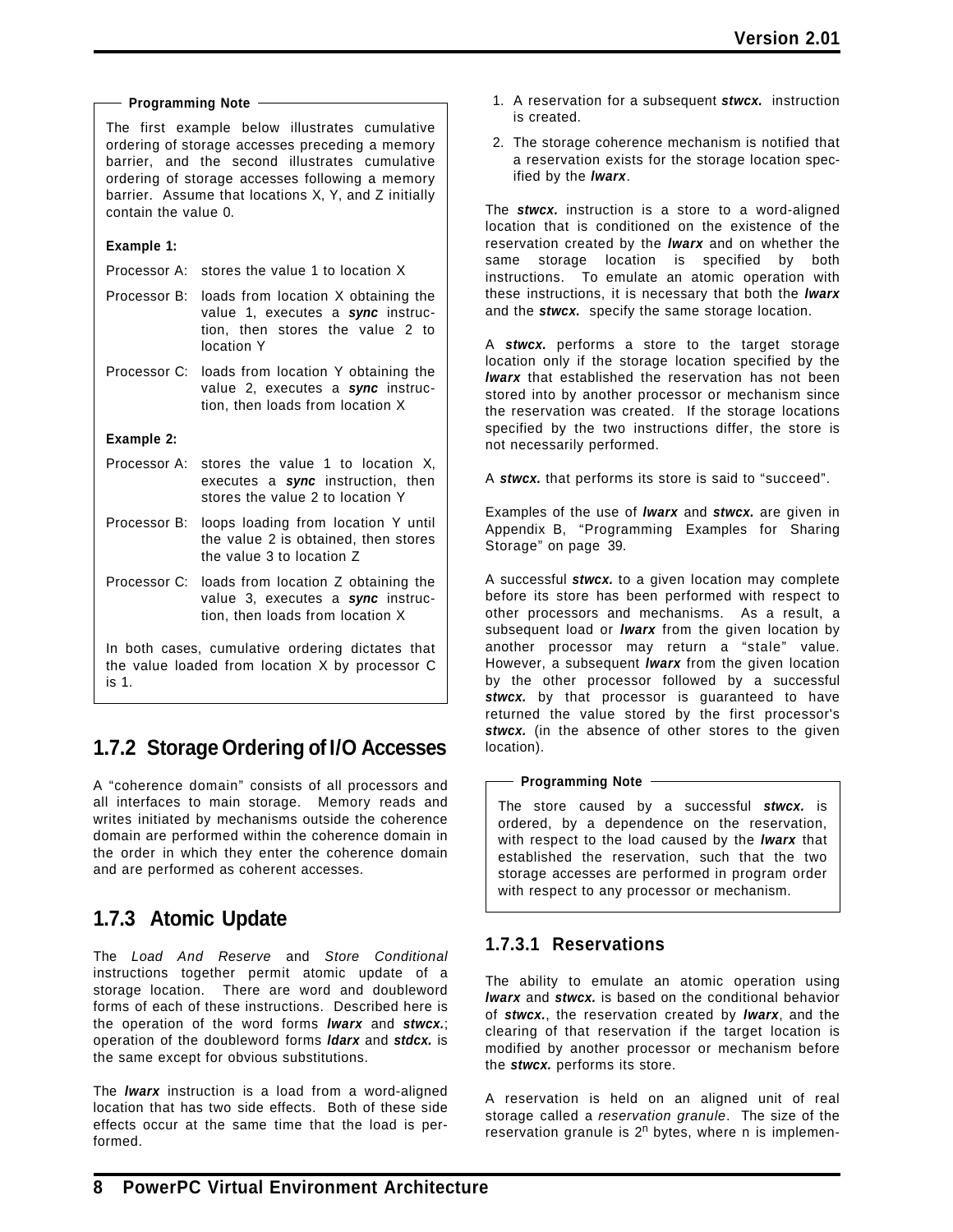tation-dependent but is always at least 4 (thus the minimum reservation granule size is a quadword). The reservation granule associated with effective address EA contains the real address to which EA maps. ("real\_addr(EA)" in the RTL for the *Load And Reserve* and *Store Conditional* instructions stands for "real address to which EA maps".)

A processor has at most one reservation at any time. A reservation is established by executing a *lwarx* or *ldarx* instruction, and is lost (or may be lost, in the case of the fourth bullet) if any of the following occur.

- **The processor holding the reservation executes** another *lwarx* or *ldarx*: this clears the first reservation and establishes a new one.
- **The processor holding the reservation executes** any *stwcx.* or *stdcx.*, regardless of whether the specified address matches the address specified by the *lwarx* or *ldarx* that established the reservation.
- [ Some other processor executes a *Store* or *dcbz* to the same reservation granule, or modifies a Reference or Change bit (see Book III, *PowerPC Operating Environment Architecture*) in the same reservation granule.
- **Example 30 Some other processor executes a** *dcbtst, dcbst,* or *dcbf* to the same reservation granule: whether the reservation is lost is undefined.
- **Some other mechanism modifies a storage** location in the same reservation granule.

Interrupts (see Book III, *PowerPC Operating Environment Architecture*) do not clear reservations (however, system software invoked by interrupts may clear reservations).

### **Programming Note**

One use of *lwarx* and *stwcx.* is to emulate a "Compare and Swap" primitive like that provided by the IBM System/370 Compare and Swap instruction; see Section B.1, "Atomic Update Primitives" on page 39. A System/370-style Compare and Swap checks only that the old and current values of the word being tested are equal, with the result that programs that use such a Compare and Swap to control a shared resource can err if the word has been modified and the old value subsequently restored. The combination of *lwarx* and *stwcx.* improves on such a Compare and Swap, because the reservation reliably binds the *lwarx* and *stwcx.* together. The reservation is always lost if the word is modified by another processor or mechanism between the *lwarx* and *stwcx.*, so the *stwcx.* never succeeds unless the word has not been stored into (by another processor or mechanism) since the *lwarx*.

### **Programming Note**

**Warning:** The architecture is likely to be changed in the future to permit the reservation to be lost if a *dcbf* instruction is executed on the processor holding the reservation. Therefore *dcbf* instructions should not be placed between a *Load And Reserve* instruction and the subsequent *Store Conditional* instruction.

**Programming Note**

In general, programming conventions must ensure that *lwarx* and *stwcx.* specify addresses that match; a *stwcx.* should be paired with a specific *lwarx* to the same storage location. Situations in which a *stwcx.* may erroneously be issued after some *lwarx* other than that with which it is intended to be paired must be scrupulously avoided. For example, there must not be a context switch in which the processor holds a reservation in behalf of the old context, and the new context resumes after a *lwarx* and before the paired *stwcx.*. The *stwcx.* in the new context might succeed, which is not what was intended by the programmer. Such a situation must be prevented by executing a *stwcx.* or *stdcx.* that specifies a dummy writable aligned location as part of the context switch; see the section entitled "Interrupt Processing" in Book III.

### - Programming Note -

Because the reservation is lost if another processor stores anywhere in the reservation granule, lock words (or doublewords) should be allocated such that few such stores occur, other than perhaps to the lock word itself. (Stores by other processors to the lock word result from contention for the lock, and are an expected consequence of using locks to control access to shared storage; stores to other locations in the reservation granule can cause needless reservation loss.) Such allocation can most easily be accomplished by allocating an entire reservation granule for the lock and wasting all but one word. Because reservation granule size is implementation-dependent, portable code must do such allocation dynamically.

Similar considerations apply to other data that are shared directly using *lwarx* and *stwcx.* (e.g., pointers in certain linked lists; see Section B.3, "List Insertion" on page 43).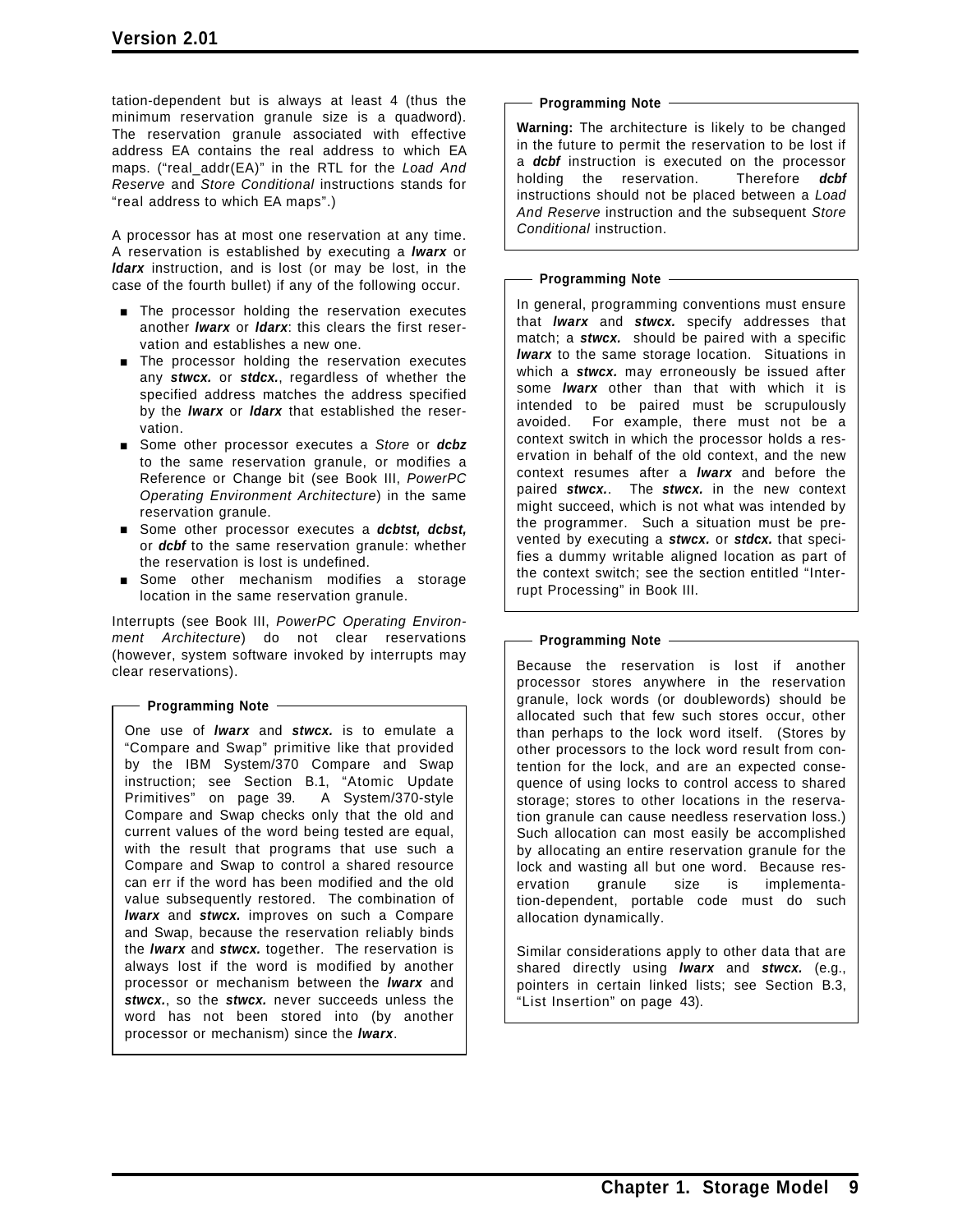### **1.7.3.2 Forward Progress**

Forward progress in loops that use *lwarx* and *stwcx.* is achieved by a cooperative effort among hardware, system software, and application software.

The architecture guarantees that when a processor executes a *lwarx* to obtain a reservation for location X and then a *stwcx.* to store a value to location X, either

- 1. the *stwcx.* succeeds and the value is written to location X, or
- 2. the *stwcx.* fails because some other processor or mechanism modified location X, or
- 3. the *stwcx.* fails because the processor's reservation was lost for some other reason.

In Cases 1 and 2, the system as a whole makes progress in the sense that some processor successfully modifies location X. Case 3 covers reservation loss required for correct operation of the rest of the system. This includes cancellation caused by some other processor writing elsewhere in the reservation granule for X, as well as cancellation caused by the operating system in managing certain limited resources such as real storage. It may also include implementation-dependent causes of reservation loss.

An implementation may make a forward progress guarantee, defining the conditions under which the system as a whole makes progress. Such a guarantee must specify the possible causes of reservation loss in Case 3. While the architecture alone cannot provide such a guarantee, the characteristics listed in Cases 1 and 2 are necessary conditions for any forward progress guarantee. An implementation and operating system can build on them to provide such a guarantee.

### **Programming Note**

The architecture does not include a "fairness guarantee". In competing for a reservation, two processors can indefinitely lock out a third.

# **1.8 Instruction Storage**

The instruction execution properties and requirements described in this section, including its subsections, apply only to instruction execution that is required by the sequential execution model.

In this section, including its subsections, it is assumed that all instructions for which execution is attempted are in storage that is not Caching Inhibited and (unless instruction address translation is disabled; see Book III) is not Guarded, and from which instruction fetching does not cause the system error handler to be invoked (e.g., from which instruction fetching is not prohibited by the "address translation mechanism" or the "storage protection mechanism"; see Book III).

### **Programming Note**

The results of attempting to execute instructions from storage that does not satisfy this assumption are described in Sections 1.6.2 and 1.6.4 of this Book and in Book III.

For each instance of executing an instruction from location X, the instruction may be fetched multiple times.

The instruction cache is not necessarily kept consistent with the data cache or with main storage. It is the responsibility of software to ensure that instruction storage is consistent with data storage when such consistency is required for program correctness. After one or more bytes of a storage location have been modified and before an instruction located in that storage location is executed, software must execute the appropriate sequence of instructions to make instruction storage consistent with data storage. Otherwise the result of attempting to execute the instruction is boundedly undefined except as described in Section 1.8.1, "Concurrent Modification and Execution of Instructions" on page 12.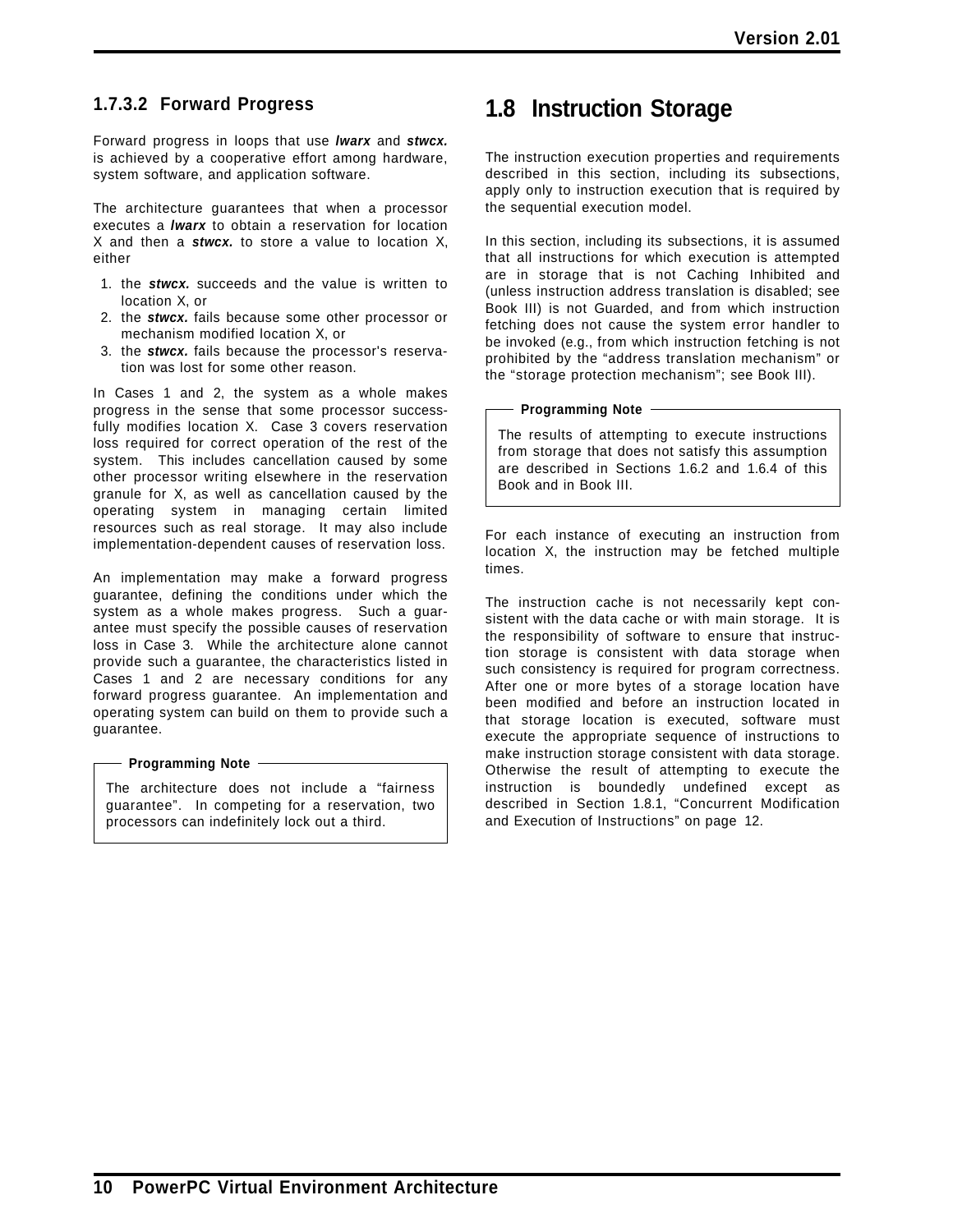### **Programming Note**

Following are examples of how to make instruction storage consistent with data storage. Because the optimal instruction sequence to make instruction storage consistent with data storage may vary between systems, many operating systems will provide a system service to perform this function.

Case 1: The program has a single thread.

Assume that location X previously contained the instruction A0; the program modified one of more bytes of that location such that, in data storage, the location contains the instruction A1; and location X is wholly contained in a single cache block. The following instruction sequence will make instruction storage consistent with data storage such that if the *isync* was in location X−4, the instruction A1 in location X would be executed immediately after the *isync*.

| dcbst X |   | #copy the block to main storage  |
|---------|---|----------------------------------|
| sync    |   | #order copy before invalidation  |
| icbi    | X | #invalidate copy in instr cache  |
| isync   |   | #discard prefetched instructions |

Case 2: The program has two or more threads.

Assume thread A has modified the instruction at location X and other threads are waiting for thread A to signal that the new instruction is ready to execute. The following instruction sequence will make instruction storage consistent with data storage and then set a flag to indicate to the waiting threads that the new instruction can be executed.

| dcbst X |   | #copy the block in main storage                  |
|---------|---|--------------------------------------------------|
| sync    |   | #order copy before invalidation                  |
| icbi    | X | #invalidate copy in instr cache                  |
| sync    |   | #order invalidation before store                 |
|         |   | # to flaq                                        |
|         |   | stw r0, flag(3) #set flag indicating instruction |
|         |   | # storage is now consistent                      |

The following instruction sequence, executed by the waiting threads, will prevent the waiting threads from executing the instruction at location X until location X in instruction storage is consistent with data storage, and then will cause any prefetched instructions to be discarded.

| lwz   |         | $r0, flag(3)$ #loop until flag = 1 (when 1 |
|-------|---------|--------------------------------------------|
| cmpwi | r0,1    | # is loaded, location X in                 |
| bne   | $S - 8$ | # instruction storage is                   |
|       |         | # consistent with location X               |
|       |         | # in data storage)                         |
| isync |         | #discard any prefetched inst'ns            |

In the preceding instruction sequence any context synchronizing instruction (e.g., *rfid*) can be used instead of *isync*. (For Case 1 only *isync* can be used.)

For both cases, if two or more instructions in separate data cache blocks have been modified, the *dcbst* instruction in the examples must be replaced by a sequence of *dcbst* instructions such that each block containing the modified instructions is copied back to main storage. Similarly, for *icbi* the sequence must invalidate each instruction cache block containing a location of an instruction that was modified. The *sync* instruction that appears above between " *dcbst* X" and " *icbi* X" would be placed between the sequence of *dcbst* instructions and the sequence of *icbi* instructions.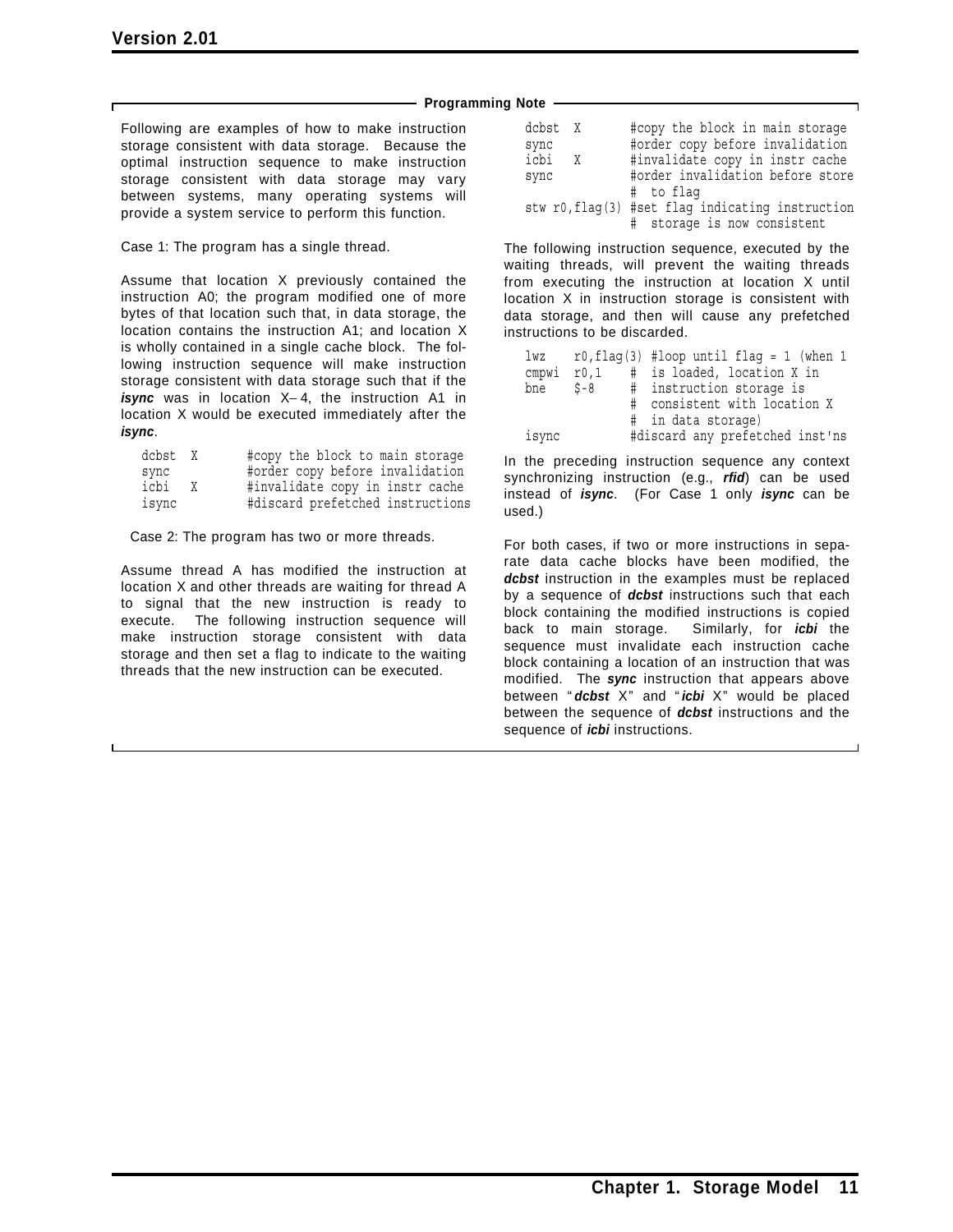### **1.8.1 Concurrent Modification and Execution of Instructions**

The phrase "concurrent modification and execution of instructions" (CMODX) refers to the case in which a processor fetches and executes an instruction from instruction storage which is not consistent with data storage or which becomes inconsistent with data storage prior to the completion of its processing. This section describes the only case in which executing this instruction under these conditions produces defined results.

In the remainder of this section the following terminology is used.

- **Exercise 1** Location X is an arbitrary word-aligned storage location.
- $\blacksquare$  X<sub>0</sub> is the value of the contents of location X for which software has made the location X in instruction storage consistent with data storage.
- $X_1, X_2, ..., X_n$  are the sequence of the first n values occupying location  $X$  after  $X_0$ .
- $X_n$  is the first value of X subsequent to  $X_0$  for which software has again made instruction storage consistent with data storage.
- **The "patch class" of instructions consists of the** I-form *Branch* instruction (b[l][a]) and the preferred no-op instruction (ori 0,0,0).

If the instruction from location X is executed after the copy of location X in instruction storage is made consistent for the value  $X_0$  and before it is made consistent for the value  $X_n$ , the results of executing the instruction are defined if and only if the following conditions are satisfied.

- 1. The stores that place the values  $X_1$ , ...,  $X_n$  into location X are atomic stores that modify all four bytes of location X.
- 2. Each  $X_i$ ,  $0 \leq i \leq n$ , is a patch class instruction.
- 3. Location X is in storage that is Memory Coherence Required.

If these conditions are satisfied, the result of each execution of an instruction from location X will be the execution of some  $X_i$ ,  $0 \leq i \leq n$ . The value of the ordinate i associated with each value executed may be different and the sequence of ordinates i associated with a sequence of values executed is not constrained, (e.g., a valid sequence of executions of the instruction at location X could be the sequence  $X_i$ ,  $X_{i+2}$ , then  $X_{i-1}$ ). If these conditions are not satisfied, the results of each such execution of an instruction from location X are boundedly undefined, and may include causing inconsistent information to be presented to the system error handler.

### - Programming Note -

An example of how failure to satisfy the requirements given above can cause inconsistent information to be presented to the system error handler is as follows. If the value  $X_0$  (an illegal instruction) is executed, causing the system illegal instruction handler to be invoked, and before the error handler can load  $X_0$  into a register,  $X_0$  is replaced with X1, an *Add Immediate* instruction, it will appear that a legal instruction caused an illegal instruction exception.

### **Programming Note**

It is possible to apply a patch or to instrument a given program without the need to suspend or halt the program. This can be accomplished by modifying the example shown above where one thread is creating instructions to be executed by one or more other threads.

In place of the *Store* to a flag to indicate to the other threads that the code is ready to be executed, the program that is applying the patch would replace a patch class instruction in the original program with a *Branch* instruction that would cause any thread executing the *Branch* to branch to the newly created code. The first instruction in the newly created code must be an *isync*, which will cause any prefetched instructions to be discarded, ensuring that the execution is consistent with the newly created code. The instruction storage location containing the *isync* instruction in the patch area must be consistent with data storage with respect to the processor that will execute the patched code before the *Store* which stores the new *Branch* instruction is performed.

### **Programming Note**

It is believed that all processors that comply with versions of the architecture that precede Version 2.01 support concurrent modification and execution of instructions as described in this section if the requirements given above are satisfied, and that most such processors yield boundedly undefined results if the requirements given above are not satisfied. However, in general such support has not been verified by processor testing. Also, one such processor is known to yield undefined results in certain cases if the requirements given above are not satisfied.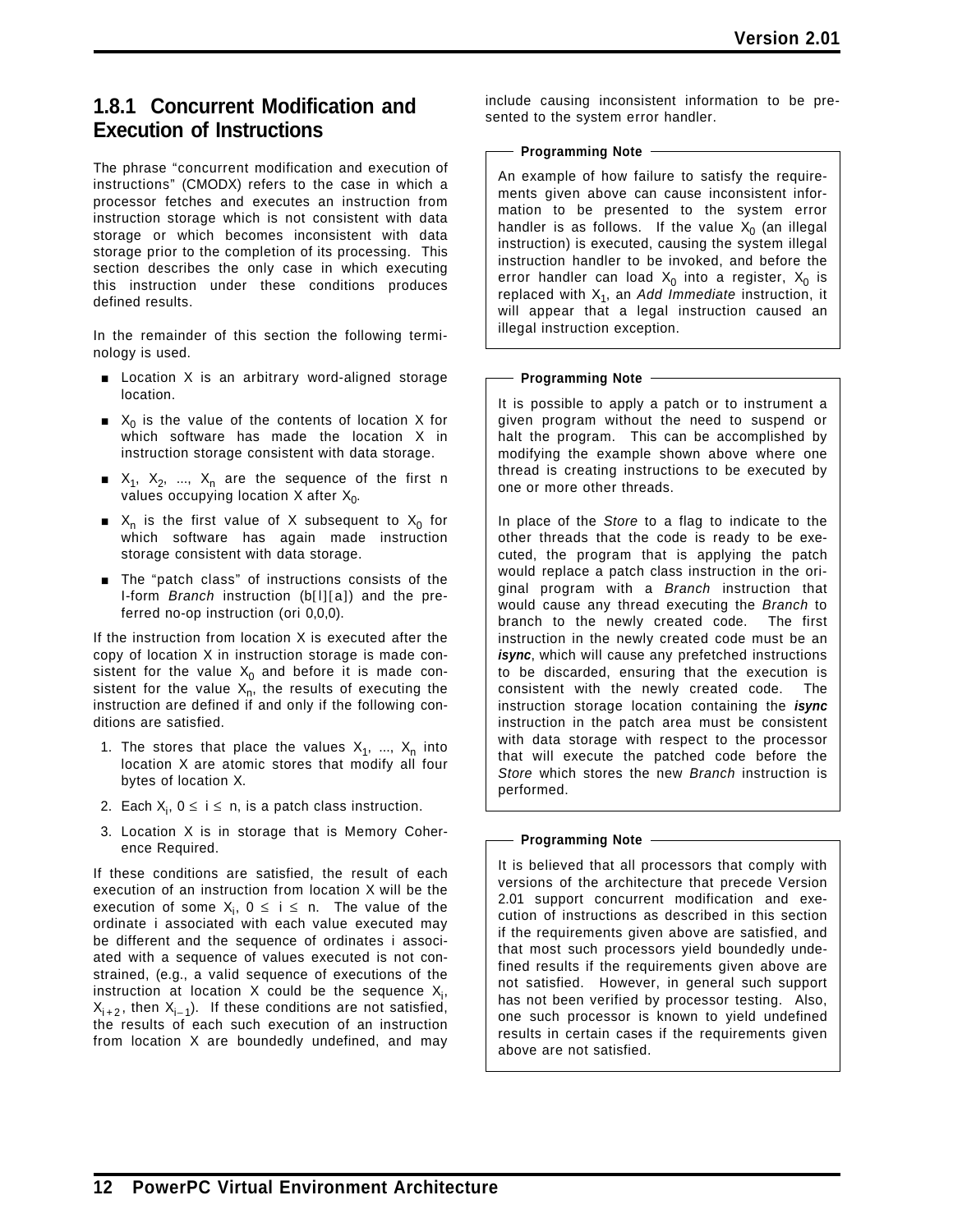# **Chapter 2. Effect of Operand Placement on Performance**

2.1 Instruction Restart .......... 14

The placement (location and alignment) of operands in storage affects relative performance of storage accesses, and may affect it significantly. The best performance is guaranteed if storage operands are aligned. In order to obtain the best performance across the widest range of implementations, the programmer should assume the performance model described in Figure 1 with respect to the placement of storage operands. Performance of accesses varies depending on the following:

- 1. Operand Size
- 2. Operand Alignment
- 3. Crossing no boundary
- 4. Crossing a cache block boundary
- 5. Crossing a virtual page boundary
- 6. Crossing a segment boundary (see Book III, *PowerPC Operating Environment Architecture* for a description of storage segments)

The *Move Assist* instructions have no alignment requirements.

| Operand                                                                                                                                                                                                                                                                                                                                                   |                           | <b>Boundary Crossing</b> |                       |                            |              |
|-----------------------------------------------------------------------------------------------------------------------------------------------------------------------------------------------------------------------------------------------------------------------------------------------------------------------------------------------------------|---------------------------|--------------------------|-----------------------|----------------------------|--------------|
| <b>Size</b>                                                                                                                                                                                                                                                                                                                                               | <b>Byte</b><br>Align.     | <b>None</b>              | Cache<br><b>Block</b> | <b>Virtual</b><br>Page $2$ | Seg.         |
| Integer                                                                                                                                                                                                                                                                                                                                                   |                           |                          |                       |                            |              |
| 8 Byte                                                                                                                                                                                                                                                                                                                                                    | 8<br>4<br>$\lt 4$         | optimal<br>good<br>qood  | good<br>good          | good<br>good               | poor<br>poor |
| 4 Byte                                                                                                                                                                                                                                                                                                                                                    | 4<br>$\lt 4$              | optimal<br>good          | good                  | good                       | poor         |
| 2 Byte                                                                                                                                                                                                                                                                                                                                                    | 2<br>$\lt 2$              | optimal<br>qood          | good                  | good                       | poor         |
| 1 Byte                                                                                                                                                                                                                                                                                                                                                    | 1                         | optimal                  |                       |                            |              |
| lmw.<br>stmw                                                                                                                                                                                                                                                                                                                                              | 4<br>$\lt 4$              | good<br>poor             | good<br>poor          | good<br>poor               | poor<br>poor |
| string                                                                                                                                                                                                                                                                                                                                                    |                           | good                     | good                  | good                       | poor         |
| <b>Float</b>                                                                                                                                                                                                                                                                                                                                              |                           |                          |                       |                            |              |
| 8 Byte                                                                                                                                                                                                                                                                                                                                                    | 8<br>4<br>$\lt 4$         | optimal<br>good<br>poor  | good<br>poor          | poor<br>poor               | poor<br>poor |
| 4 Byte                                                                                                                                                                                                                                                                                                                                                    | $\overline{4}$<br>$\lt 4$ | optimal<br>poor          | poor                  | poor                       | poor         |
| 1<br>If an instruction causes an access that is not<br>atomic and any portion of the operand is in<br>storage that is Write Through Required or<br>Caching Inhibited, performance is likely to be<br>poor.<br>2<br>If the storage operand spans two virtual pages<br>that have different storage control attributes,<br>performance is likely to be poor. |                           |                          |                       |                            |              |

**Figure 1. Performance effects of storage operand placement**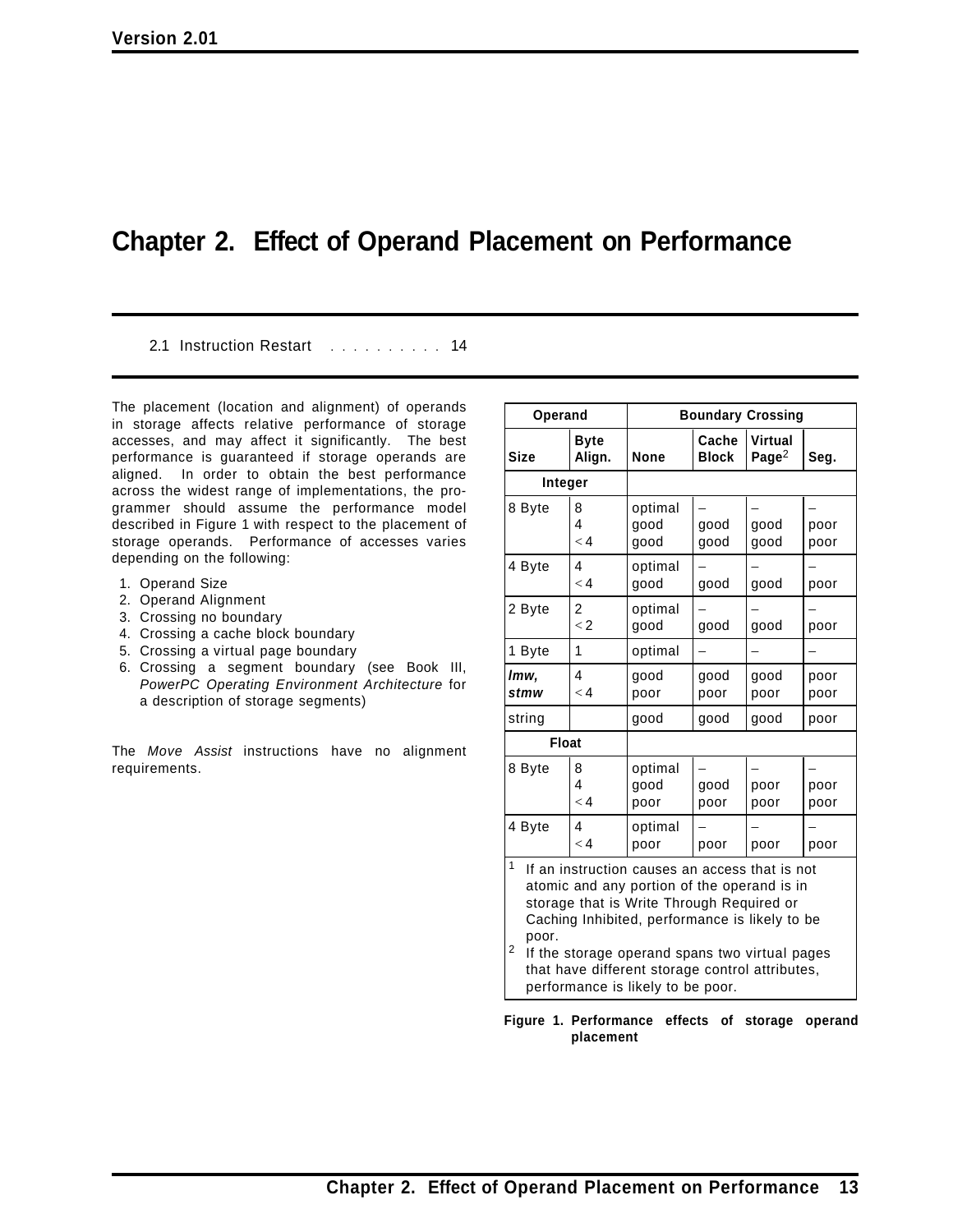# **2.1 Instruction Restart**

In this section, " *Load* instruction" includes the *Cache Management* and other instructions that are stated in the instruction descriptions to be "treated as a *Load*", and similarly for " *Store* instruction".

The following instructions are never restarted after having accessed any portion of the storage operand (unless the instruction causes a "Data Address Compare match" or a "Data Address Breakpoint match", for which the corresponding rules are given in Book III).

- 1. A *Store* instruction that causes an atomic access
- 2. A *Load* instruction that causes an atomic access to storage that is both Caching Inhibited and Guarded

Any other *Load* or *Store* instruction may be partially executed and then aborted after having accessed a portion of the storage operand, and then re-executed (i.e., restarted, by the processor or the operating system). If an instruction is partially executed, the contents of registers are preserved to the extent that the correct result will be produced when the instruction is re-executed.

### **Programming Note**

There are many events that might cause a *Load* or *Store* instruction to be restarted. For example, a hardware error may cause execution of the instruction to be aborted after part of the access has been performed, and the recovery operation could then cause the aborted instruction to be reexecuted.

When an instruction is aborted after being partially executed, the contents of the instruction pointer indicate that the instruction has not been executed, however, the contents of some registers may have been altered and some bytes within the storage operand may have been accessed. The following are examples of an instruction being partially executed and altering the program state even though it appears that the instruction has not been executed.

- 1. *Load Multiple*, *Load String*: Some registers in the range of registers to be loaded may have been altered.
- 2. Any *Store* instruction, *dcbz*: Some bytes of the storage operand may have been altered.
- 3. Any floating-point *Load* instruction: The target register (FRT) may have been altered.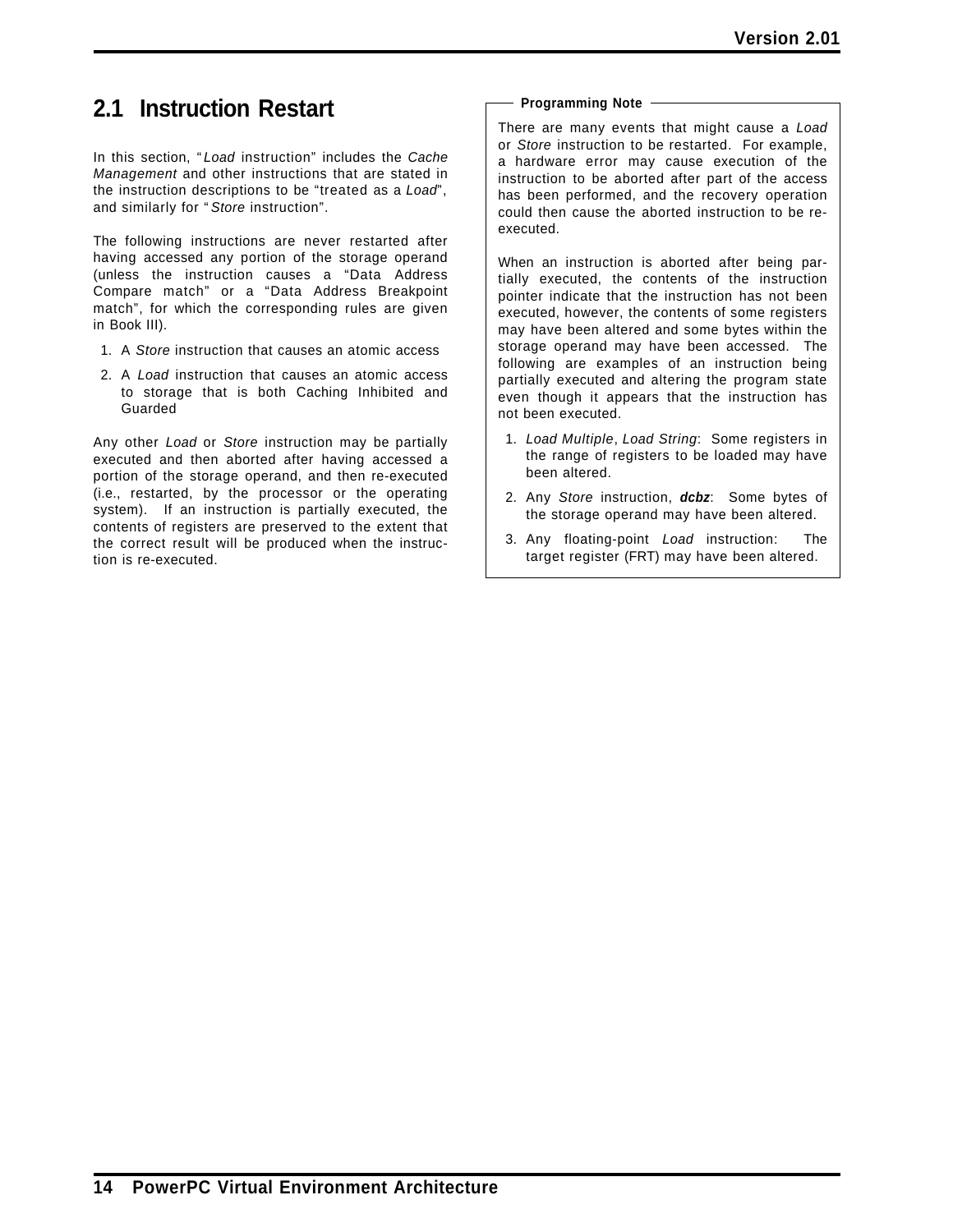# **Chapter 3. Storage Control Instructions**

- 3.1 Parameters Useful to Application
- Programs . . . . . . . . . . . . . . . . . 15
- 3.2 Cache Management Instructions . 16
- 3.2.1 Instruction Cache Instruction ... 17
- 3.2.2 Data Cache Instructions ...... 18
- 3.3 Synchronization Instructions .... 21 3.3.1 Instruction Synchronize Instruction 21 3.3.2 Load And Reserve and Store
- Conditional Instructions .......... 22
- 3.3.3 Memory Barrier Instructions ... 25

# **3.1 Parameters Useful to Application Programs**

It is suggested that the operating system provide a service that allows an application program to obtain the following information.

- 1. The two virtual page sizes
- 2. Coherence block size
- 3. Granule sizes for reservations
- 4. An indication of the cache model implemented (e.g., Harvard-style cache, combined cache)
- 5. Instruction cache size
- 6. Data cache size
- 7. Instruction cache line size (see Book IV, *PowerPC Implementation Features*)
- 8. Data cache line size (see Book IV)
- 9. Block size for *icbi*
- 10. Block size for *dcbt* and *dcbtst*
- 11. Block size for *dcbz*, *dcbst*, and *dcbf*
- 12. Instruction cache associativity
- 13. Data cache associativity
- 14. Factors for converting the Time Base to seconds

If the caches are combined, the same value should be given for an instruction cache attribute and the corresponding data cache attribute.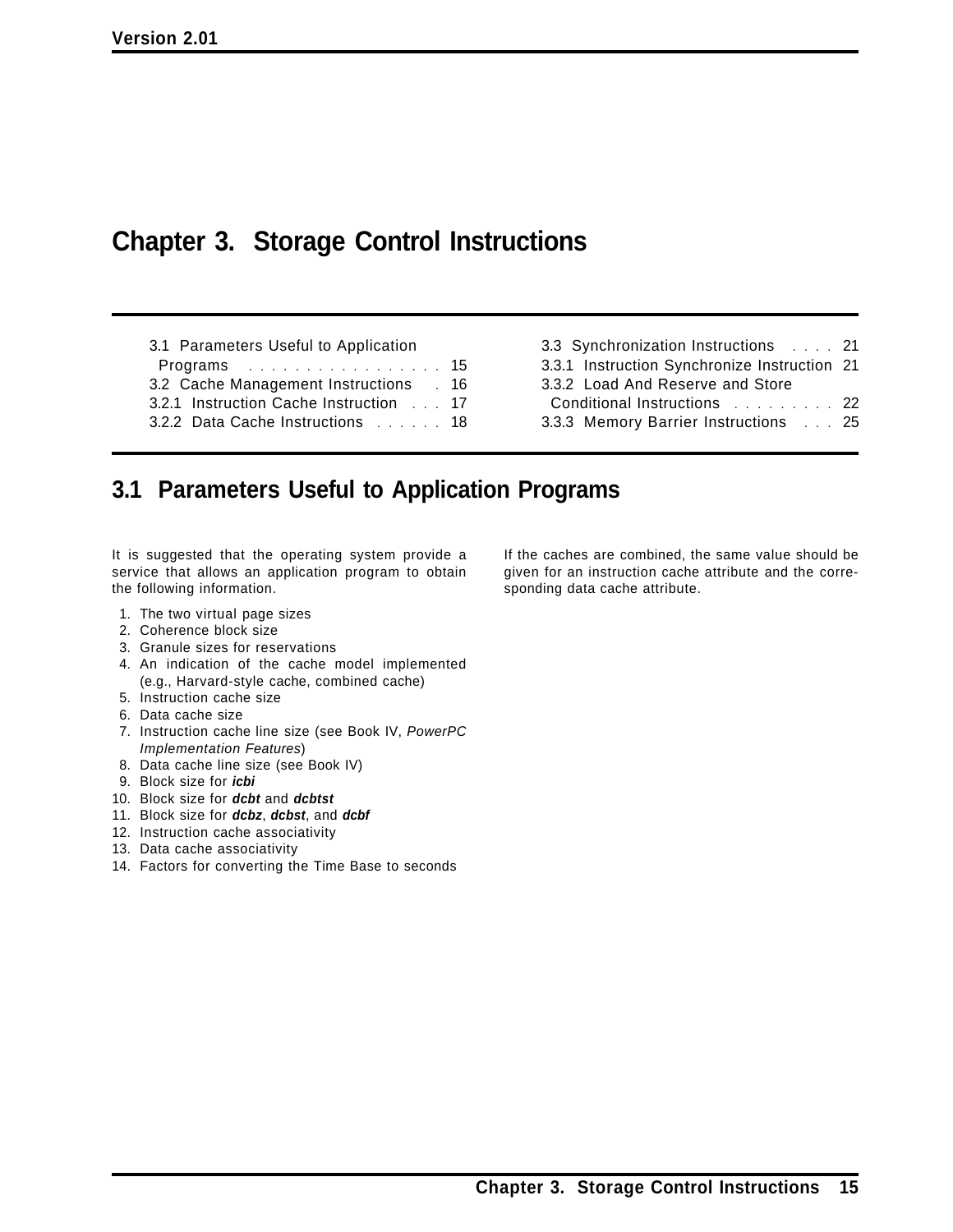# **3.2 Cache Management Instructions**

The *Cache Management* instructions obey the sequential execution model except as described in Section 3.2.1, "Instruction Cache Instruction" on page 17.

In the instruction descriptions the statements "this instruction is treated as a *Load*" and "this instruction is treated as a *Store*" mean that the instruction is

treated as a *Load* (*Store*) from (to) the addressed byte with respect to address translation, the definition of program order on page 1, storage protection, reference and change recording, and the storage access ordering described in Section 1.7.1, "Storage Access Ordering" on page 6.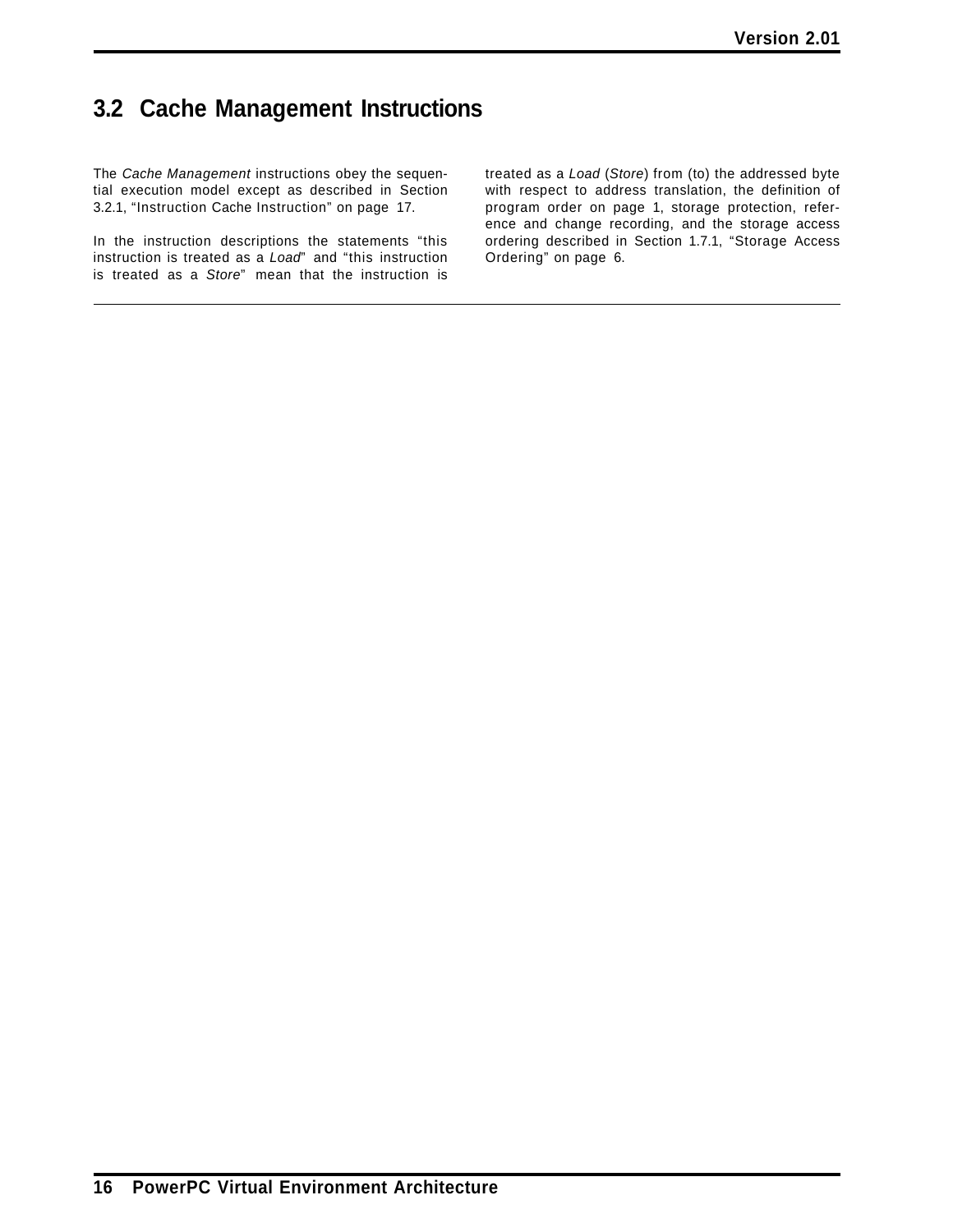### **3.2.1 Instruction Cache Instruction**

### *Instruction Cache Block Invalidate X-form*

icbi RA,RB

| n, | ٢A | RB  | റാറ    |   |
|----|----|-----|--------|---|
|    |    | ء َ | $\sim$ | ∼ |

Let the effective address (EA) be the sum (RA|0)+(RB).

If the block containing the byte addressed by EA is in storage that is Memory Coherence Required and a block containing the byte addressed by EA is in the instruction cache of any processors, the block is invalidated in those instruction caches.

If the block containing the byte addressed by EA is in storage that is not Memory Coherence Required and a block containing the byte addressed by EA is in the instruction cache of this processor, the block is invalidated in that instruction cache.

The function of this instruction is independent of whether the block containing the byte addressed by EA is in storage that is Write Through Required or Caching Inhibited.

This instruction is treated as a *Load* (see Section 3.2), except that reference and change recording need not be done.

**Special Registers Altered:** None

#### **Programming Note**

As stated above, the effective address is translated using translation resources used for data accesses, even though the block being invalidated was copied into the instruction cache based on translation resources used for instruction fetches (see Book III, *PowerPC Operating Environment Architecture*).

#### **Programming Note**

The invalidation of the specified instruction cache block cannot be assumed to have been performed with respect to the processor executing the instruction until a subsequent *isync* instruction has been executed by the processor. No other instruction or event has the corresponding effect.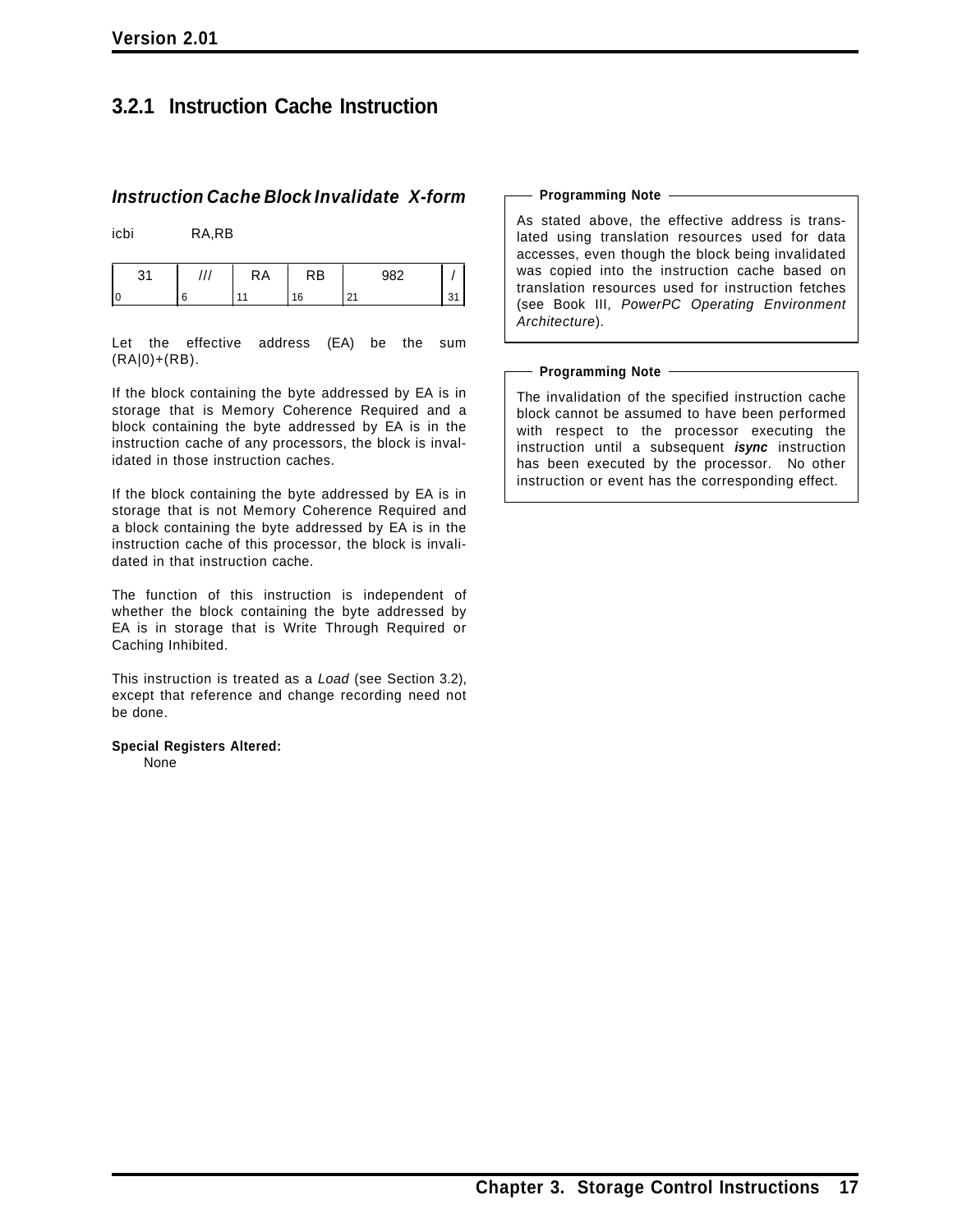### **3.2.2 Data Cache Instructions**

### *Data Cache Block Touch X-form*

dcbt RA,RB

| ີ  | КA | .KD        | $\overline{\phantom{a}}$<br>. . |  |
|----|----|------------|---------------------------------|--|
| ١c |    | $\epsilon$ | ۰.                              |  |

Let the effective address (EA) be the sum (RA|0)+(RB).

The *dcbt* instruction provides a hint that the program will probably soon load from the block containing the byte addressed by EA. The hint is ignored if the block is Caching Inhibited or Guarded.

The actions (if any) taken by the processor in response to the hint are not considered to be "caused by" or "associated with" the *dcbt* instruction (e.g., dcbt is considered not to cause any data accesses). No means are provided by which software can synchronize these actions with the execution of the instruction stream. For example, these actions are not ordered by memory barriers.

This instruction is treated as a *Load* (see Section 3.2), except that the system data storage error handler is not invoked, and reference and change recording need not be done.

### **Special Registers Altered:**

None

### **Programming Note**

In response to the hint provided by *dcbt* and dcbtst, the processor may prefetch the specified block into the data cache, or take other actions that reduce the latency of subsequent *Load* or *Store* instructions that refer to the block.

Earlier implementations do not necessarily ignore the hint provided by *dcbt* and *dcbtst* if the specified block is in storage that is Guarded and not Caching Inhibited. Therefore a *dcbt* or *dcbtst* instruction should not specify an EA in such storage if the program is to be run on such implementations.

### *Data Cache Block Touch for Store X-form*

dcbtst RA,RB

| ົາ 4 | КΑ | ĸo | 246                  |  |
|------|----|----|----------------------|--|
|      |    | 16 | $\sim$<br><u> 41</u> |  |

Let the effective address (EA) be the sum (RA|0)+(RB).

The *dcbtst* instruction provides a hint that the program will probably soon store to the block containing the byte addressed by EA. The hint is ignored if the block is Caching Inhibited or Guarded.

The actions (if any) taken by the processor in response to the hint are not considered to be "caused by" or "associated with" the *dcbtst* instruction (e.g., dcbtst is considered not to cause any data accesses). No means are provided by which software can synchronize these actions with the execution of the instruction stream. For example, these actions are not ordered by memory barriers.

This instruction is treated as a *Load* (see Section 3.2), except that the system data storage error handler is not invoked, and reference and change recording need not be done.

### **Special Registers Altered:**

None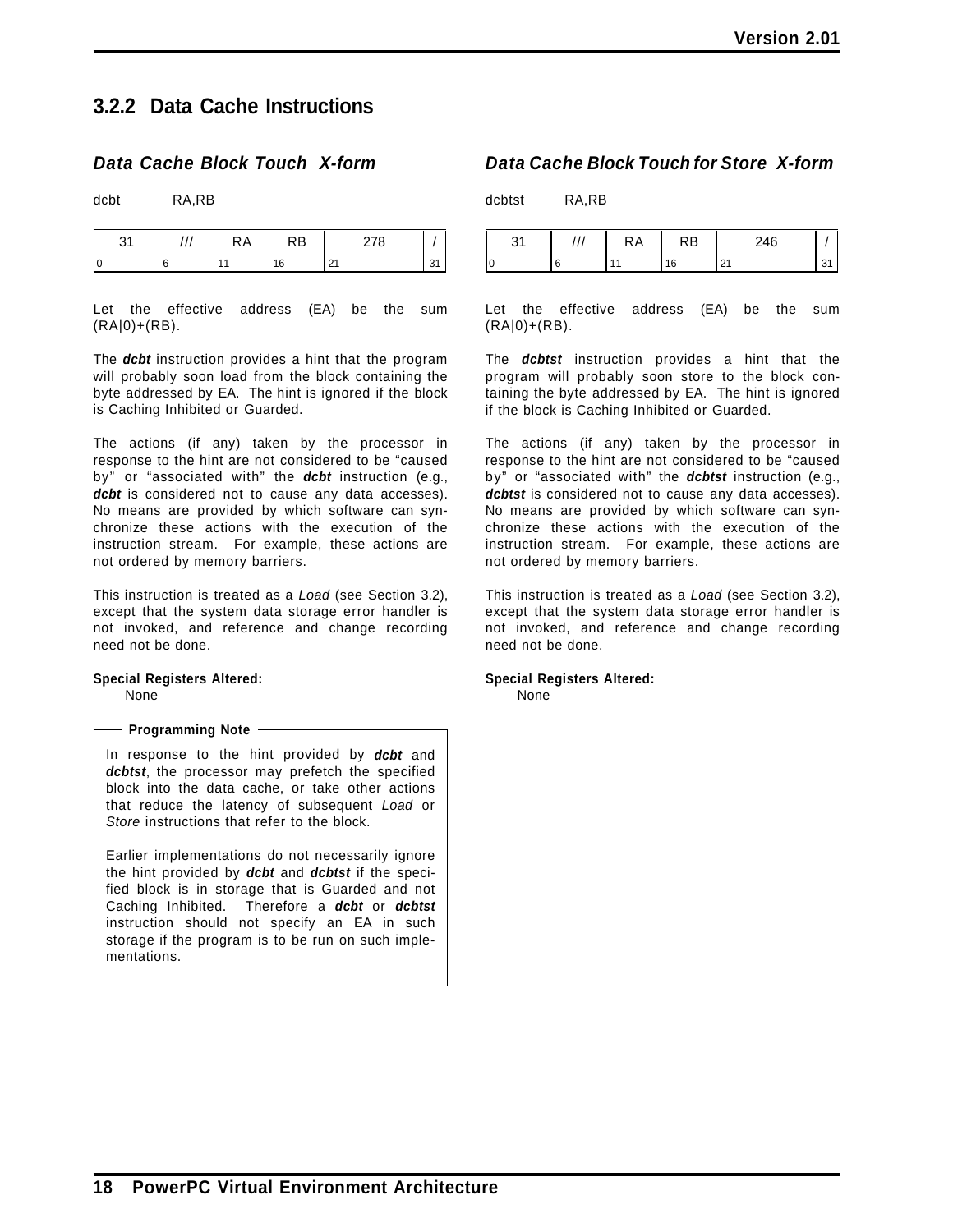### *Data Cache Block set to Zero X-form*

| dcbz | RA,RB |
|------|-------|
|      |       |

[POWER mnemonic: dclz]

|  | $\mathbf{u}$<br>היו | κB<br>$\overline{\phantom{0}}$ | . |  |
|--|---------------------|--------------------------------|---|--|
|  |                     |                                | n |  |

if  $RA = 0$  then  $b \triangleleft 0$ else  $b \leftarrow (RA)$  $EA + b + (RB)$  $n \triangleleft$  block size (bytes)  $m \triangleleft log_2(n)$ ea ← EA<sub>0:63−m</sub> || <sup>m</sup>0 MEM(ea,  $\overline{n}$ )  $\overline{4}$   $n_{0x00}$ 

Let the effective address (EA) be the sum (RA|0)+(RB).

All bytes in the block containing the byte addressed by EA are set to zero.

This instruction is treated as a *Store* (see Section 3.2).

#### **Special Registers Altered:**

None

**Programming Note**

*dcbz* does not cause the block to exist in the data cache if the block is in storage that is Caching Inhibited.

For storage that is neither Write Through Required nor Caching Inhibited, *dcbz* provides an efficient means of setting blocks of storage to zero. It can be used to initialize large areas of such storage, in a manner that is likely to consume less memory bandwidth than an equivalent sequence of *Store* instructions.

For storage that is either Write Through Required or Caching Inhibited, *dcbz* is likely to take significantly longer to execute than an equivalent sequence of *Store* instructions.

See the section entitled "Cache Management Instructions" in Book III, *PowerPC Operating Environment Architecture* for additional information about *dcbz*.

### *Data Cache Block Store X-form*

dcbst RA,RB

|    | КA | RB |  |
|----|----|----|--|
| ١c |    | 16 |  |

Let the effective address (EA) be the sum  $(RA|0)+(RB)$ .

If the block containing the byte addressed by EA is in storage that is Memory Coherence Required and a block containing the byte addressed by EA is in the data cache of any processor and any locations in the block are considered to be modified there, those locations are written to main storage, additional locations in the block may be written to main storage, and the block ceases to be considered to be modified in that data cache.

If the block containing the byte addressed by EA is in storage that is not Memory Coherence Required and a block containing the byte addressed by EA is in the data cache of this processor and any locations in the block are considered to be modified there, those locations are written to main storage, additional locations in the block may be written to main storage, and the block ceases to be considered to be modified in that data cache.

The function of this instruction is independent of whether the block containing the byte addressed by EA is in storage that is Write Through Required or Caching Inhibited.

This instruction is treated as a *Load* (see Section 3.2), except that reference and change recording need not be done.

#### **Special Registers Altered:** None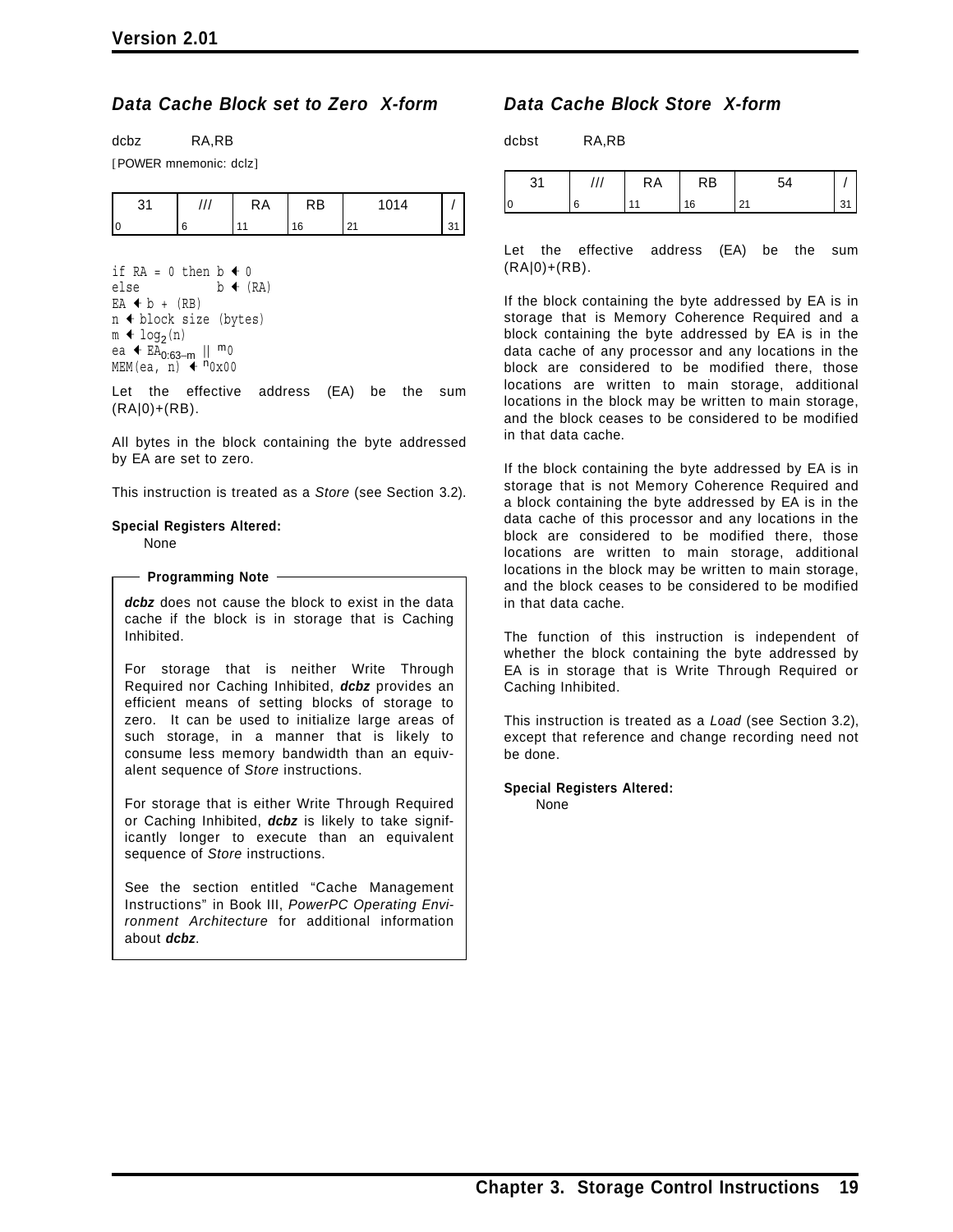### *Data Cache Block Flush X-form*

dcbf RA,RB

| 24<br>ا ب | ,,, | <b>RA</b> | <b>RB</b> | 86 |    |
|-----------|-----|-----------|-----------|----|----|
|           | 6   | 44        | 16        | n, | 31 |

Let the effective address (EA) be the sum (RA|0)+(RB).

If the block containing the byte addressed by EA is in storage that is Memory Coherence Required and a block containing the byte addressed by EA is in the data cache of any processor and any locations in the block are considered to be modified there, those locations are written to main storage and additional locations in the block may be written to main storage. The block is invalidated in the data caches of all processors.

If the block containing the byte addressed by EA is in storage that is not Memory Coherence Required and a block containing the byte addressed by EA is in the data cache of this processor and any locations in the block are considered to be modified there, those locations are written to main storage and additional locations in the block may be written to main storage. The block is invalidated in the data cache of this processor.

The function of this instruction is independent of whether the block containing the byte addressed by EA is in storage that is Write Through Required or Caching Inhibited.

This instruction is treated as a *Load* (see Section 3.2), except that reference and change recording need not be done.

### **Special Registers Altered:**

None

#### - Programming Note -

The requirements of the sequential execution model combine with the treatment of *dcbf* as a *Load* to ensure that the operation caused by a dcbf instruction is performed (i.e., complete) with respect to a subsequent *Load* instruction (in the same execution thread) that specifies a storage location in the cache block specified by the *dcbf* instruction.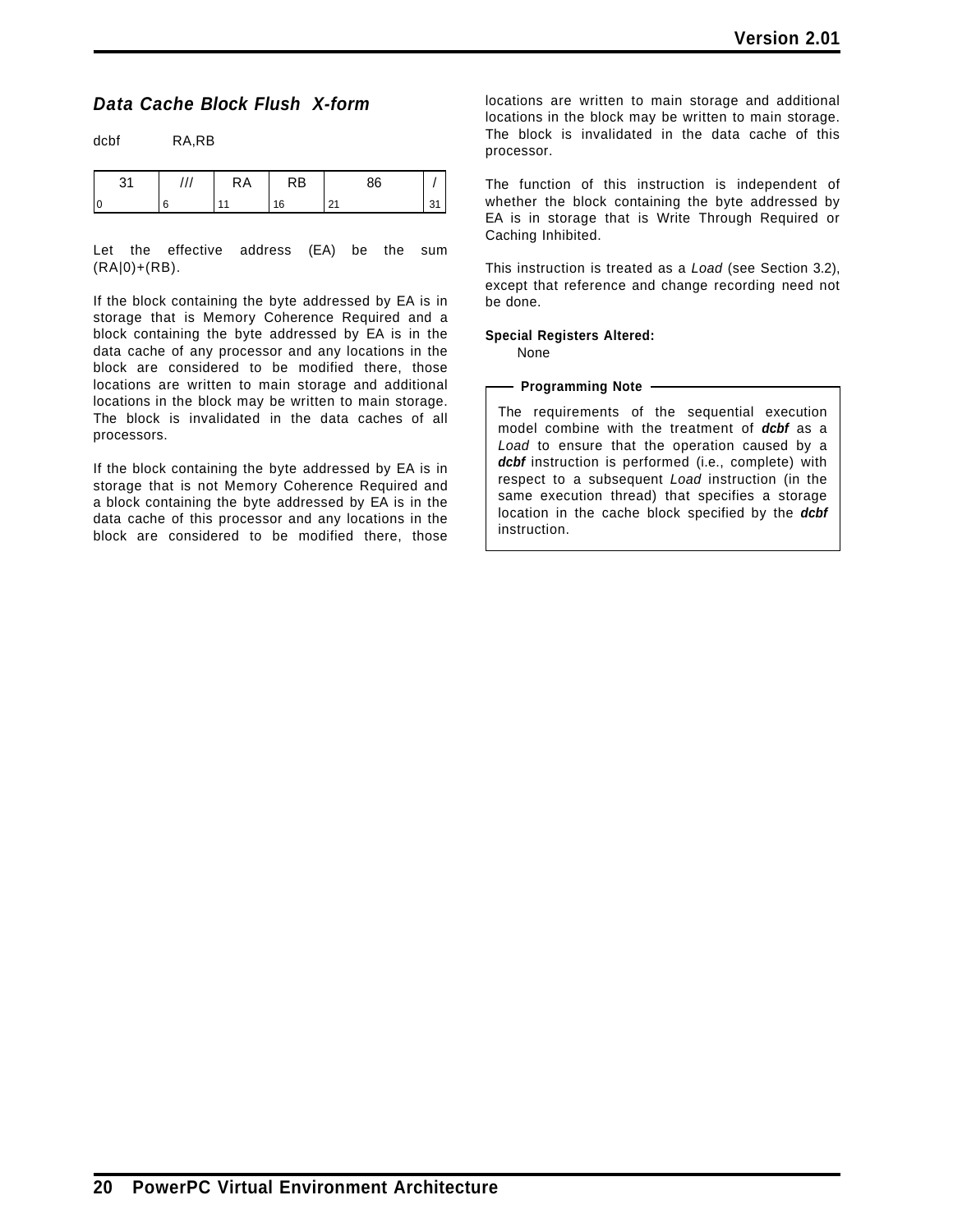# **3.3 Synchronization Instructions**

### **3.3.1 Instruction Synchronize Instruction**

### *Instruction Synchronize XL-form*

isync

[POWER mnemonic: ics]

| ∩<br>ູ |  |     | 150<br>ັບບ |   |
|--------|--|-----|------------|---|
|        |  | ' 6 |            | ັ |

Executing an *isync* instruction ensures that all instructions preceding the *isync* instruction have completed before the *isync* instruction completes, and that no subsequent instructions are initiated until after the *isync* instruction completes. It also ensures that all instruction cache block invalidations caused by *icbi* instructions preceding the *isync* instruction have been performed with respect to the processor executing the *isync* instruction, and then causes any prefetched instructions to be discarded.

Except as described in the preceding sentence, the *isync* instruction may complete before storage accesses associated with instructions preceding the *isync* instruction have been performed.

This instruction is context synchronizing (see Book III, *PowerPC Operating Environment Architecture*).

**Special Registers Altered:**

None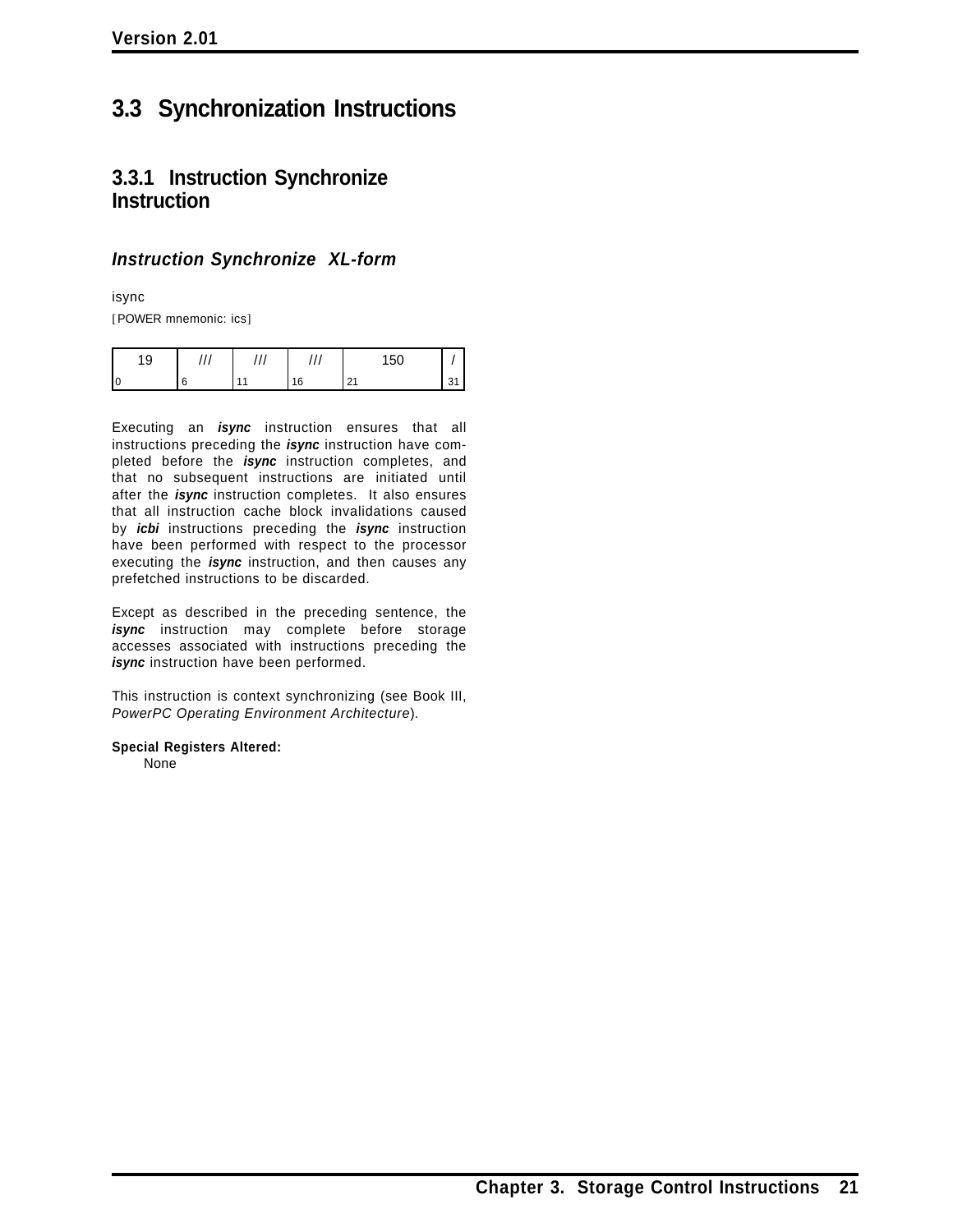## **3.3.2 Load And Reserve and Store Conditional Instructions**

The *Load And Reserve* and *Store Conditional* instructions can be used to construct a sequence of instructions that appears to perform an atomic update operation on an aligned storage location. See Section 1.7.3, "Atomic Update" on page 8 for additional information about these instructions.

The *Load And Reserve* and *Store Conditional* instructions are fixed-point *Storage Access* instructions; see the section entitled "Fixed-Point Storage Access Instructions" in Book I, *PowerPC User Instruction Set Architecture*.

The storage location specified by the *Load And Reserve* and *Store Conditional* instructions must be in storage that is Memory Coherence Required if the location may be modified by other processors or mechanisms. If the specified location is in storage that is Write Through Required or Caching Inhibited, the system data storage error handler or the system alignment error handler is invoked.

### **Programming Note**

The Memory Coherence Required attribute on other processors and mechanisms ensures that their stores to the reservation granule will cause the reservation created by the *Load And Reserve* instruction to be lost.

#### **Programming Note**

Because the *Load And Reserve* and *Store Conditional* instructions have implementation dependencies (e.g., the granularity at which reservations are managed), they must be used with care. The operating system should provide system library programs that use these instructions to implement the high-level synchronization functions (Test and Set, Compare and Swap, locking, etc.; see Appendix B) that are needed by application programs. Application programs should use these library programs, rather than use the *Load And Reserve* and *Store Conditional* instructions directly.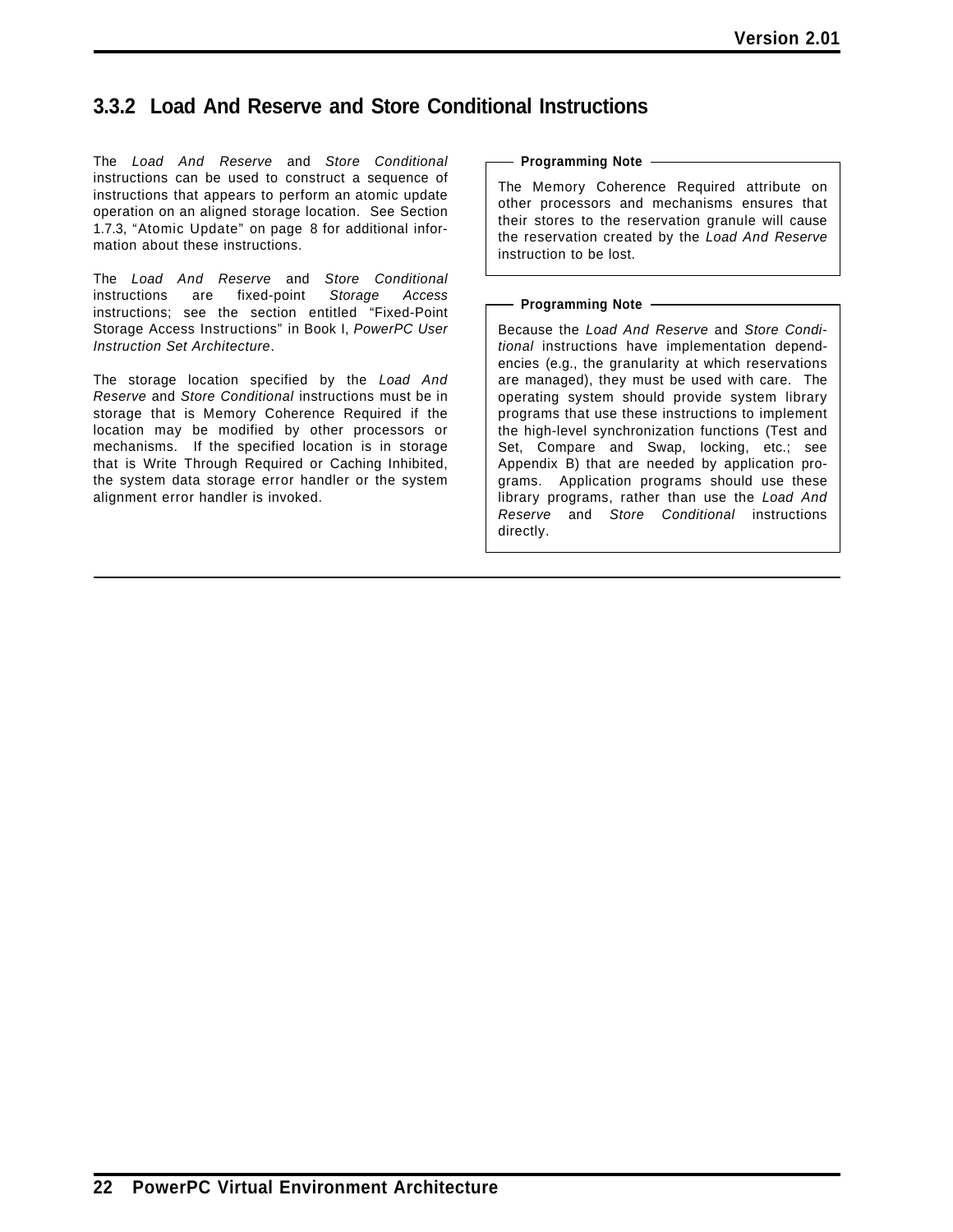### *Load Word And Reserve Indexed X-form*

| Iwarx | RT, RA, RB |    |           |    |    |
|-------|------------|----|-----------|----|----|
| 31    | RT         | RA | <b>RB</b> | 20 |    |
|       | 6          | 11 | 16        | 21 | 31 |

if  $RA = 0$  then  $b \triangleleft 0$ else  $b \leftarrow (RA)$  $EA + b + (RB)$ RESERVE  $\textbf{+}$  1 RESERVE ADDR  $\triangleleft$  real addr(EA) RT  $\leftarrow$  320 || MEM(EA, 4)

Let the effective address (EA) be the sum (RA|0)+(RB). The word in storage addressed by EA is loaded into  $RT_{32:63}$ .  $RT_{0:31}$  are set to 0.

This instruction creates a reservation for use by a *Store Word Conditional* instruction. An address computed from the EA as described in Section 1.7.3.1 is associated with the reservation, and replaces any address previously associated with the reservation.

EA must be a multiple of 4. If it is not, either the system alignment error handler is invoked or the results are boundedly undefined.

#### **Special Registers Altered:**

None

### *Load Doubleword And Reserve Indexed X-form*

ldarx RT,RA,RB

|  | . . | <b>RA</b> | κB |   |  |
|--|-----|-----------|----|---|--|
|  |     |           |    | . |  |

if RA = 0 then  $b \leftarrow 0$ else  $b \leftarrow (RA)$  $EA + b + (RB)$ RESERVE  $\textbf{+}$  1 RESERVE ADDR  $\triangleleft$  real addr(EA)  $RT$   $\leftarrow$  MEM(EA, 8)

Let the effective address (EA) be the sum (RA|0)+(RB). The doubleword in storage addressed by EA is loaded into RT.

This instruction creates a reservation for use by a *Store Doubleword Conditional* instruction. An address computed from the EA as described in Section 1.7.3.1 is associated with the reservation, and replaces any address previously associated with the reservation.

EA must be a multiple of 8. If it is not, either the system alignment error handler is invoked or the results are boundedly undefined.

**Special Registers Altered:**

None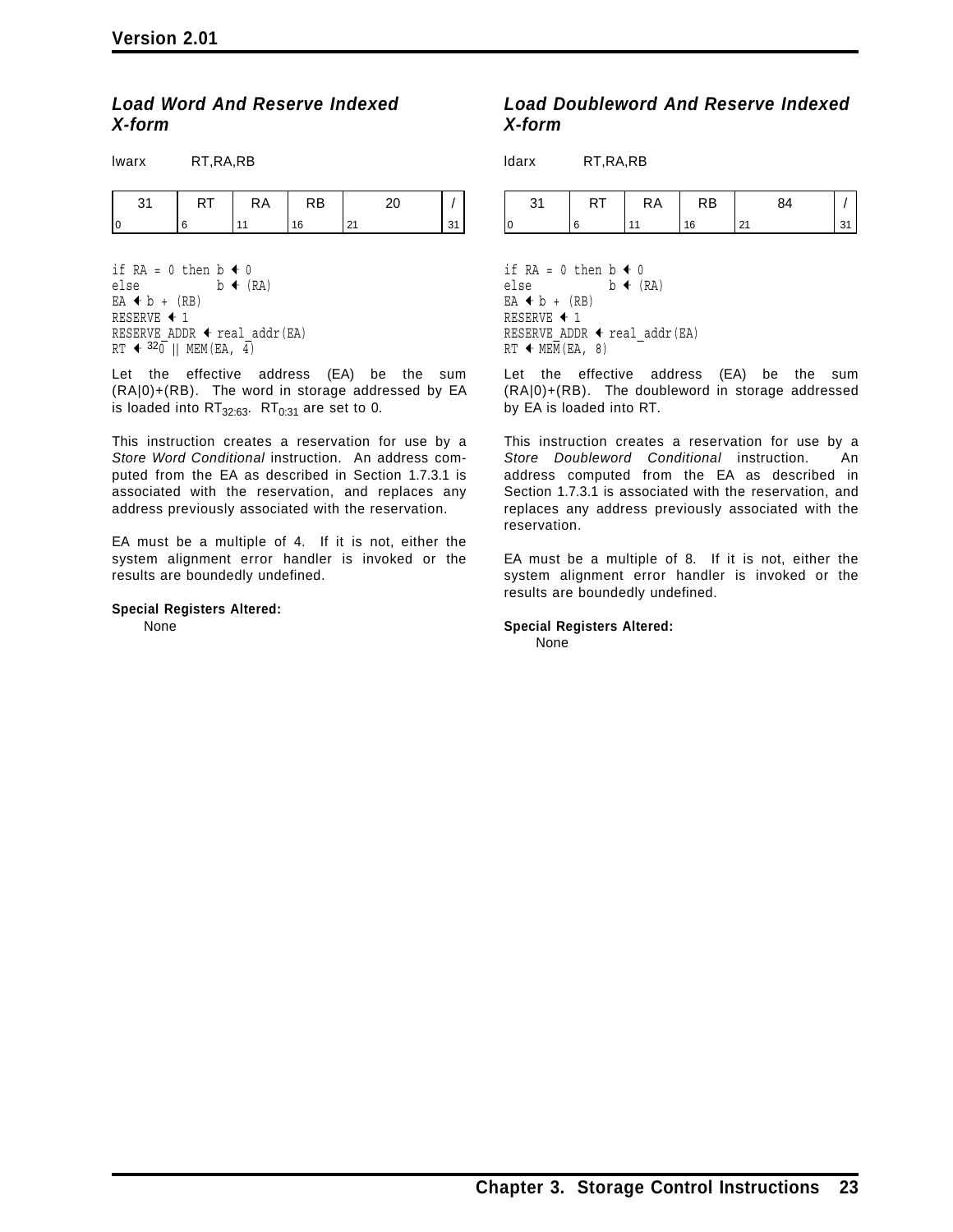### *Store Word Conditional Indexed X-form*

stwcx. RS,RA,RB

| RS | КA | RB | 150 |  |
|----|----|----|-----|--|
|    |    |    | . . |  |

```
if RA = 0 then b \triangleleft 0else b \leftarrow (RA)EA + b + (RB)if RESERVE then
   if RESERVE ADDR = real addr(EA) then
      MEM(EA, 4) \leftarrow (RS)<sub>32:63</sub>
     CR0 \leftarrow Ob00 || Ob1 || XER<sub>SO</sub>else
      u \leftarrow undefined 1-bit value
      if u then
        MEM(EA, 4) \leftarrow (RS)<sub>32:63</sub>
      CR0 \leftarrow Ob00 || u || XER<sub>SO</sub>RESERVE \triangleleft 0
else
   CR0 \leftarrow Ob00 || Ob0 || XER<sub>SO</sub>
```
Let the effective address (EA) be the sum  $(RA|0)+(RB)$ .

If a reservation exists and the storage location specified by the *stwcx.* is the same as that specified by the *Load And Reserve* instruction that established the reservation,  $(RS)_{32:63}$  are stored into the word in storage addressed by EA and the reservation is cleared.

If a reservation exists but the storage location specified by the *stwcx.* is not the same as that specified by the *Load And Reserve* instruction that established the reservation, the reservation is cleared, and it is undefined whether  $(RS)_{32:63}$  are stored into the word in storage addressed by EA.

If a reservation does not exist, the instruction completes without altering storage.

CR Field 0 is set to reflect whether the store operation was performed, as follows.

 $CRO<sub>LT GT EQ SO</sub> = 0b00 || store_perrformed || XER<sub>SO</sub>$ 

EA must be a multiple of 4. If it is not, either the system alignment error handler is invoked or the results are boundedly undefined.

### **Special Registers Altered:**

CR0

### *Store Doubleword Conditional Indexed X-form*

| stdcx. RS, RA, RB                                                                                     |                                                                                                                                                                                                                                              |                     |    |     |    |
|-------------------------------------------------------------------------------------------------------|----------------------------------------------------------------------------------------------------------------------------------------------------------------------------------------------------------------------------------------------|---------------------|----|-----|----|
| 31                                                                                                    | RS                                                                                                                                                                                                                                           | RA                  | RB | 214 | 1  |
|                                                                                                       | 6                                                                                                                                                                                                                                            | 11                  | 16 | 21  | 31 |
| if RA = 0 then $b \triangleleft 0$<br>else<br>$EA + b + (RB)$<br>if RESERVE then<br>else<br>if u then | if RESERVE ADDR = real addr(EA) then<br>MEM(EA, 8) $\triangleleft$ (RS)<br>$CR0 \leftarrow Ob00$    0b1    XER <sub>SO</sub><br>u 4 undefined 1-bit value<br>MEM(EA, 8) $\leftarrow$ (RS)<br>$CR0 \leftarrow Ob00$    u    XER <sub>SO</sub> | $b \leftarrow (RA)$ |    |     |    |

RESERVE  $\triangleleft$  0 else  $CR0 \leftarrow Ob00 || Ob0 || XER<sub>SO</sub>$ 

Let the effective address (EA) be the sum  $(RA|0)+(RB)$ .

If a reservation exists and the storage location specified by the *stdcx.* is the same as that specified by the *Load And Reserve* instruction that established the reservation, (RS) is stored into the doubleword in storage addressed by EA and the reservation is cleared.

If a reservation exists but the storage location specified by the *stdcx.* is not the same as that specified by the *Load And Reserve* instruction that established the reservation, the reservation is cleared, and it is undefined whether (RS) is stored into the doubleword in storage addressed by EA.

If a reservation does not exist, the instruction completes without altering storage.

CR Field 0 is set to reflect whether the store operation was performed, as follows.

 $CRO<sub>LT GT EQ SO</sub> = 0b00 || store_perrformed || XER<sub>SO</sub>$ 

EA must be a multiple of 8. If it is not, either the system alignment error handler is invoked or the results are boundedly undefined.

### **Special Registers Altered:**

CR0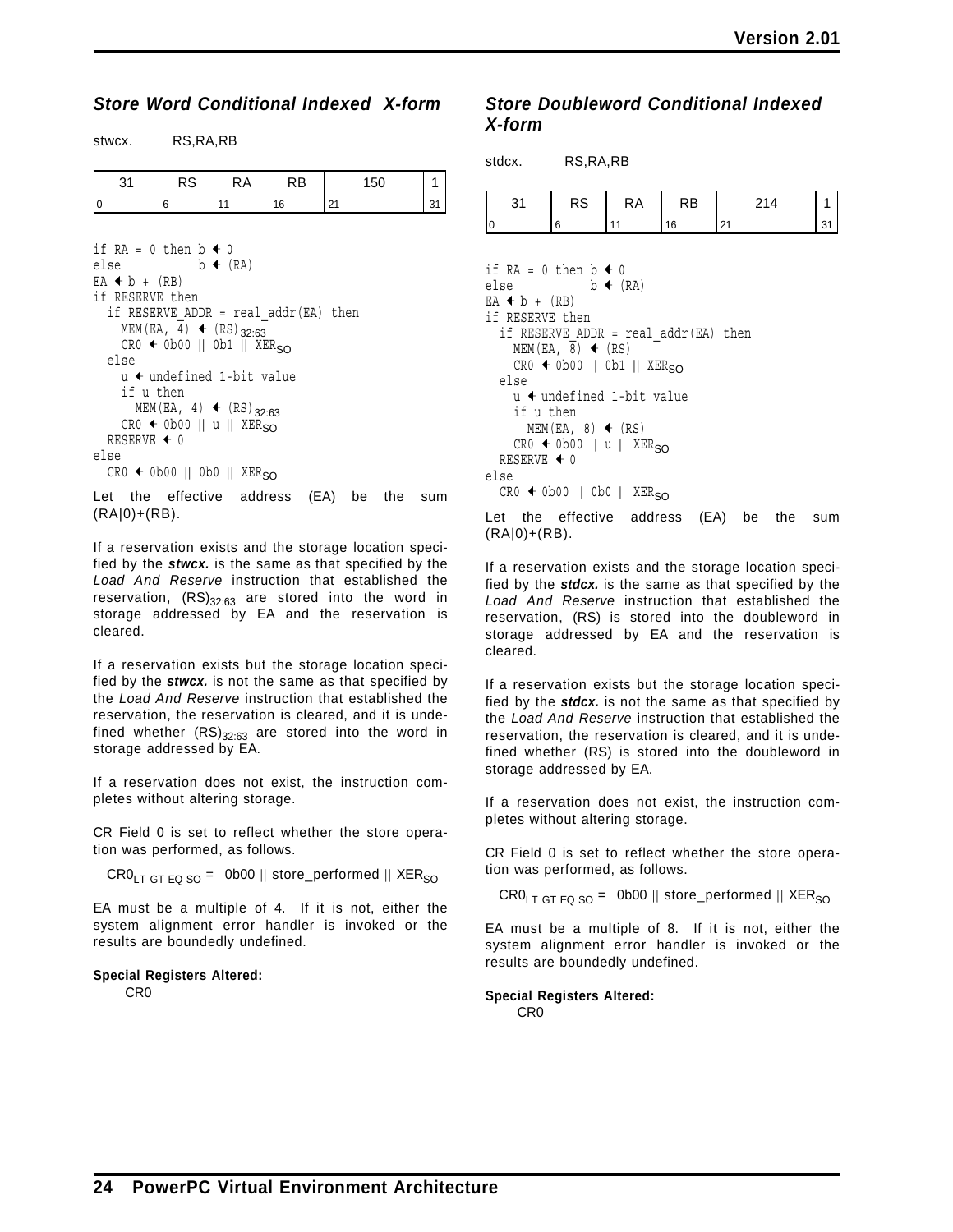### **3.3.3 Memory Barrier Instructions**

The *Memory Barrier* instructions can be used to control the order in which storage accesses are performed. Additional information about these instructions and about related aspects of storage management can be found in Book III, *PowerPC Operating Environment Architecture*.

### *Synchronize X-form*

sync L

[POWER mnemonic: dcs]

|  |        |  | cno |  |
|--|--------|--|-----|--|
|  | a<br>× |  |     |  |

The *sync* instruction creates a memory barrier (see Section 1.7.1). The set of storage accesses that is ordered by the memory barrier depends on the value of the L field.

### **L = 0 ("heavyweight sync")**

The memory barrier provides an ordering function for the storage accesses associated with all instructions that are executed by the processor executing the *sync* instruction. The applicable pairs are all pairs a<sub>i</sub>,b<sub>j</sub> in which b<sub>j</sub> is a data access, except that if  $a_i$  is the storage access caused by an *icbi* instruction then b<sub>i</sub> may be performed with respect to the processor executing the **sync** instruction before a<sub>i</sub> is performed with respect to that processor.

### **L = 1 ("lightweight sync")**

The memory barrier provides an ordering function for the storage accesses caused by *Load*, *Store*, and *dcbz* instructions that are executed by the processor executing the *sync* instruction and for which the specified storage location is in storage that is Memory Coherence Required and is neither Write Through Required nor Caching Inhibited. The applicable pairs are all pairs  $a_i$ ,b<sub>j</sub> of such accesses except those in which  $a_i$  is an access caused by a *Store* or *dcbz* instruction and bj is an access caused by a *Load* instruction.

### $L = 2$

The set of storage accesses that is ordered by the memory barrier is described in the section entitled "Synchronize Instruction" in Book III, as are additional properties of the *sync* instruction with  $L=2$ .

### **Extended mnemonics for Synchronize**

Extended mnemonics are provided for the *Synchronize* instruction so that it can be coded with the L value as part of the mnemonic rather than as a numeric operand. These are shown as examples with the instruction. See Appendix A, "Assembler Extended Mnemonics" on page 37.

The ordering done by the memory barrier is cumulative.

The *sync* instruction may complete before storage accesses associated with instructions preceding the *sync* instruction have been performed.

If L=0, the *sync* instruction has the following additional properties.

- **Executing the sync instruction ensures that all** instructions preceding the *sync* instruction have completed before the *sync* instruction completes, and that no subsequent instructions are initiated until after the *sync* instruction completes.
- **The** *sync* instruction is execution synchronizing (see Book III, *PowerPC Operating Environment Architecture*). However, address translation and reference and change recording (see Book III) associated with subsequent instructions may be performed before the *sync* instruction completes.
- **The memory barrier provides the additional** ordering function such that if a given instruction that is the result of a *Store* in set B is executed, all applicable storage accesses in set A have been performed with respect to the processor executing the instruction to the extent required by the associated memory coherence properties. The single exception is that any storage access in set A that is caused by an *icbi* instruction executed by the processor executing the *sync* instruction (P1) may not have been performed with respect to P1 (see the description of the *icbi* instruction on page 17).

The cumulative properties of the barrier apply to the execution of the given instruction as they would to a *Load* that returned a value that was the result of a *Store* in set B.

The value  $L = 3$  is reserved, and the results of executing a *sync* instruction with L=3 are boundedly undefined.

### **Special Registers Altered:**

None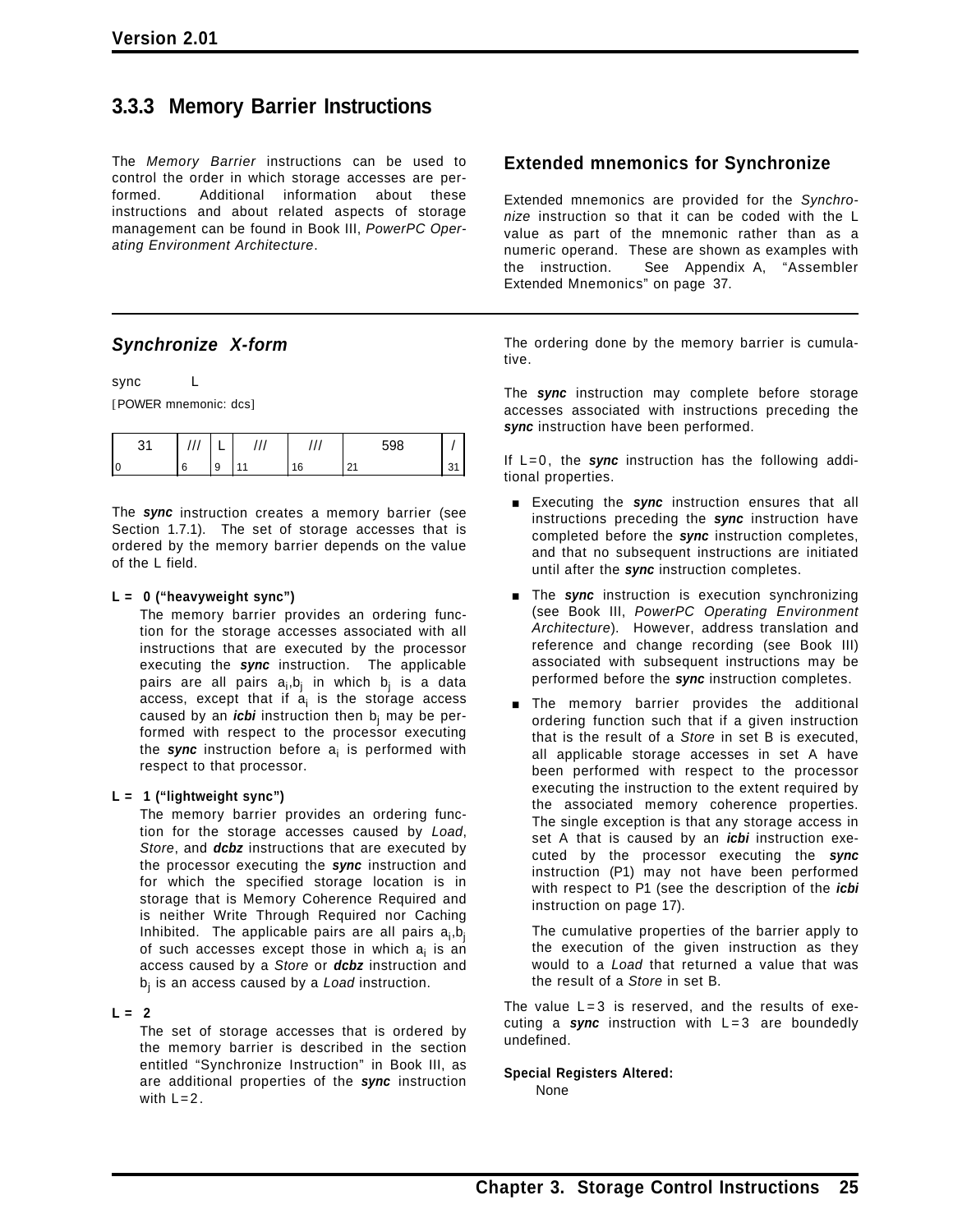### **Extended Mnemonics:**

Extended mnemonics for *Synchronize*:

| Extended: | Equivalent to: |                |
|-----------|----------------|----------------|
| sync      | sync           | -0             |
| Iwsync    | sync           |                |
| ptesync   | sync           | $\overline{2}$ |

Except in the *sync* instruction description in this section, references to "sync" in Books I - III imply  $L = 0$  unless otherwise stated or obvious from context (the appropriate extended mnemonics are used when the other L values are intended).

#### **Programming Note**

Section 1.8 on page 10 contains a detailed description of how to modify instructions such that a well-defined result is obtained.

#### **Programming Note**

*sync* serves as both a basic and an extended mnemonic. The Assembler will recognize a *sync* mnemonic with one operand as the basic form, and a *sync* mnemonic with no operand as the extended form. In the extended form the L operand is omitted and assumed to be 0.

#### **Programming Note**

The *sync* instruction can be used to ensure that all stores into a data structure, caused by *Store* instructions executed in a "critical section" of a program, will be performed with respect to another processor before the store that releases the lock is performed with respect to that processor; see Section B.2, "Lock Acquisition and Release, and Related Techniques" on page 41.

The memory barrier created by a *sync* instruction with  $L=0$  or  $L=1$  does not order implicit storage accesses. The memory barrier created by a *sync* instruction with any L value does not order instruction fetches.

(The memory barrier created by a *sync* instruction with L=0 — or L=2; see Book III — *appears* to order instruction fetches for instructions preceding the *sync* instruction with respect to data accesses caused by instructions following the *sync* instruction. However, this ordering is a consequence of the first "additional property" of *sync* with  $L=0$ , not a property of the memory barrier.)

In order to obtain the best performance across the widest range of implementations, the programmer should use either the *sync* instruction with L=1 or the *eieio* instruction if either of these is sufficient for his needs; otherwise he should use *sync* with L=0. *sync* with L=2 should not be used by application programs.

#### **Programming Note**

The functions provided by *sync* with L=1 are a strict subset of those provided by *sync* with L=0. (The functions provided by *sync* with L=2 are a strict superset of those provided by *sync* with L=0; see Book III.)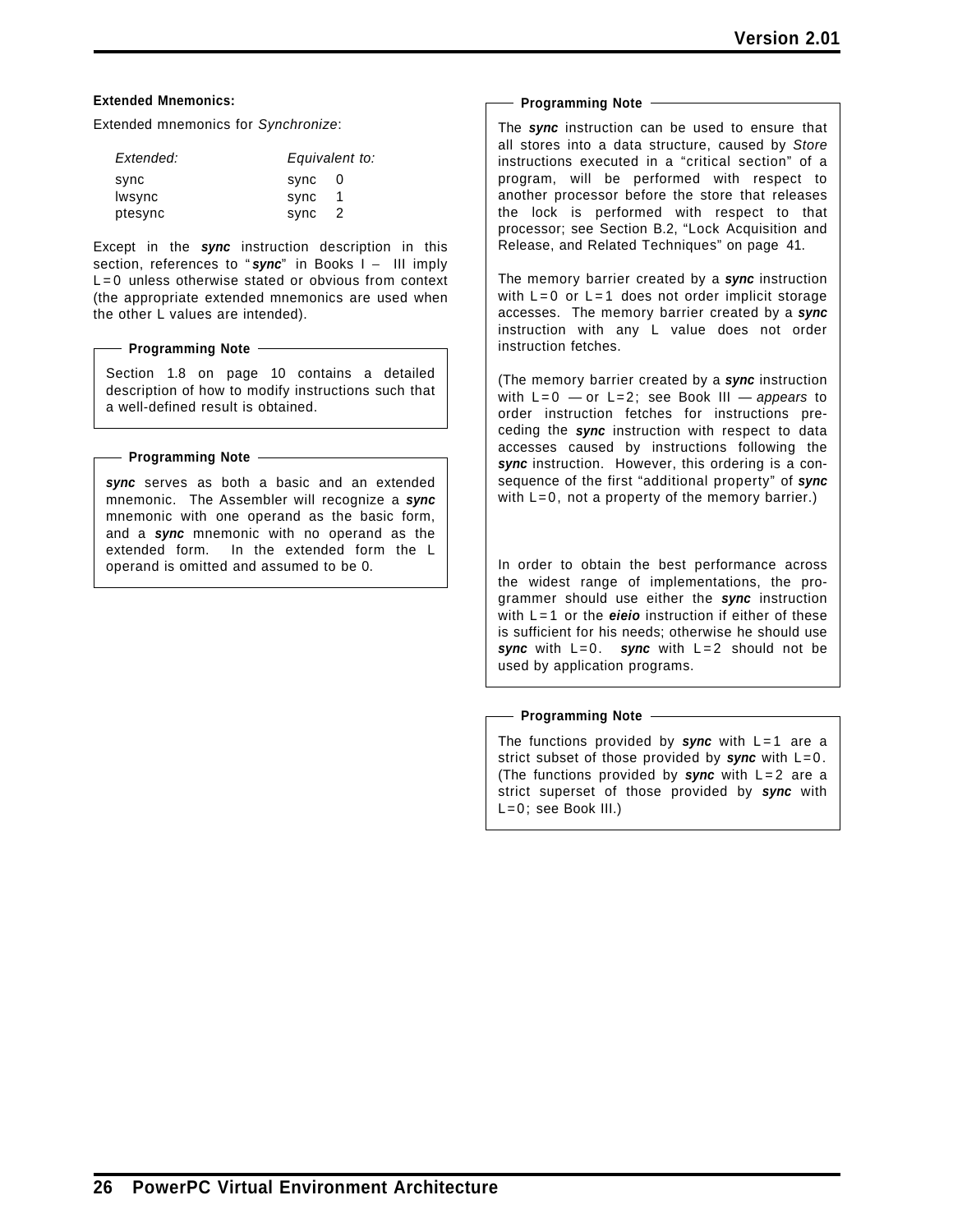### *Enforce In-order Execution of I/O X-form*

eieio

| ັ |  | $^{\prime}$<br>$\cdot$ | 854                    |   |
|---|--|------------------------|------------------------|---|
|   |  | 16                     | $\Omega$<br><u>_ .</u> | ັ |

The *eieio* instruction creates a memory barrier (see Section 1.7.1), which provides an ordering function for the storage accesses caused by *Load*, *Store*, *dcbz*, *eciwx*, and *ecowx* instructions executed by the processor executing the *eieio* instruction. These storage accesses are divided into two sets, which are ordered separately. The storage access caused by an *eciwx* instruction is ordered as a load, and the storage access caused by a *dcbz* or *ecowx* instruction is ordered as a store.

1. Loads and stores to storage that is both Caching Inhibited and Guarded, and stores to main storage caused by stores to storage that is Write Through Required

The applicable pairs are all pairs a<sub>i</sub>,b<sub>j</sub> of such accesses.

The ordering done by the memory barrier for accesses in this set is *not* cumulative.

2. Stores to storage that is Memory Coherence Required and is neither Write Through Required nor Caching Inhibited

The applicable pairs are all pairs a<sub>i</sub>,b<sub>j</sub> of such accesses.

The ordering done by the memory barrier for accesses in this set is cumulative.

The *eieio* instruction may complete before storage accesses associated with instructions preceding the *eieio* instruction have been performed.

#### **Special Registers Altered:**

None

#### **Programming Note**

The *eieio* instruction is intended for use in managing shared data structures (see Appendix B, "Programming Examples for Sharing Storage" on page 39), in doing memory-mapped I/O, and in preventing load/store combining operations in main storage (see Section 1.6, "Storage Control Attributes" on page 4).

Because stores to storage that is both Caching Inhibited and Guarded are performed in program order (see Section 1.7.1, "Storage Access Ordering" on page 6), *eieio* is needed for such storage only when loads must be ordered with respect to stores or with respect to other loads, or when load/store combining operations must be prevented.

For accesses in set 1,  $a_i$  and  $b_i$  need not be the same kind of access or be to storage having the same storage control attributes. For example, a<sub>i</sub> can be a load to Caching Inhibited, Guarded storage, and  $b_i$  a store to Write Through Required storage.

If stronger ordering is desired than that provided by *eieio*, the *sync* instruction must be used, with the appropriate value in the L field.

### - Programming Note -

The functions provided by *eieio* are a strict subset of those provided by *sync* with L=0. The functions provided by *eieio* for its second set are a strict subset of those provided by *sync* with L=1.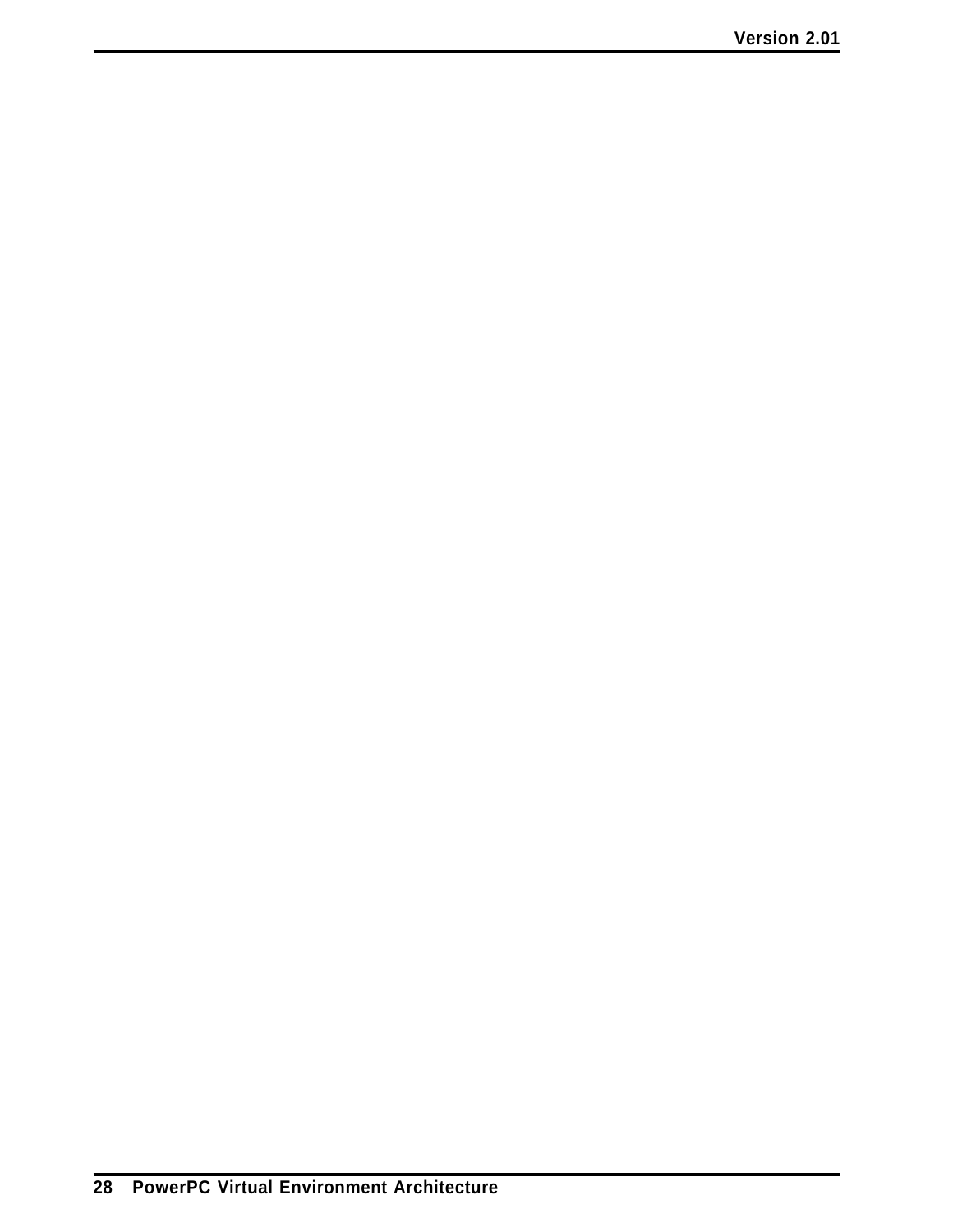# **Chapter 4. Time Base**

| 4.1 Time Base Instructions  30 |  |  |  |  |
|--------------------------------|--|--|--|--|
| 4.2 Reading the Time Base 30   |  |  |  |  |

The Time Base (TB) is a 64-bit register (see Figure 2) containing a 64-bit unsigned integer that is incremented periodically. Each increment adds 1 to the low-order bit (bit 63). The frequency at which the integer is updated is implementation-dependent.

*Field Description* TBU Upper 32 bits of Time Base TBL Lower 32 bits of Time Base

### **Figure 2. Time Base**

The Time Base increments until its value becomes  $0x$ FFFF\_FFFF\_FFFF\_FFFF  $(2^{64} - 1)$ . At the next increment, its value becomes 0x0000\_0000\_0000\_0000. There is no explicit indication (such as an interrupt; see Book III, *PowerPC Operating Environment Architecture*) that this has occurred.

The period of the Time Base depends on the driving frequency. As an order of magnitude example, suppose that the CPU clock is 1 GHz and that the Time Base is driven by this frequency divided by 32. Then the period of the Time Base would be

$$
T_{TB} = \, \frac{2^{64} \times \, 32}{1 \, \, GHz} = \, 5.90 \times \, 10^{11} \, \, seconds
$$

which is approximately 18,700 years.

The PowerPC Architecture does not specify a relationship between the frequency at which the Time Base is 4.3 Computing Time of Day from the Time Base **..........................**30

updated and other frequencies, such as the CPU clock or bus clock, in a PowerPC system. The Time Base update frequency is not required to be constant. What *is* required, so that system software can keep time of day and operate interval timers, is one of the following.

- **n** The system provides an (implementation-dependent) interrupt to software whenever the update frequency of the Time Base changes, and a means to determine what the current update frequency is.
- **The update frequency of the Time Base is under** the control of the system software.

### **Programming Note**

If the operating system initializes the Time Base on power-on to some reasonable value and the update frequency of the Time Base is constant, the Time Base can be used as a source of values that increase at a constant rate, such as for time stamps in trace entries.

Even if the update frequency is not constant, values read from the Time Base are monotonically increasing (except when the Time Base wraps from  $2^{64}$ -1 to 0). If a trace entry is recorded each time the update frequency changes, the sequence of Time Base values can be post-processed to become actual time values.

Successive readings of the Time Base may return identical values.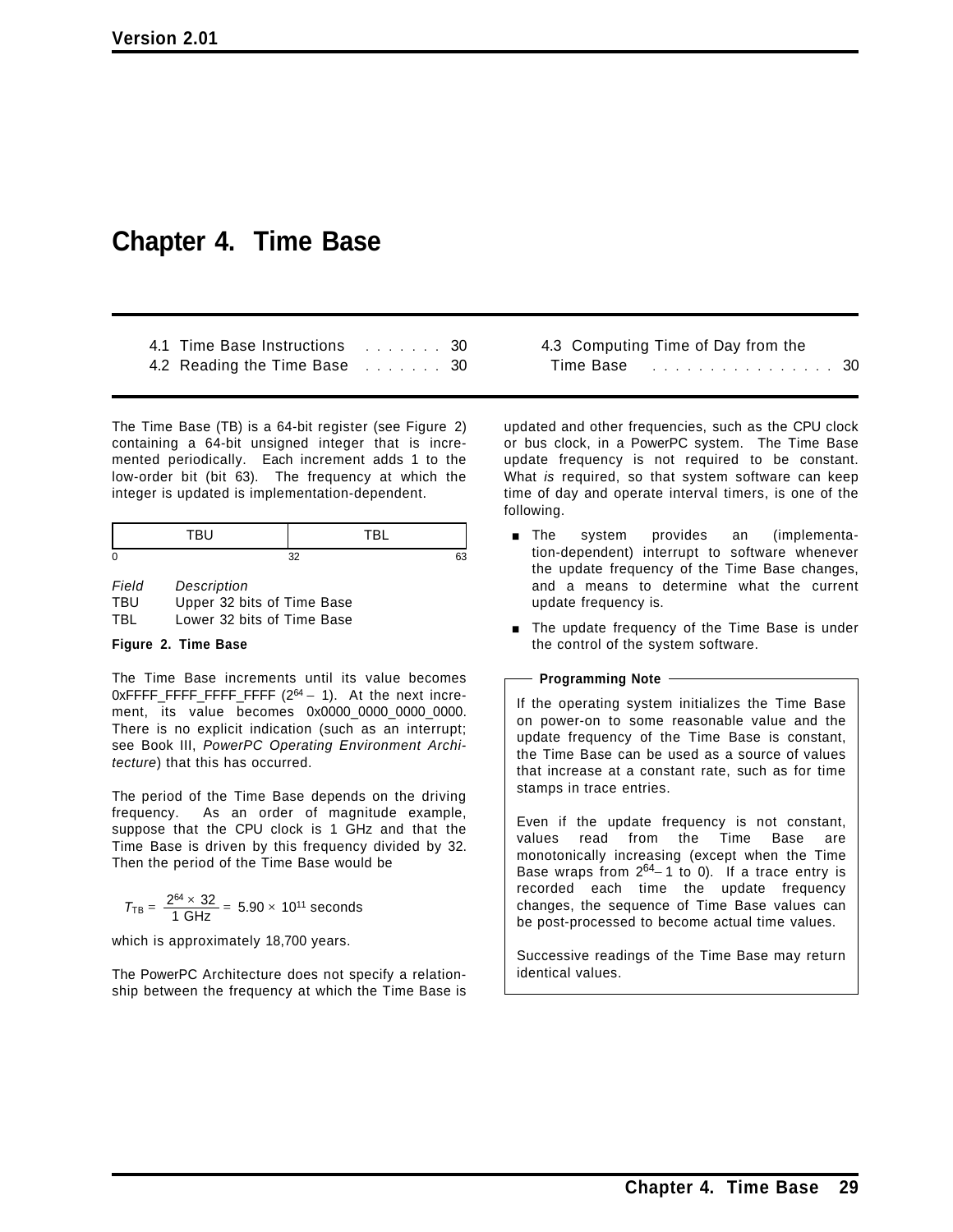# **4.1 Time Base Instructions**

### **Extended mnemonics**

Extended mnemonics are provided provided for the *Move From Time Base* instruction so that it can be coded with the TBR name as part of the mnemonic rather than as a numeric operand. See the appendix entitled "Assembler Extended Mnemonics" in Book III, *PowerPC Operating Environment Architecture*.

### *Move From Time Base XFX-form*

mftb RT,TBR

| . . | ٠.<br>$\ddot{\phantom{0}}$ |  |
|-----|----------------------------|--|
|     |                            |  |

n  $\triangleleft$  tbr<sub>5:9</sub> || tbr<sub>0:4</sub> if  $n = 268$  then  $RT + TB$ else if n = 269 then  $RT$   $\leftarrow$  320 || TB<sub>0:31</sub>

The TBR field denotes either the Time Base or Time Base Upper, encoded as shown in the table below. The contents of the designated register are placed into register RT. When reading Time Base Upper, the high-order 32 bits of register RT are set to zero.

| decimal                                                                       | TBR <sup>*</sup><br>tbr <sub>5:9</sub> tbr <sub>0:4</sub> | Register<br>Name |  |  |  |
|-------------------------------------------------------------------------------|-----------------------------------------------------------|------------------|--|--|--|
| 268<br>269                                                                    | 01000 01100<br>01000 01101                                | ТR<br>TBU        |  |  |  |
| Note that the order of the two 5-bit<br>halves of the TBR number is reversed. |                                                           |                  |  |  |  |

If the TBR field contains any value other than one of the values shown above then one of the following occurs.

- **The system illegal instruction error handler is** invoked.
- The system privileged instruction error handler is invoked.
- The results are boundedly undefined.

### **Special Registers Altered:**

None

### **Extended Mnemonics:**

Extended mnemonics for *Move From Time Base*:

| Extended: |           | Equivalent to: |
|-----------|-----------|----------------|
| mftb      | <b>Rx</b> | mftb Rx,268    |
| mftbu     | Rx        | mftb Rx,269    |

#### **Programming Note**

*mftb* serves as both a basic and an extended mnemonic. The Assembler will recognize an *mftb* mnemonic with two operands as the basic form, and an *mftb* mnemonic with one operand as the extended form. In the extended form the TBR operand is omitted and assumed to be 268 (the value that corresponds to TB).

### **Compiler and Assembler Note**

The TBR number coded in assembler language does not appear directly as a 10-bit binary number in the instruction. The number coded is split into two 5-bit halves that are reversed in the instruction, with the high-order 5 bits appearing in bits 16:20 of the instruction and the low-order 5 bits in bits 11:15.

# **4.2 Reading the Time Base**

The contents of the Time Base can be read into a GPR by the *mftb* extended mnemonic. To read the contents of the Time Base into register Rx, execute:

mftb Rx

Reading the Time Base has no effect on the value it contains or on the periodic incrementing of that value.

## **4.3 Computing Time of Day from the Time Base**

Since the update frequency of the Time Base is implementation-dependent, the algorithm for converting the current value in the Time Base to time of day is also implementation-dependent.

As an example, assume that the Time Base is incremented at a constant rate of once for every 32 cycles of a 1 GHz CPU instruction clock. What is wanted is the pair of 32-bit values comprising a POSIX standard clock:1 the number of whole seconds that have passed

<sup>1</sup> Described in POSIX Draft Standard P1003.4/D12, *Draft Standard for Information Technology -- Portable Operating System Interface (POSIX) -- Part 1: System Application Program Interface (API) - Amendment 1: Realtime Extension* [*C Language*]. Institute of Electrical and Electronics Engineers, Inc., Feb. 1992.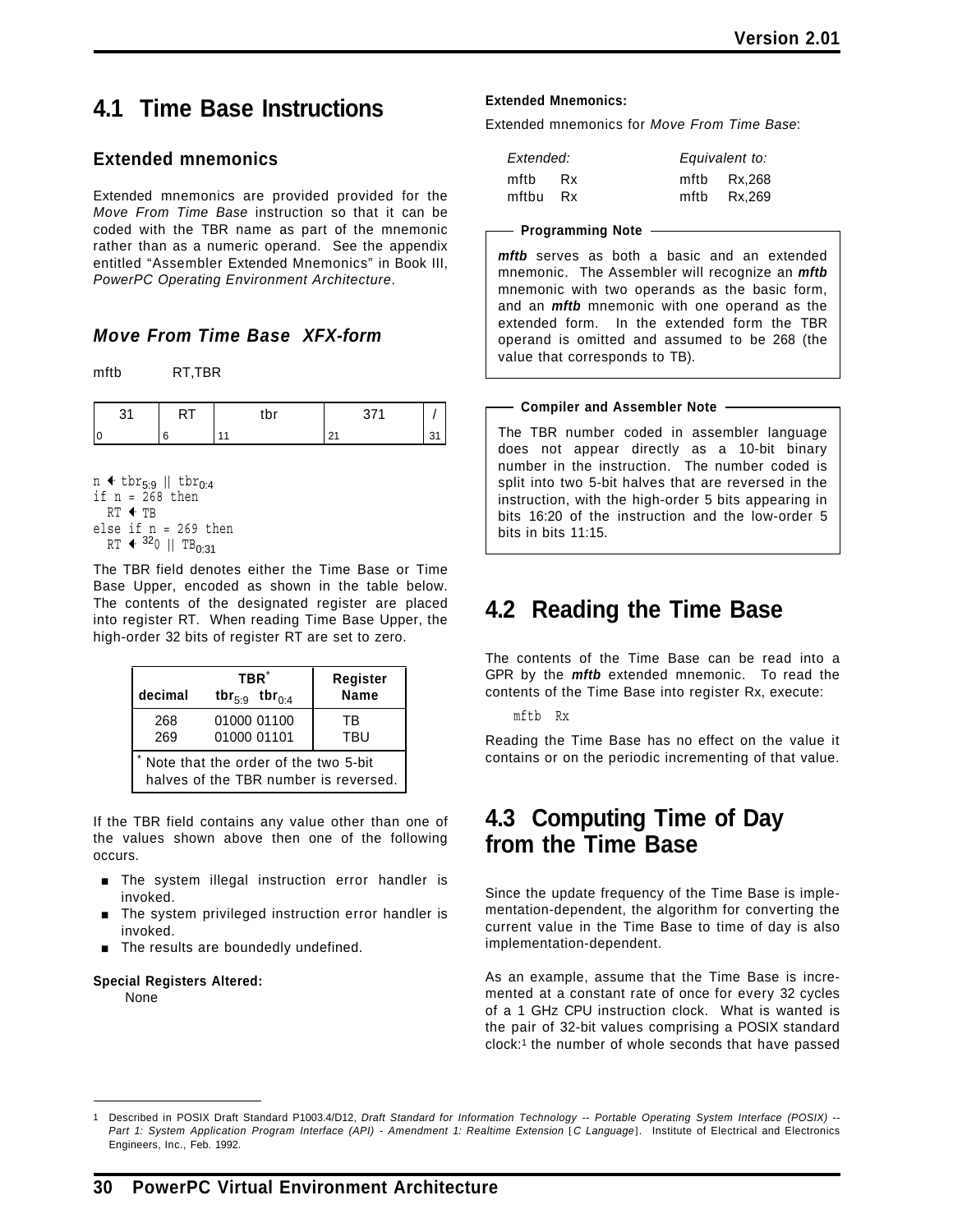since midnight January 0, 1970, and the remaining fraction of a second expressed as a number of nanoseconds.

Assume that:

- **The value 0 in the Time Base represents the start** time of the POSIX clock (if this is not true, a simple 64-bit subtraction will make it so).
- [ The integer constant *ticks\_per\_sec* contains the value

$$
\frac{1 \text{ GHz}}{32} = 31,250,000
$$

which is the number of times the Time Base is updated each second.

■ The integer constant *ns\_adj* contains the value

$$
\frac{1,000,000,000}{31,250,000} = 32
$$

which is the number of nanoseconds per tick of the Time Base.

The POSIX clock can be computed with an instruction sequence such as this:

```
mftb Ry # Ry = Time Base
lwz Rx,ticks_per_sec
divd Rz, Ry, Rx \overline{t} Rz = whole seconds
stw Rz,posix_sec
mulld Rz, Rz, Rx^{+} # Rz = quotient * divisorsub Rz,Ry,Rz # Rz = excess ticks
lwz Rx,ns_adj<br>mulld Rz,Rz,Rx
                   # Rz = excess nanoseconds
stw Rz,posix_ns
```
### **Non-constant update frequency**

In a system in which the update frequency of the Time Base may change over time, it is not possible to convert an isolated Time Base value into time of day. Instead, a Time Base value has meaning only with respect to the current update frequency and the time of day that the update frequency was last changed. Each time the update frequency changes, either the system software is notified of the change via an interrupt (see Book III, *PowerPC Operating Environment Architecture*), or the change was instigated by the system software itself. At each such change, the system software must compute the current time of day using the old update frequency, compute a new value of *ticks\_per\_sec* for the new frequency, and save the time of day, Time Base value, and tick rate. Subsequent calls to compute time of day use the current Time Base value and the saved data.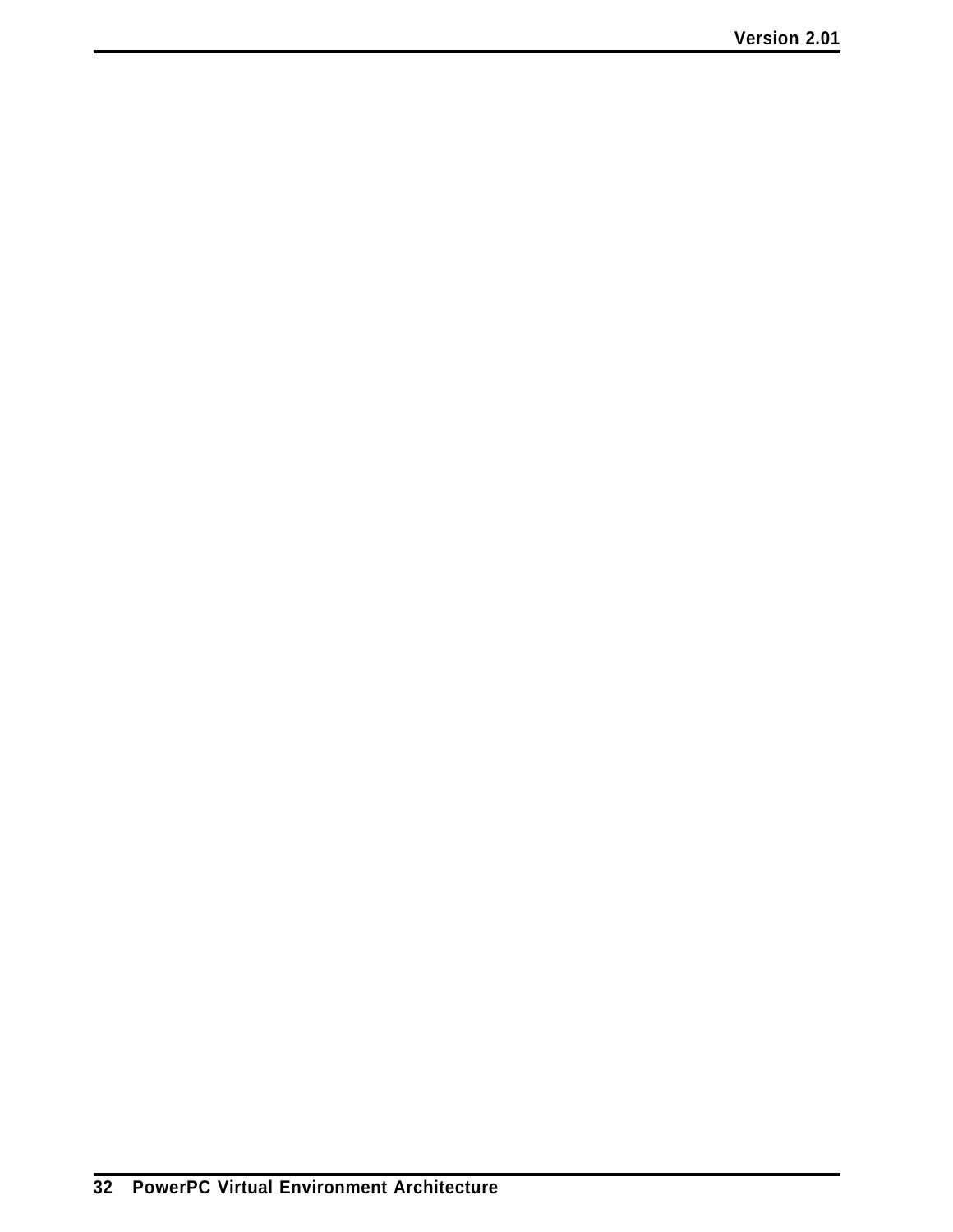# **Chapter 5. Optional Facilities and Instructions**

5.1 External Control ........... 33 5.1.1 External Access Instructions ... 34 5.2 Storage Control Instructions .... 35

The facilities and instructions described in this chapter are optional. An implementation may provide all, some, or none of them, except as described below.

## **5.1 External Control**

The External Control facility permits a program to communicate with a special-purpose device. Two instructions are provided, both of which must be implemented if the facility is provided.

- [ *External Control In Word Indexed* (*eciwx*), which does the following:
	- Computes an effective address (EA) as for any X-form instruction
	- Validates the EA as would be done for a load from that address
	- Translates the EA to a real address
	- Transmits the real address to the device
	- Accepts a word of data from the device and places it into a General Purpose Register
- [ *External Control Out Word Indexed* (*ecowx*), which does the following:
	- Computes an effective address (EA) as for any X-form instruction
	- Validates the EA as would be done for a store to that address
	- Translates the EA to a real address
	- Transmits the real address and a word of data from a General Purpose Register to the device

Permission to execute these instructions and identification of the target device are controlled by two fields, called the E bit and the RID field respectively.

| 5.2.1 Cache Management Instructions 35 |  |
|----------------------------------------|--|
| 5.2.1.1 Data Cache Instruction 35      |  |
| 5.3 Little-Endian 36                   |  |

If attempt is made to execute either of these instructions when  $E=0$  the system data storage error handler is invoked. The location of these fields is described in Book III, *PowerPC Operating Environment Architecture*.

The storage access caused by *eciwx* and *ecowx* is performed as though the specified storage location is Caching Inhibited and Guarded, and is neither Write Through Required nor Memory Coherence Required.

Interpretation of the real address transmitted by *eciwx* and *ecowx* and of the 32-bit value transmitted by *ecowx* is up to the target device, and is not specified by the PowerPC Architecture. See the System Architecture documentation for a given PowerPC system for details on how the External Control facility can be used with devices on that system.

### **Example**

An example of a device designed to be used with the External Control facility might be a graphics adapter. The *ecowx* instruction might be used to send the device the translated real address of a buffer containing graphics data, and the word transmitted from the General Purpose Register might be control information that tells the adapter what operation to perform on the data in the buffer. The *eciwx* instruction might be used to load status information from the adapter.

A device designed to be used with the External Control facility may also recognize events that indicate that the address translation being used by the processor has changed. In this case the operating system need not "pin" the area of storage identified by an *eciwx* or *ecowx* instruction (i.e., need not protect it from being paged out).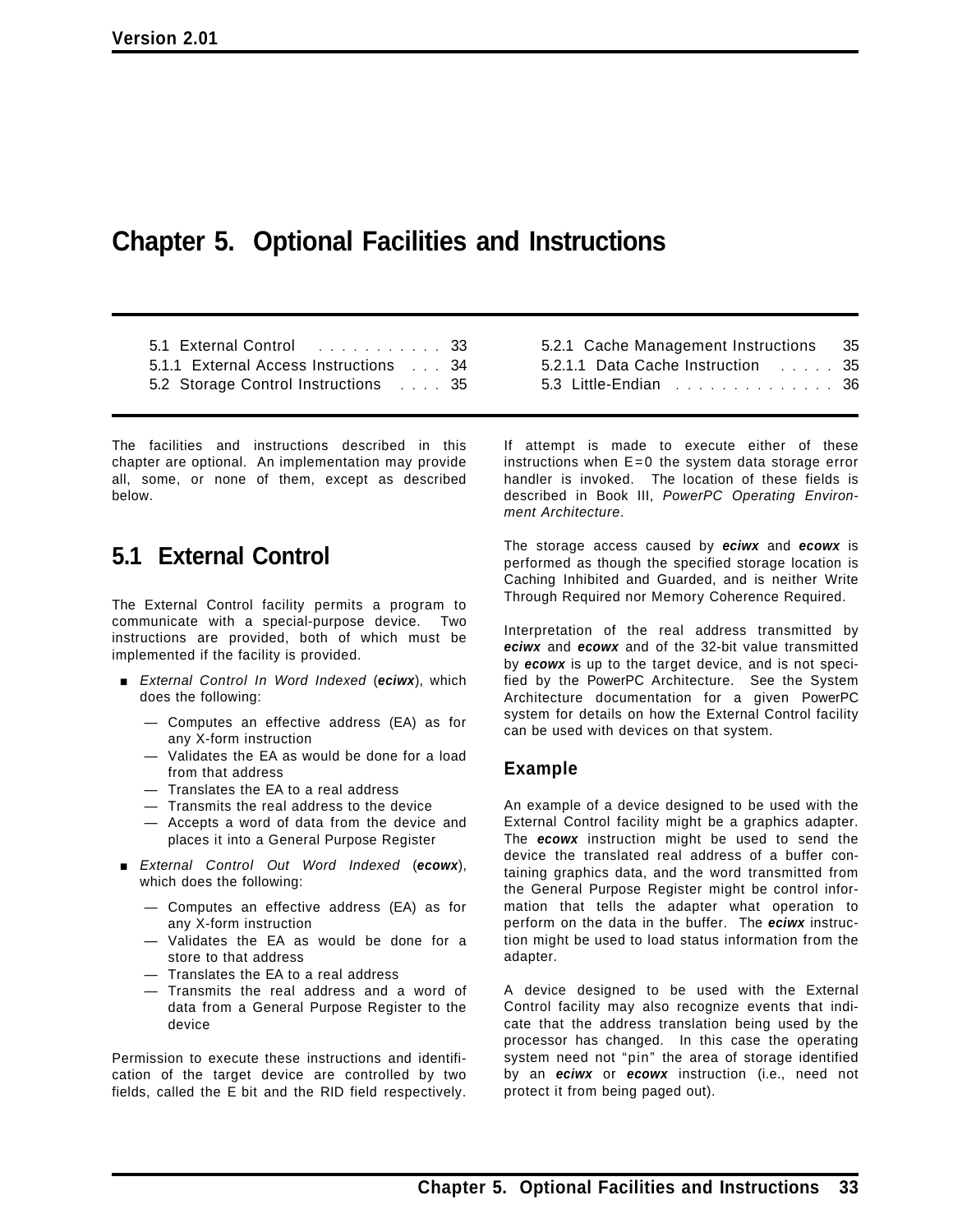## **5.1.1 External Access Instructions**

In the instruction descriptions the statements "this instruction is treated as a *Load*" and "this instruction is treated as a *Store*" have the same meanings as for

### *External Control In Word Indexed X-form*

eciwx RT,RA,RB

|   | היו | $\overline{\phantom{0}}$ |  |
|---|-----|--------------------------|--|
| и |     |                          |  |

if  $RA = 0$  then  $b \triangleleft 0$ else  $b \leftarrow (RA)$  $EA + b + (RB)$ raddr  $\triangleleft$  address translation of EA send load word request for raddr to device identified by RID RT  $\leftarrow$  320 || word from device

Let the effective address (EA) be the sum  $(RA|0)+(RB)$ .

A load word request for the real address corresponding to EA is sent to the device identified by RID, bypassing the cache. The word returned by the device is placed into  $RT_{32:63}$ .  $RT_{0:31}$  are set to 0.

The E bit must be 1. If it is not, the data storage error handler is invoked.

EA must be a multiple of 4. If it is not, either the system alignment error handler is invoked or the results are boundedly undefined.

This instruction is treated as a *Load*.

See Book III, *PowerPC Operating Environment Architecture* for additional information about this instruction.

**Special Registers Altered:** None

### **Programming Note**

The *eieio* instruction can be used to ensure that the storage accesses caused by *eciwx* and *ecowx* are performed in program order with respect to other Caching Inhibited and Guarded storage accesses.

the *Cache Management* instructions; see Section 3.2, "Cache Management Instructions" on page 16.

### *External Control Out Word Indexed X-form*

ecowx RS,RA,RB

|  | $\lambda$ n | . ND |  |
|--|-------------|------|--|
|  |             |      |  |

if  $RA = 0$  then  $b \triangleleft 0$ else  $b \leftarrow (RA)$  $EA + b + (RB)$ raddr  $\triangleleft$  address translation of EA send store word request for raddr to device identified by RID send  $(RS)_{32:63}$  to device

Let the effective address (EA) be the sum (RA|0)+(RB).

A store word request for the real address corresponding to EA and the contents of  $RS_{32:63}$  are sent to the device identified by RID, bypassing the cache.

The E bit must be 1. If it is not, the data storage error handler is invoked.

EA must be a multiple of 4. If it is not, either the system alignment error handler is invoked or the results are boundedly undefined.

This instruction is treated as a *Store*, except that its storage access is not performed in program order with respect to accesses to other Caching Inhibited and Guarded storage locations unless software explicitly imposes that order.

See Book III, *PowerPC Operating Environment Architecture* for additional information about this instruction.

**Special Registers Altered:**

None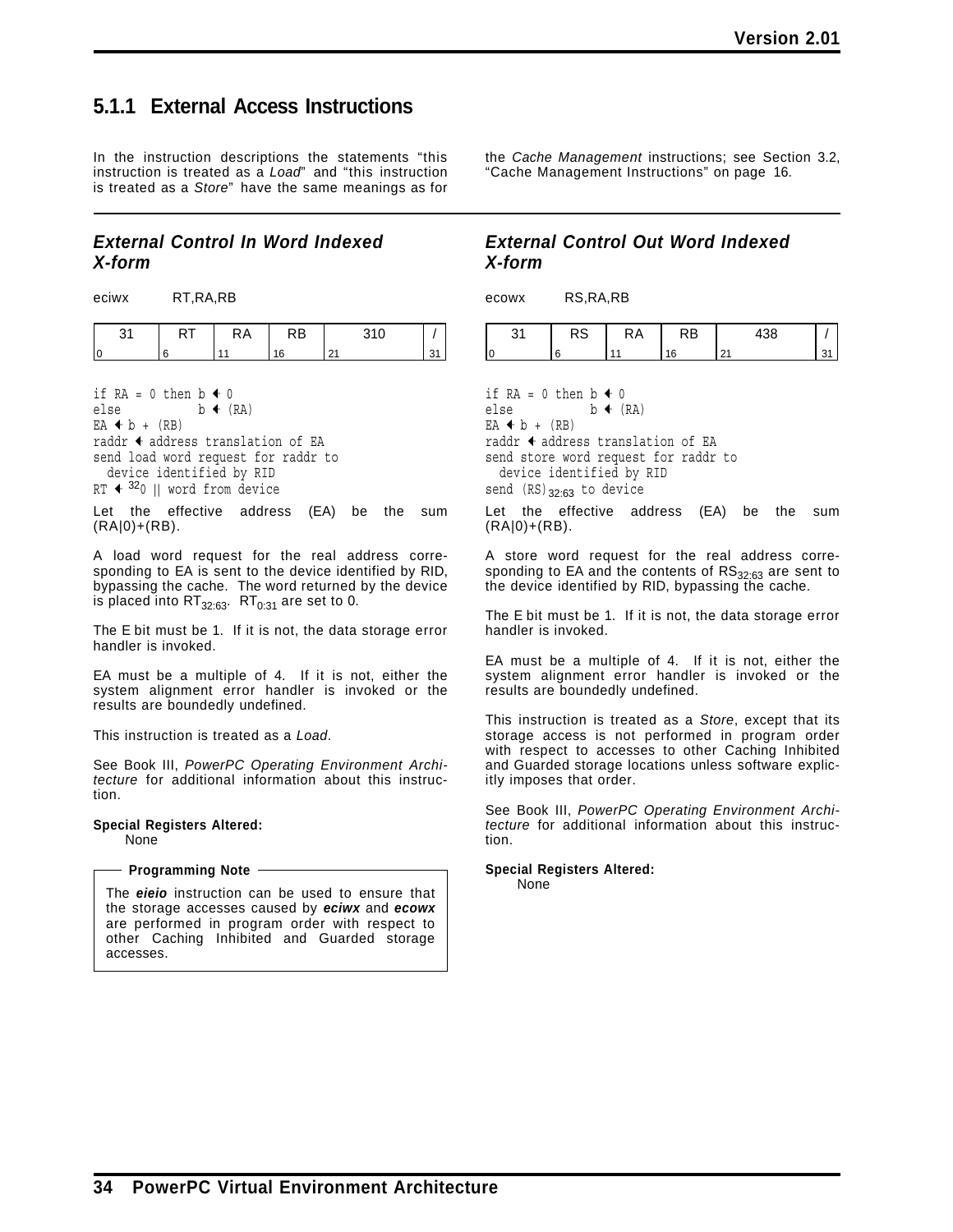# **5.2 Storage Control Instructions**

### **5.2.1 Cache Management Instructions**

### **5.2.1.1 Data Cache Instruction**

The optional version of the *Data Cache Block Touch* instruction includes a TH (Touch Hint) field, which permits a program to provide a hint that a sequence of data cache blocks is likely to be needed soon. The sequence is called a "data stream".

### *Data Cache Block Touch X-form*

dcbt RA,RB,TH

|    |   | КA | ⋌B | - 1 |  |
|----|---|----|----|-----|--|
| 10 | 9 |    |    |     |  |

Let the effective address (EA) be the sum (RA|0)+(RB).

The *dcbt* instruction provides a hint that the program will probably soon load from the storage locations specified by EA and the TH field. The hint is ignored for storage locations that are Caching Inhibited or Guarded.

The encodings of the TH field are as follows.

### **TH Description**

- 00 The storage location is the block containing the byte addressed by EA.
- 01 The storage locations are the block containing the byte addressed by EA and sequentially following blocks (i.e., the blocks containing the bytes addressed by  $EA + n \times block_size$ , where  $n = 0, 1, 2, ...$ ).
- 10 Reserved
- 11 The storage locations are the block containing the byte addressed by EA and sequentially preceding blocks (i.e., the blocks containing the bytes addressed by  $EA - n \times block_size$ , where  $n = 0, 1, 2, ...$ ).

The actions (if any) taken by the processor in response to the hint are not considered to be "caused by" or "associated with" the *dcbt* instruction (e.g., dcbt is considered not to cause any data accesses). No means are provided by which software can synchronize these actions with the execution of the

instruction stream. For example, these actions are not ordered by memory barriers.

This instruction is treated as a *Load* (see Section 3.2), except that the system data storage error handler is not invoked, and reference and change recording need not be done.

#### **Special Registers Altered:** None

### **Programming Note**

In response to the hint provided by *dcbt*, the processor may prefetch the specified storage locations into the data cache, or take other actions that reduce the latency of subsequent *Load* instructions that refer to the locations.

### - Programming Note -

*dcbt* serves as both a basic and an extended mnemonic. The Assembler will recognize a *dcbt* mnemonic with three operands as the basic form, and a *dcbt* mnemonic with two operands as the extended form. In the extended form the TH operand is omitted and assumed to be 0b00.

### **Programming Note**

If the TH field is set to 0b00, the instruction operates as described in Section 3.2.2, "Data Cache Instructions" on page 18.

The TH field should not be set to 0b10, because that value may be assigned a meaning in some future version of the architecture.

Earlier implementations that do not support the optional version of *dcbt* ignore the TH field (i.e., treat it as if it were set to 0b00), and do not necessarily ignore the hint provided by *dcbt* if the specified block is in storage that is Guarded and not Caching Inhibited. Therefore a *dcbt* instruction with  $TH_1 = 1$  should not specify an EA in such storage if the program is to be run on such implementations.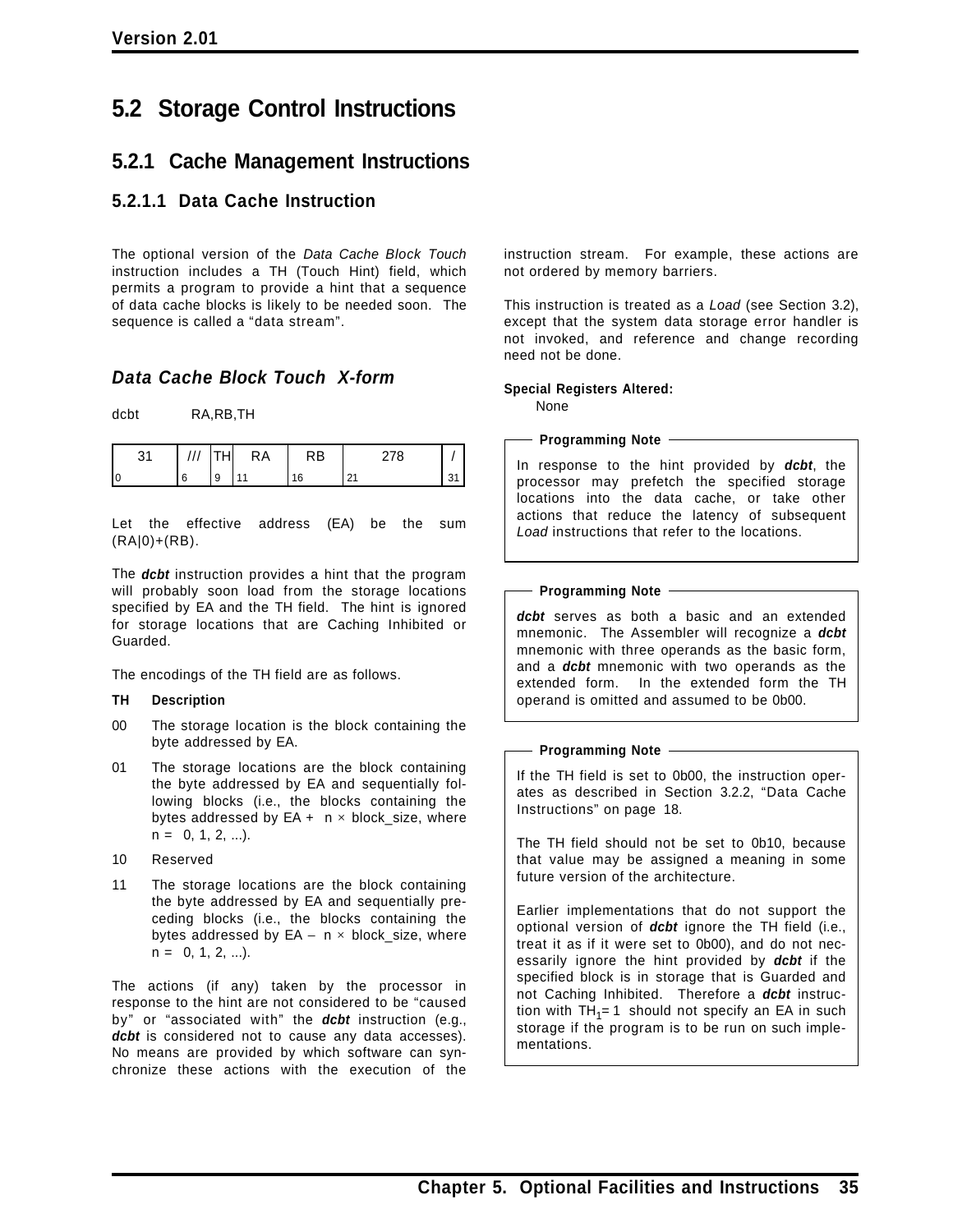### **Programming Note**

Although optimal use of the data stream variant of  $dcbt$  (TH<sub>1</sub>=1) depends on the characteristics of the prefetch mechanism and of the storage hierarchy (see Book IV), the programmer should assume that the following programming model is supported.

- **Data stream resources are allocated in round**robin fashion. Therefore *dcbt* instructions (with  $TH_1=1$ ) should be executed for the least important stream first and the most important stream last. If this technique is used and *dcbt* instructions are executed for more streams than the processor supports, the most important streams will be prefetched.
- $\blacksquare$  The prefetch mechanism paces prefetching of a data stream with consumption of the prefetched data, prefetching only a limited number of blocks ahead of the block that is currently being loaded from by the program. As a consequence, when the program ceases to load from successive blocks of the stream, prefetching of the stream ceases.
- **EXEC** Certain conditions may cause prefetching to be terminated for a data stream that the program is still using. However, the prefetch mechanism will subsequently detect that the stream is still being loaded from and will resume prefetching of the stream. Therefore there is no need to code more than one *dcbt* instruction (with  $TH_1=1$ ) for the stream.

Although the *dcbt* instruction described in Section 3.2.2 (equivalently, *dcbt* with TH=0b00) can be used to provide the same function as the data stream variant, the data stream variant may be easier to use because only one instance of the dcbt instruction is needed per stream, instead of one per cache block, and because the performance of processing the stream is less sensitive to how far ahead of the *Load* instructions the *dcbt* instruction is placed.

# **5.3 Little-Endian**

If the optional Little-Endian facility is implemented (see the section entitled "Little-Endian" in Book I, *PowerPC User Instruction Set Architecture*), the programmer should assume the performance model described in Figure 3 with respect to the placement of storage operands that are accessed in Little-Endian mode.

| Operand                                                                                                                                                                                                                                                                                                                                                              |                       | <b>Boundary Crossing</b> |                       |                              |              |
|----------------------------------------------------------------------------------------------------------------------------------------------------------------------------------------------------------------------------------------------------------------------------------------------------------------------------------------------------------------------|-----------------------|--------------------------|-----------------------|------------------------------|--------------|
| <b>Size</b>                                                                                                                                                                                                                                                                                                                                                          | <b>Byte</b><br>Align. | <b>None</b>              | Cache<br><b>Block</b> | Virtual<br>Page <sup>2</sup> | Seq.         |
| Integer                                                                                                                                                                                                                                                                                                                                                              |                       |                          |                       |                              |              |
| 8 Byte                                                                                                                                                                                                                                                                                                                                                               | 8<br>4<br>< 4         | optimal<br>good<br>poor  | good<br>poor          | poor<br>poor                 | poor<br>poor |
| 4 Byte                                                                                                                                                                                                                                                                                                                                                               | 4<br>$\lt 4$          | optimal<br>good          | good                  | poor                         | poor         |
| 2 Byte                                                                                                                                                                                                                                                                                                                                                               | 2<br>$\lt 2$          | optimal<br>good          | good                  | poor                         | poor         |
| 1 Byte                                                                                                                                                                                                                                                                                                                                                               | 1                     | optimal                  |                       |                              |              |
| <b>Float</b>                                                                                                                                                                                                                                                                                                                                                         |                       |                          |                       |                              |              |
| 8 Byte                                                                                                                                                                                                                                                                                                                                                               | 8<br>4<br>$\lt 4$     | optimal<br>good<br>poor  | good<br>poor          | poor<br>poor                 | poor<br>poor |
| 4 Byte                                                                                                                                                                                                                                                                                                                                                               | 4<br>$\lt 4$          | optimal<br>poor          | poor                  | poor                         | poor         |
| $\mathbf{1}$<br>If an instruction causes an access that is not<br>atomic and any portion of the operand is in<br>storage that is Write Through Required or<br>Caching Inhibited, performance is likely to be<br>poor.<br>2<br>If the storage operand spans two virtual pages<br>that have different storage control attributes,<br>performance is likely to be poor. |                       |                          |                       |                              |              |

**Figure 3. Performance effects of storage operand placement, Little-Endian mode**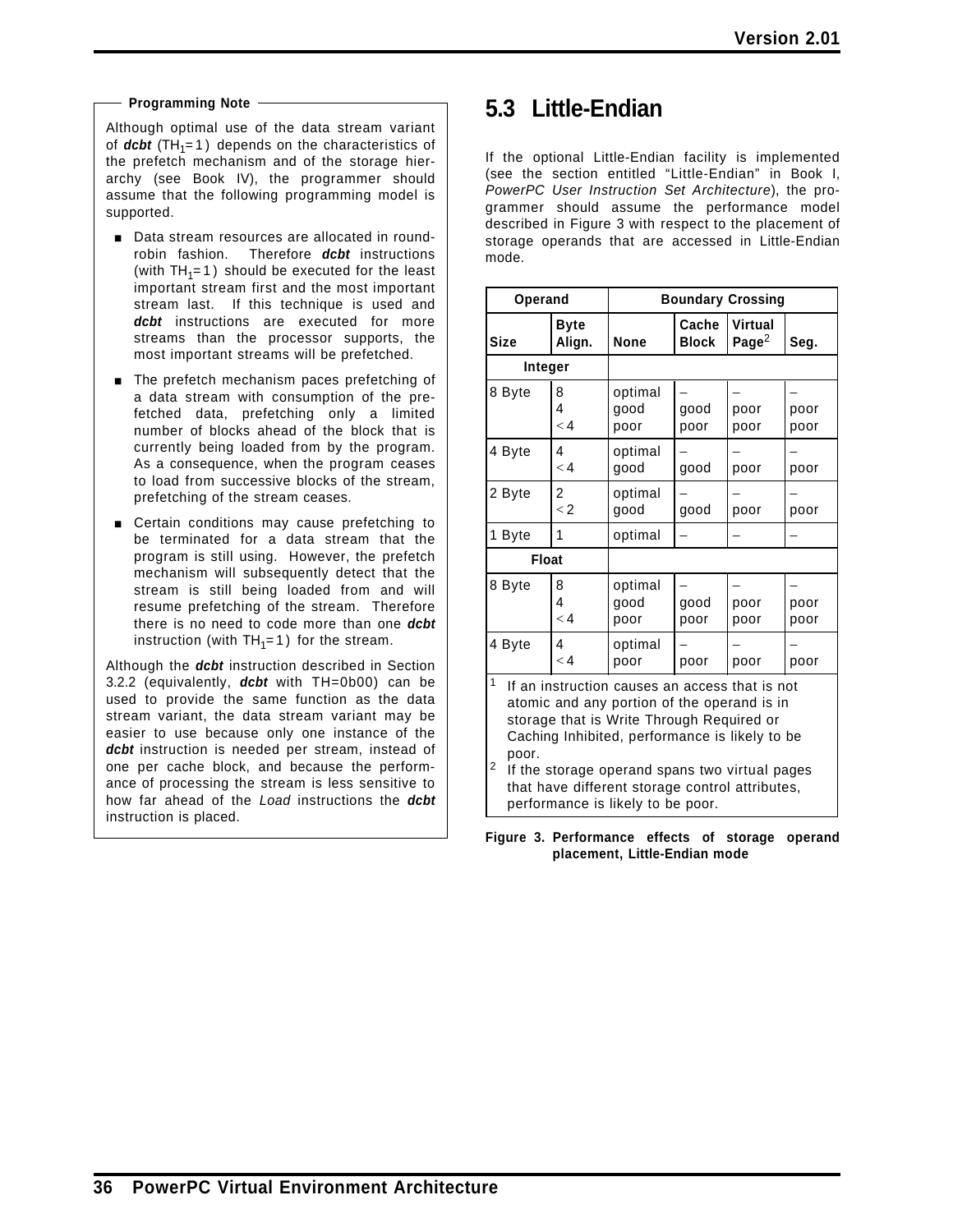# **Appendix A. Assembler Extended Mnemonics**

In order to make assembler language programs simpler to write and easier to understand, a set of extended mnemonics and symbols is provided for certain instructions. This appendix defines extended mnemonics and symbols related to instructions defined in Book II.

Assemblers should provide the extended mnemonics and symbols listed here, and may provide others.

# **A.1 Synchronize Mnemonics**

The L field in the *Synchronize* instruction controls the scope of the synchronization function performed by the instruction. Extended mnemonics are provided that represent the L value in the mnemonic rather than requiring it to be coded as a numeric operand.

**Note:** *sync* serves as both a basic and an extended mnemonic. The Assembler will recognize a *sync* mnemonic with one operand as the basic form, and a *sync* mnemonic with no operand as the extended form. In the extended form the L operand is omitted and assumed to be 0.

| sync    | (equivalent to: | sync    | $\left( 0\right)$ |
|---------|-----------------|---------|-------------------|
| lwsync  | (equivalent to: | sync 1) |                   |
| ptesync | (equivalent to: | sync    | 2)                |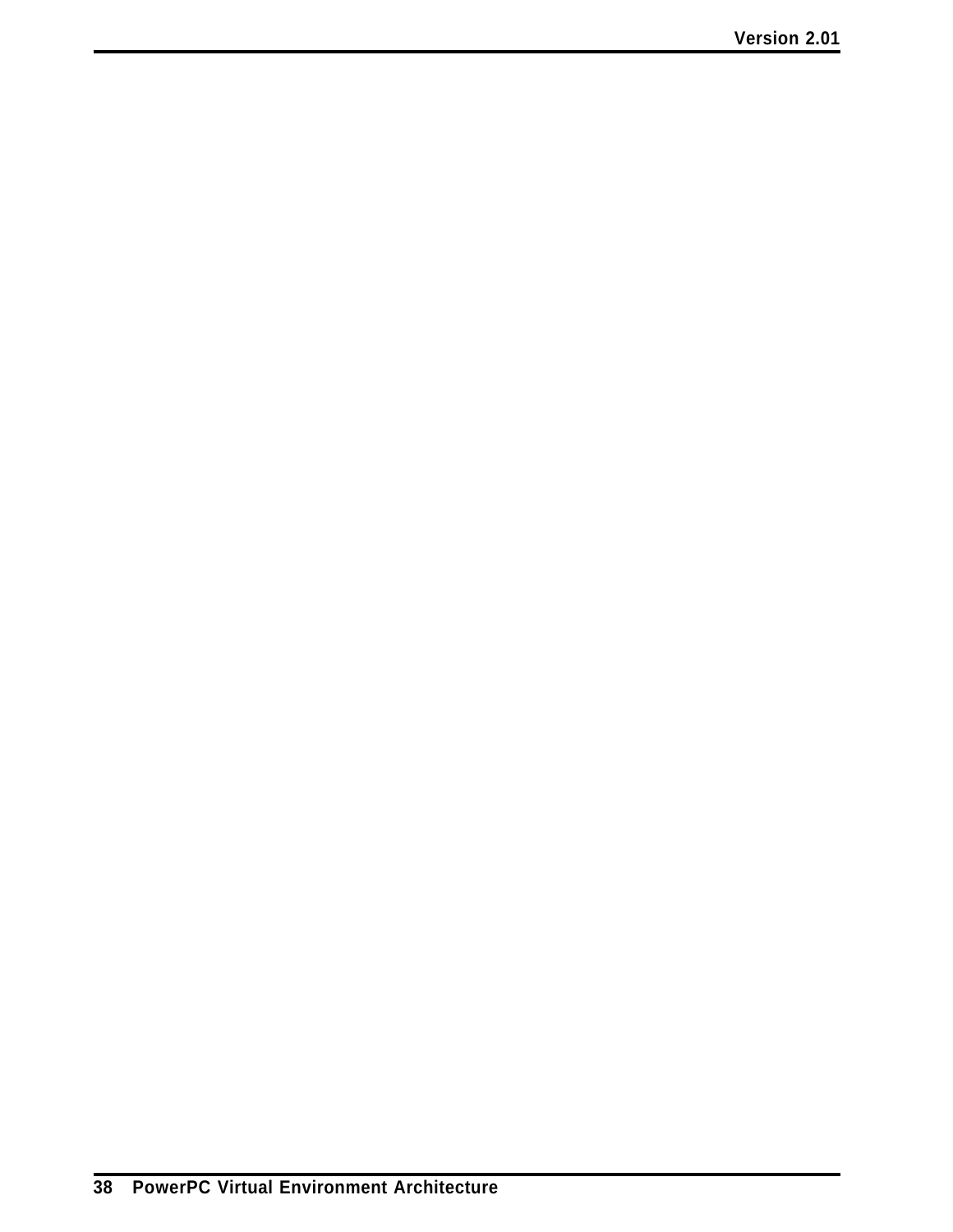# **Appendix B. Programming Examples for Sharing Storage**

This appendix gives examples of how dependencies and the *Synchronization* instructions can be used to control storage access ordering when storage is shared between programs.

Many of the examples use extended mnemonics (e.g., *bne, bne-, cmpw*) that are defined in the Appendix entitled "Assembler Extended Mnemonics" in Book I, *PowerPC User Instruction Set Architecture*.

Many of the examples use the *Load And Reserve* and *Store Conditional* instructions, in a sequence that begins with a *Load And Reserve* instruction and ends with a *Store Conditional* instruction (specifying the same storage location as the *Load Conditional*) followed by a *Branch Conditional* instruction that tests whether the *Store Conditional* instruction succeeded.

In these examples it is assumed that contention for the shared resource is low; the conditional branches are optimized for this case by using " + " and " - " suffixes appropriately.

The examples deal with words; they can be used for doublewords by changing all word-specific mnemonics to the corresponding doubleword-specific mnemonics (e.g., *lwarx* to *ldarx*, *cmpw* to *cmpd*).

In this appendix it is assumed that all shared storage locations are in storage that is Memory Coherence Required, and that the storage locations specified by *Load And Reserve* and *Store Conditional* instructions are in storage that is neither Write Through Required nor Caching Inhibited.

## **B.1 Atomic Update Primitives**

This section gives examples of how the *Load And Reserve* and *Store Conditional* instructions can be used to emulate atomic read/modify/write operations.

An atomic read/modify/write operation reads a storage location and writes its next value, which may be a function of its current value, all as a single

atomic operation. The examples shown provide the effect of an atomic read/modify/write operation, but use several instructions rather than a single atomic instruction.

### **Fetch and No-op**

The "Fetch and No-op" primitive atomically loads the current value in a word in storage.

In this example it is assumed that the address of the word to be loaded is in GPR 3 and the data loaded are returned in GPR 4.

|           | $loop: lwarx$ $r4,0,r3$ | #load and reserve         |
|-----------|-------------------------|---------------------------|
|           | stwcx. r4, 0, r3        | #store old value if       |
|           |                         | # still reserved          |
| bne— loop |                         | #loop if lost reservation |

Note:

1. The *stwcx.*, if it succeeds, stores to the target location the same value that was loaded by the preceding *lwarx*. While the store is redundant

with respect to the value in the location, its success ensures that the value loaded by the *lwarx* is still the current value at the time the *stwcx.* is executed.

### **Fetch and Store**

The "Fetch and Store" primitive atomically loads and replaces a word in storage.

In this example it is assumed that the address of the word to be loaded and replaced is in GPR 3, the new value is in GPR 4, and the old value is returned in GPR 5.

|           | $loop: lwarx$ $r5,0,r3$<br>stwcx. r4, 0, r3 | #load and reserve<br>#store new value if |  |  |
|-----------|---------------------------------------------|------------------------------------------|--|--|
|           |                                             | # still reserved                         |  |  |
| bne- loop |                                             | #loop if lost reservation                |  |  |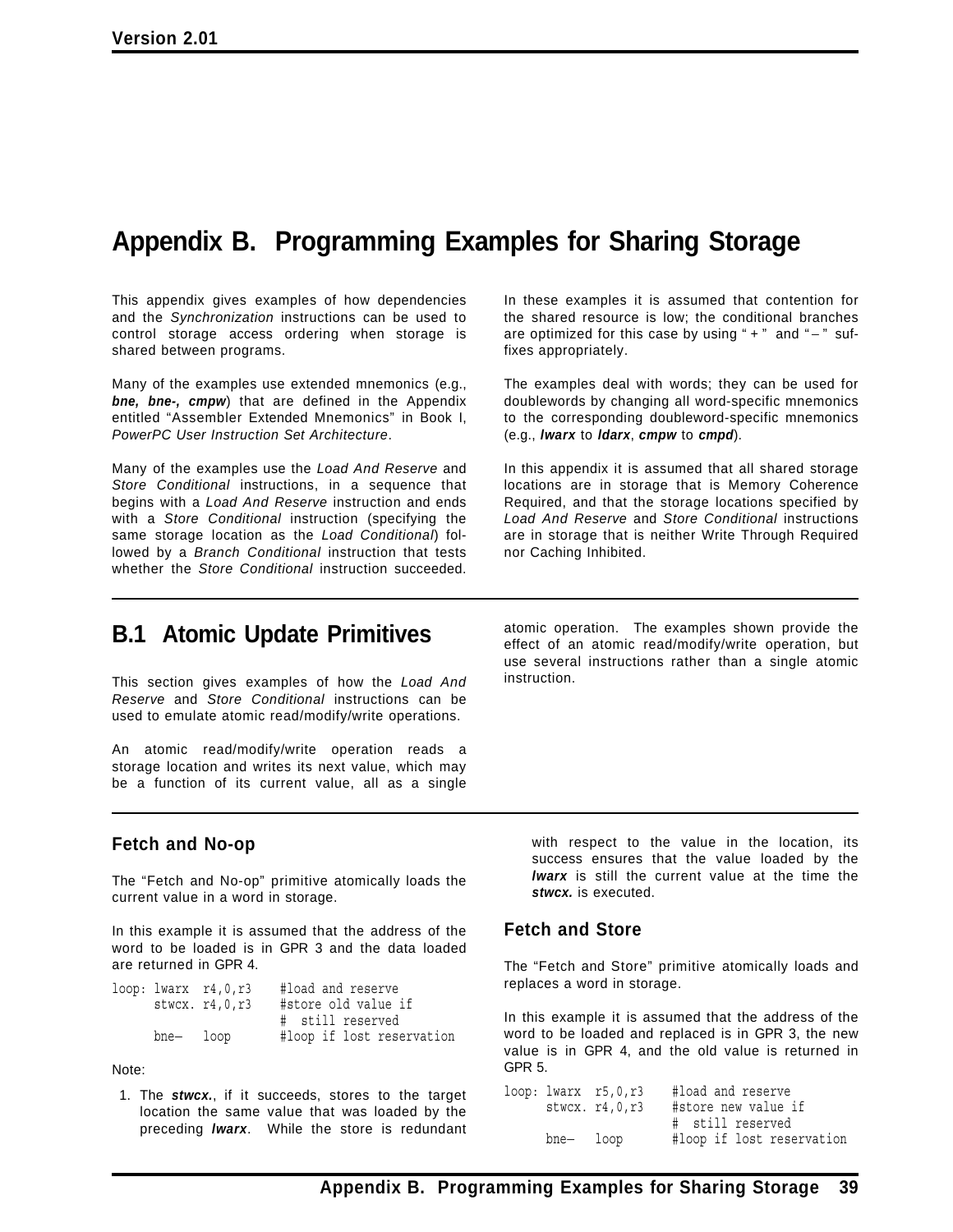### **Fetch and Add**

The "Fetch and Add" primitive atomically increments a word in storage.

In this example it is assumed that the address of the word to be incremented is in GPR 3, the increment is in GPR 4, and the old value is returned in GPR 5.

```
loop: lwarx r5,0,r3 #load and reserve
     add r0,r4,r5 #increment word
     stwcx. r0,0,r3 #store new value if
                     # still reserved
     bne− loop #loop if lost reservation
```
### **Fetch and AND**

The "Fetch and AND" primitive atomically ANDs a value into a word in storage.

In this example it is assumed that the address of the word to be ANDed is in GPR 3, the value to AND into it is in GPR 4, and the old value is returned in GPR 5.

|           | $loop: lwarz$ $r5, 0, r3$ | #load and reserve         |
|-----------|---------------------------|---------------------------|
|           | and $r0, r4, r5$          | #AND word                 |
|           | stwcx. r0, 0, r3          | #store new value if       |
|           |                           | # still reserved          |
| bne- loop |                           | #loop if lost reservation |

Note:

1. The sequence given above can be changed to perform another Boolean operation atomically on a word in storage, simply by changing the *and* instruction to the desired Boolean instruction (*or, xor,* etc.).

### **Test and Set**

This version of the "Test and Set" primitive atomically loads a word from storage, sets the word in storage to a nonzero value if the value loaded is zero, and sets the EQ bit of CR Field 0 to indicate whether the value loaded is zero.

In this example it is assumed that the address of the word to be tested is in GPR 3, the new value (nonzero) is in GPR 4, and the old value is returned in GPR 5.

| # not equal to 0          |
|---------------------------|
| #try to store non-0       |
| #loop if lost reservation |
|                           |

### **Compare and Swap**

The "Compare and Swap" primitive atomically compares a value in a register with a word in storage, if they are equal stores the value from a second register into the word in storage, if they are unequal loads the word from storage into the first register, and sets the EQ bit of CR Field 0 to indicate the result of the comparison.

In this example it is assumed that the address of the word to be tested is in GPR 3, the comparand is in GPR 4 and the old value is returned there, and the new value is in GPR 5.

| bne- exit       | $loop: lwarx$ $r6, 0, r3$<br>$cmpw$ $r4, r6$ | #load and reserve<br>#1st 2 operands equal? |
|-----------------|----------------------------------------------|---------------------------------------------|
|                 | stwcx. r5, 0, r3                             | #skip if not<br>#store new value if         |
|                 |                                              | # still reserved                            |
| bne— loop       |                                              | #loop if lost reservation                   |
| exit: mr r4, r6 |                                              | #return value from storage                  |

Notes:

- 1. The semantics given for "Compare and Swap" above are based on those of the IBM System/370 Compare and Swap instruction. Other architectures may define a Compare and Swap instruction differently.
- 2. "Compare and Swap" is shown primarily for pedagogical reasons. It is useful on machines that lack the better synchronization facilities provided by *lwarx* and *stwcx.*. A major weakness of a System/370-style Compare and Swap instruction is that, although the instruction itself is atomic, it checks only that the old and current values of the word being tested are equal, with the result that programs that use such a Compare and Swap to control a shared resource can err if the word has been modified and the old value subsequently restored. The sequence shown above has the same weakness.
- 3. In some applications the second *bne-* instruction and/or the *mr* instruction can be omitted. The *bne-* is needed only if the application requires that if the EQ bit of CR Field 0 on exit indicates "not equal" then (r4) and (r6) are in fact not equal. The *mr* is needed only if the application requires that if the comparands are not equal then the word from storage is loaded into the register with which it was compared (rather than into a third register). If either or both of these instructions is omitted, the resulting Compare and Swap does not obey System/370 semantics.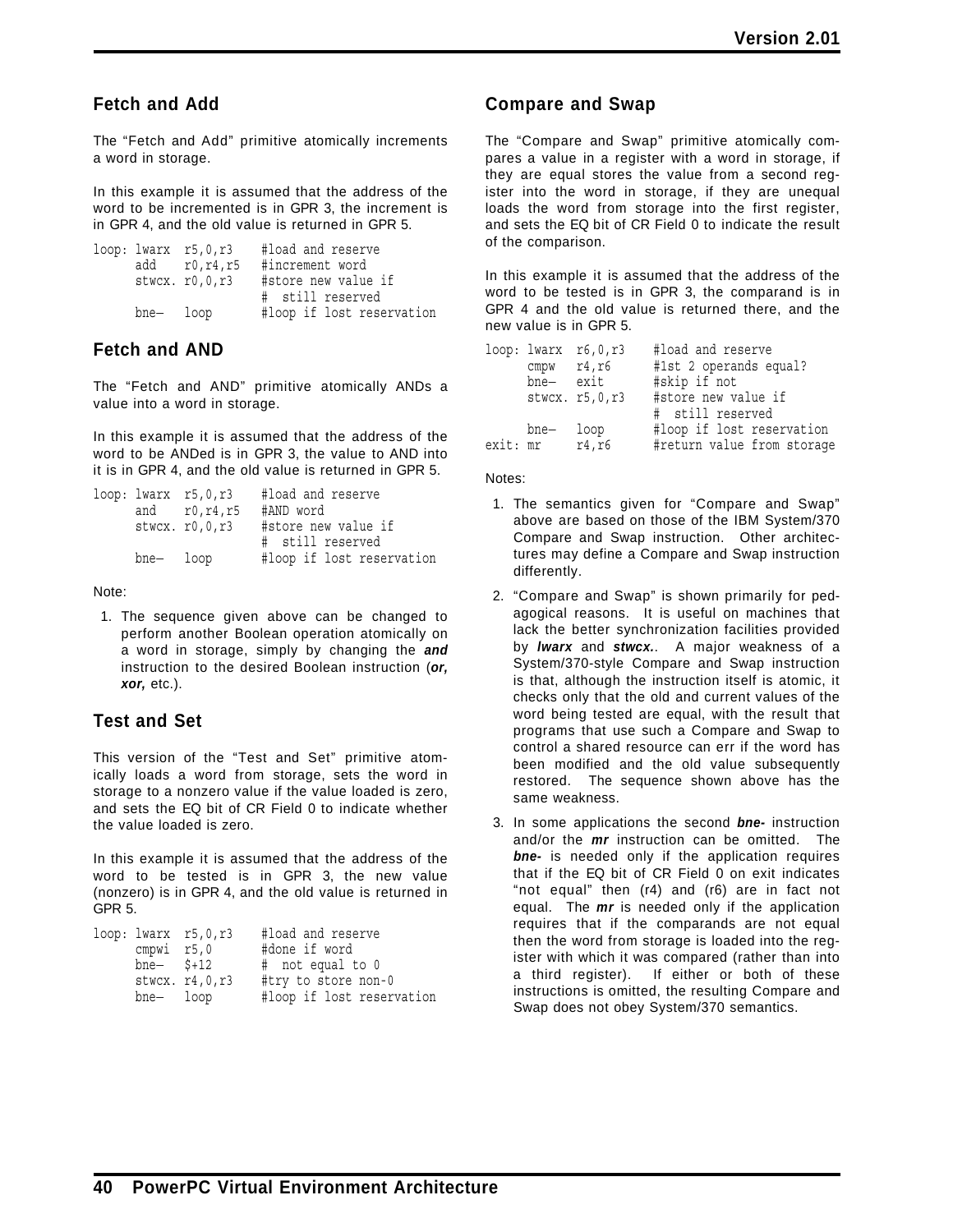# **B.2 Lock Acquisition and Release, and Related Techniques**

This section gives examples of how dependencies and the *Synchronization* instructions can be used to imple-

### **B.2.1 Lock Acquisition and Import Barriers**

An "import barrier" is an instruction or sequence of instructions that prevents storage accesses caused by instructions following the barrier from being performed before storage accesses that acquire a lock have been performed. An import barrier can be used to ensure that a shared data structure protected by a lock is not accessed until the lock has been acquired. A *sync* instruction can be used as an import barrier, but the approaches shown below will generally yield better performance because they order only the relevant storage accesses.

### **B.2.1.1 Acquire Lock and Import Shared Storage**

If *lwarx* and *stwcx.* instructions are used to obtain the lock, an import barrier can be constructed by placing an *isync* instruction immediately following the loop containing the *lwarx* and *stwcx.*. The following example uses the "Compare and Swap" primitive to acquire the lock.

In this example it is assumed that the address of the lock is in GPR 3, the value indicating that the lock is free is in GPR 4, the value to which the lock should be set is in GPR 5, the old value of the lock is returned in GPR 6, and the address of the shared data structure is in GPR 9.

|       |       | $loop: lwarx$ $r6,0,r3$ | #load lock and reserve          |
|-------|-------|-------------------------|---------------------------------|
|       |       | $cmpw$ $r4, r6$         | #skip ahead if                  |
|       | bne—  | wait                    | # lock not free                 |
|       |       | stwcx. r5, 0, r3        | #try to set lock                |
|       | bne—  | loop                    | #loop if lost reservation       |
|       | isync |                         | #import barrier                 |
|       | lwz   |                         | r7, data1(r9) #load shared data |
|       | ٠     |                         |                                 |
|       |       |                         |                                 |
| wait: |       |                         | #wait for lock to free          |

The second *bne-* does not complete until CR0 has been set by the *stwcx.*. The *stwcx.* does not set CR0 until it has completed (successfully or unsuccessfully). The lock is acquired when the *stwcx.* completes successfully. Together, the second *bne-* and the subsequent *isync* create an import barrier that prevents the load from "data1" from being performed until the branch has been resolved not to be taken.

ment locks, import and export barriers, and similar constructs.

If the shared data structure is in storage that is neither Write Through Required nor Caching Inhibited, an *lwsync* instruction can be used instead of the *isync* instruction. If *lwsync* is used, the load from "data1" may be performed before the *stwcx.*. But if the *stwcx.* fails, the second branch is taken and the *lwarx* is reexecuted. If the *stwcx.* succeeds, the value returned by the load from "data1" is valid even if the load is performed before the *stwcx.*, because the *lwsync* ensures that the load is performed after the instance of the *lwarx* that created the reservation used by the successful *stwcx.*.

### **B.2.1.2 Obtain Pointer and Import Shared Storage**

If *lwarx* and *stwcx.* instructions are used to obtain a pointer into a shared data structure, an import barrier is not needed if all the accesses to the shared data structure depend on the value obtained for the pointer. The following example uses the "Fetch and Add" primitive to obtain and increment the pointer.

In this example it is assumed that the address of the pointer is in GPR 3, the value to be added to the pointer is in GPR 4, and the old value of the pointer is returned in GPR 5.

|                 | $loop: lwarx$ $r5, 0, r3$ | #load pointer and reserve      |
|-----------------|---------------------------|--------------------------------|
|                 | $add$ $r0, r4, r5$        | #increment the pointer         |
|                 | stwcx. r0, 0, r3          | #try to store new value        |
|                 | bne— loop                 | #loop if lost reservation      |
| $\frac{1}{2}wz$ |                           | r7,data1(r5) #load shared data |

The load from "data1" cannot be performed until the pointer value has been loaded into GPR 5 by the *lwarx*. The load from "data1" may be performed before the *stwcx.*. But if the *stwcx.* fails, the branch is taken and the value returned by the load from "data1" is discarded. If the *stwcx.* succeeds, the value returned by the load from "data1" is valid even if the load is performed before the *stwcx.*, because the load uses the pointer value returned by the instance of the *lwarx* that created the reservation used by the successful *stwcx.*.

An *isync* instruction could be placed between the *bne*and the subsequent *lwz*, but no *isync* is needed if all accesses to the shared data structure depend on the value returned by the *lwarx*.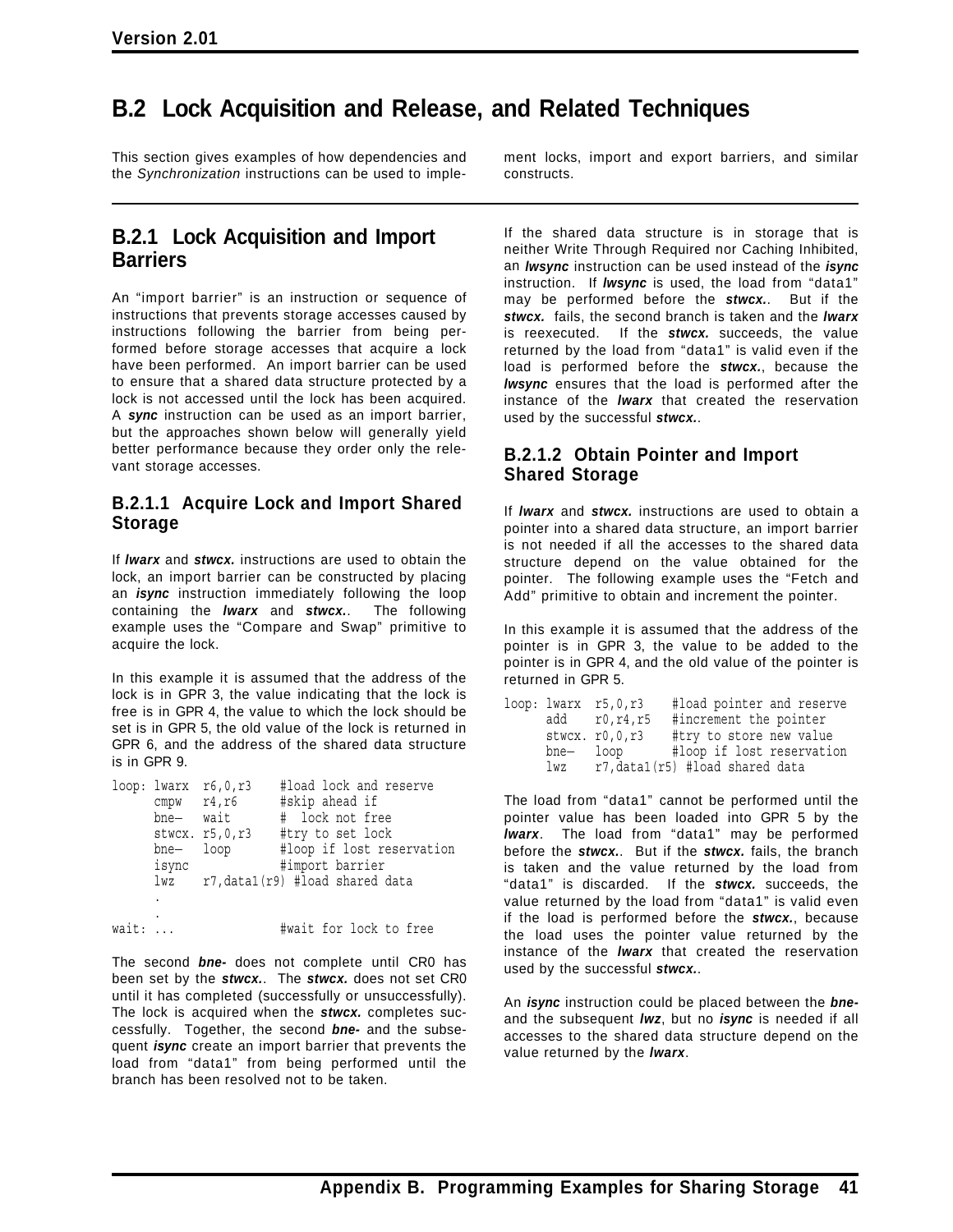### **B.2.2 Lock Release and Export Barriers**

An "export barrier" is an instruction or sequence of instructions that prevents the store that releases a lock from being performed before stores caused by instructions preceding the barrier have been performed. An export barrier can be used to ensure that all stores to a shared data structure protected by a lock will be performed with respect to any other processor before the store that releases the lock is performed with respect to that processor.

### **B.2.2.1 Export Shared Storage and Release Lock**

A *sync* instruction can be used as an export barrier independent of the storage control attributes (e.g., presence or absence of the Caching Inhibited attribute) of the storage containing the shared data structure. Because the lock must be in storage that is neither Write Through Required nor Caching Inhibited, if the shared data structure is in storage that is Write Through Required or Caching Inhibited a *sync* instruction *must* be used as the export barrier.

In this example it is assumed that the shared data structure is in storage that is Caching Inhibited, the address of the lock is in GPR 3, the value indicating that the lock is free is in GPR 4, and the address of the shared data structure is in GPR 9.

| stw  | r7, data1(r9) #store shared data (last) |  |
|------|-----------------------------------------|--|
| sync | #export barrier                         |  |
| stw  | r4, lock(r3) #release lock              |  |

The *sync* ensures that the store that releases the lock will not be performed with respect to any other processor until all stores caused by instructions preceding the *sync* have been performed with respect to that processor.

### **B.2.2.2 Export Shared Storage and Release Lock using eieio or lwsync**

If the shared data structure is in storage that is neither Write Through Required nor Caching Inhibited, an *eieio* instruction can be used as the export barrier. Using *eieio* rather than *sync* will yield better performance in most systems.

In this example it is assumed that the shared data structure is in storage that is neither Write Through Required nor Caching Inhibited, the address of the lock is in GPR 3, the value indicating that the lock is free is in GPR 4, and the address of the shared data structure is in GPR 9.

```
stw r7,data1(r9) #store shared data (last)
eieio #export barrier
stw r4,lock(r3) #release lock
```
The *eieio* ensures that the store that releases the lock will not be performed with respect to any other processor until all stores caused by instructions preceding the *eieio* have been performed with respect to that processor.

However, for storage that is neither Write Through Required nor Caching Inhibited, *eieio* orders only stores and has no effect on loads. If the portion of the program preceding the *eieio* contains loads from the shared data structure and the stores to the shared data structure do not depend on the values returned by those loads, the store that releases the lock could be performed before those loads. If it is necessary to ensure that those loads are performed before the store that releases the lock, *lwsync* should be used instead of *eieio*. Alternatively, the technique described in Section B.2.3 can be used.

## **B.2.3 Safe Fetch**

If a load must be performed before a subsequent store (e.g., the store that releases a lock protecting a shared data structure), a technique similar to the following can be used.

In this example it is assumed that the address of the storage operand to be loaded is in GPR 3, the contents of the storage operand are returned in GPR 4, and the address of the storage operand to be stored is in GPR 5.

| lwz  | r4,0(r3) | #load shared data        |
|------|----------|--------------------------|
| cmpw | r4,r4    | #set CRO to "equal"      |
| bne— | $S-8$    | #branch never taken      |
| stw  | r7,0(r5) | #store other shared data |

An alternative is to use a technique similar to that described in Section B.2.1.2, by causing the *stw* to depend on the value returned by the *lwz* and omitting the *cmpw* and *bne-*. The dependency could be created by ANDing the value returned by the *lwz* with zero and then adding the result to the value to be stored by the *stw*. If both storage operands are in storage that is neither Write Through Required nor Caching Inhibited, another alternative is to replace the *cmpw* and *bne-* with an *lwsync* instruction.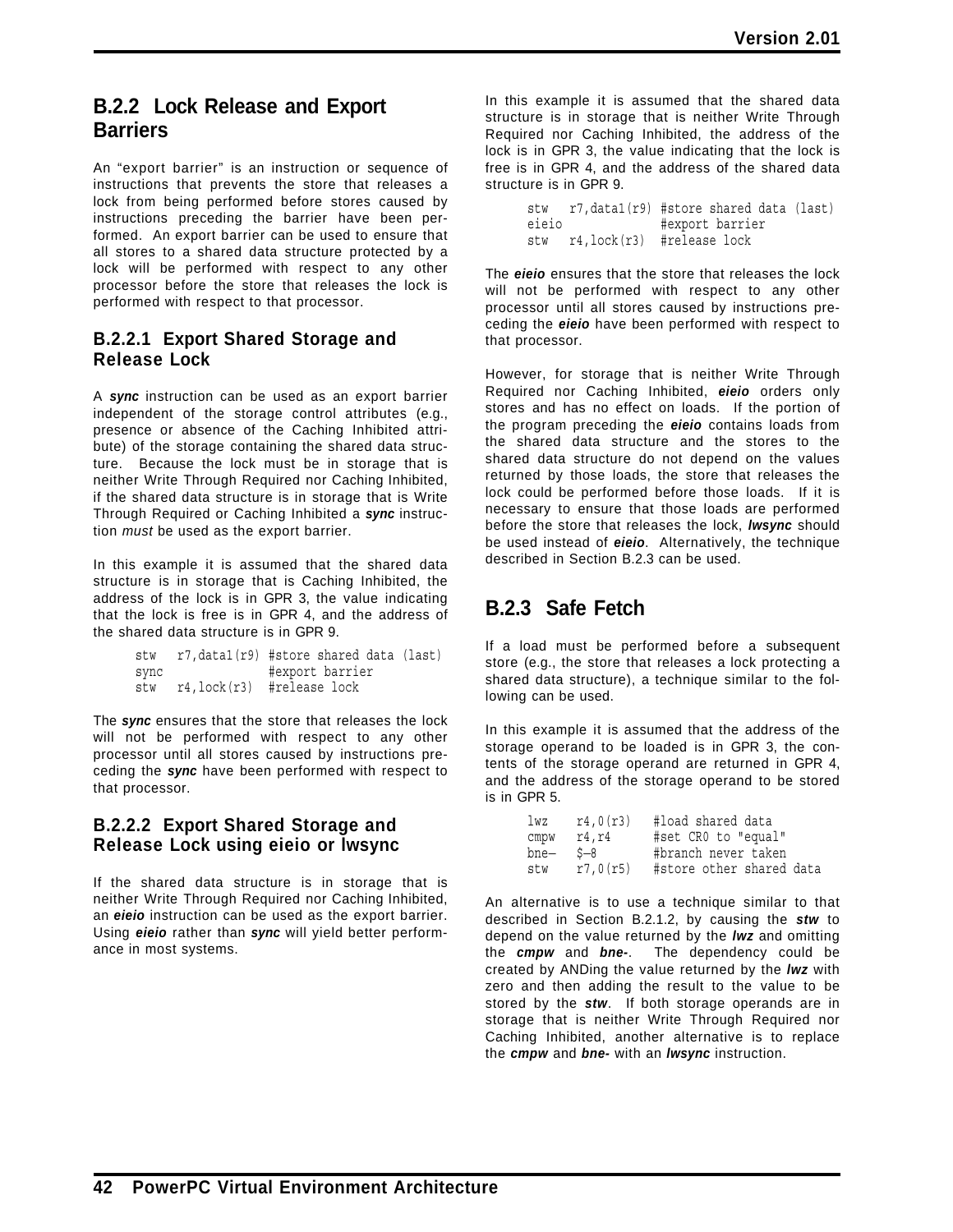# **B.3 List Insertion**

This section shows how the *lwarx* and *stwcx.* instructions can be used to implement simple insertion into a singly linked list. (Complicated list insertion, in which multiple values must be changed atomically, or in which the correct order of insertion depends on the contents of the elements, cannot be implemented in the manner shown below and requires a more complicated strategy such as using locks.)

The "next element pointer" from the list element after which the new element is to be inserted, here called the "parent element", is stored into the new element, so that the new element points to the next element in the list; this store is performed unconditionally. Then the address of the new element is conditionally stored into the parent element, thereby adding the new element to the list.

In this example it is assumed that the address of the parent element is in GPR 3, the address of the new element is in GPR 4, and the next element pointer is at offset 0 from the start of the element. It is also assumed that the next element pointer of each list element is in a reservation granule separate from that of the next element pointer of all other list elements.

|          | loop: lwarx  r2, 0, r3<br>$stw$ $r2,0(r4)$ | #get next pointer<br>#store in new element |
|----------|--------------------------------------------|--------------------------------------------|
| eieio    |                                            | #order stw before stwcx.                   |
|          | stwcx. r4, 0, r3                           | #add new element to list                   |
| bne-loop |                                            | #loop if stwcx. failed                     |

In the preceding example, *lwsync* can be used instead of *eieio*.

In the preceding example, if two list elements have next element pointers in the same reservation granule then, in a multiprocessor, "livelock" can occur. (Livelock is a state in which processors interact in a way such that no processor makes forward progress.)

If it is not possible to allocate list elements such that each element's next element pointer is in a different reservation granule, then livelock can be avoided by using the following, more complicated, sequence.

| #order stw before stwcx.  |
|---------------------------|
|                           |
|                           |
| #loop if changed (someone |
|                           |
| #add new element to list  |
|                           |
|                           |

In the preceding example, livelock is avoided by the fact that each processor reexecutes the *stw* only if some other processor has made forward progress.

# **B.4 Notes**

- 1. To increase the likelihood that forward progress is made, it is important that looping on *lwarx*/*stwcx.* pairs be minimized. For example, in the "Test and Set" sequence shown in Section B.1, this is achieved by testing the old value before attempting the store; were the order reversed, more *stwcx.* instructions might be executed, and reservations might more often be lost between the *lwarx* and the *stwcx.*.
- 2. The manner in which *lwarx* and *stwcx.* are communicated to other processors and mechanisms, and between levels of the storage hierarchy within a given processor, is implementation-dependent. In some implementations performance may be improved by minimizing looping on a *lwarx* instruction that fails to return a desired value. For example, in the "Test and Set" sequence shown in Section B.1, if the programmer wishes to stay in the loop until the word loaded is zero, he could change the "bne- \$+12 " to "bne- loop". However, in some implementations better performance may be obtained by using an ordinary *Load* instruction to do the initial checking of the value, as follows.

| loop: lwz |            | r5,0(r3)          | #load the word         |
|-----------|------------|-------------------|------------------------|
|           | cmpwi r5,0 |                   | #loop back if word     |
|           | bne—       | loop              | # not equal to 0       |
|           |            | $lwarx$ $r5,0,r3$ | #try again, reserving  |
|           | cmpwi r5,0 |                   | # (likely to succeed)  |
|           | bne-loop   |                   |                        |
|           |            | stwcx. r4, 0, r3  | #try to store non-0    |
|           | bne— loop  |                   | #loop if lost reserv'n |

3. In a multiprocessor, livelock is possible if there is a *Store* instruction (or any other instruction that can clear another processor's reservation; see Section 1.7.3.1) between the *lwarx* and the *stwcx.* of a *lwarx*/*stwcx.* loop and any byte of the storage location specified by the *Store* is in the reservation granule. For example, the first code sequence shown in Section B.3 can cause livelock if two list elements have next element pointers in the same reservation granule.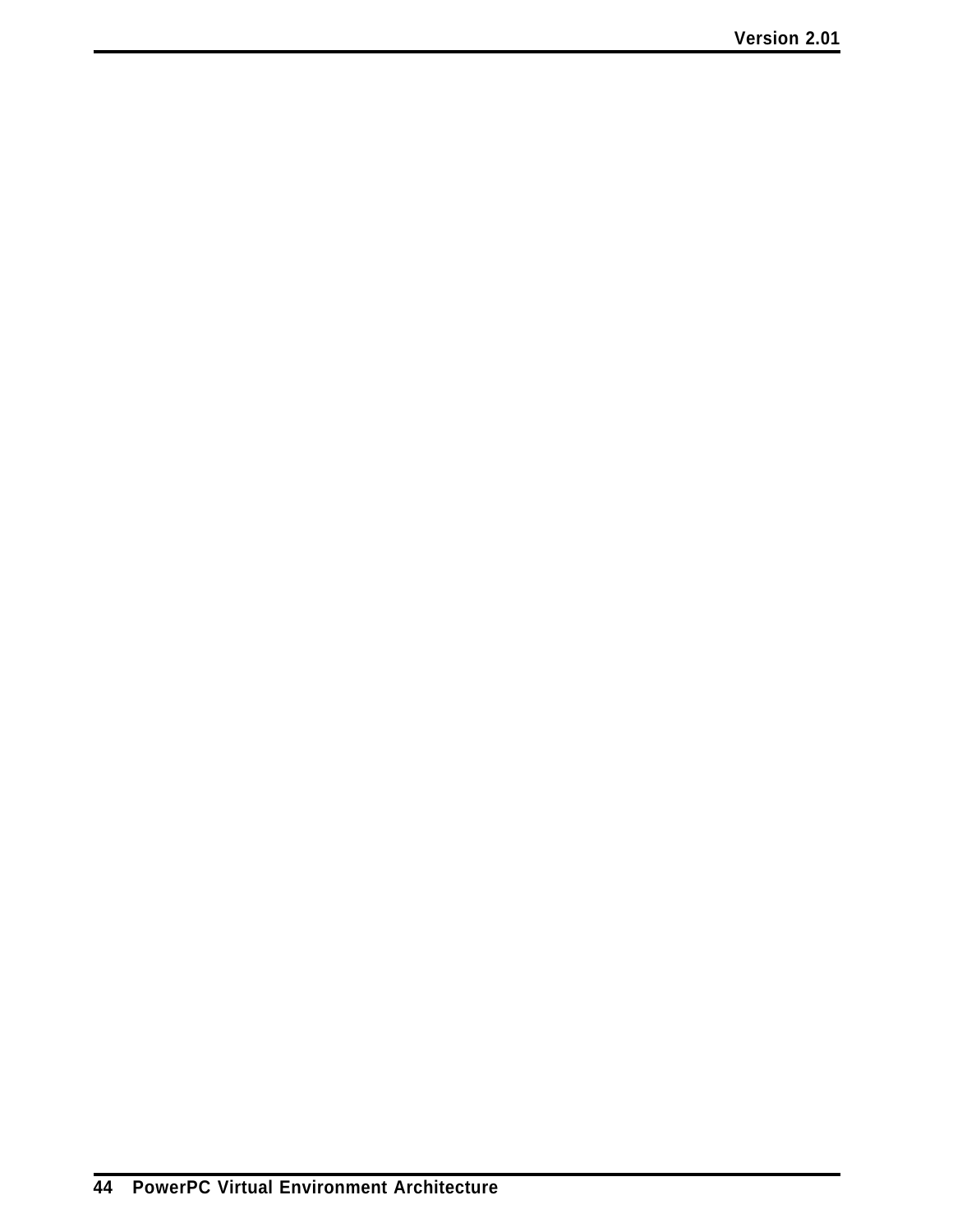# **Appendix C. Cross-Reference for Changed POWER Mnemonics**

The following table lists the POWER instruction mnemonics that have been changed in the PowerPC Virtual Environment Architecture, sorted by POWER mnemonic.

To determine the PowerPC mnemonic for one of these POWER mnemonics, find the POWER mnemonic in the second column of the table: the remainder of the line gives the PowerPC mnemonic and the page on which the instruction is described, as well as the instruction names.

POWER mnemonics that have not changed are not listed.

| Page | <b>POWER</b> |                               | <b>PowerPC</b> |                              |
|------|--------------|-------------------------------|----------------|------------------------------|
|      | Mnemonic     | <b>Instruction</b>            | Mnemonic       | <b>Instruction</b>           |
| 19   | l dclz       | l Data Cache Line Set to Zero | dcbz           | Data Cache Block set to Zero |
| 25   | l dcs        | Data Cache Synchronize        | sync           | Synchronize                  |
| 21   | lics         | Instruction Cache Synchronize | isync          | Instruction Synchronize      |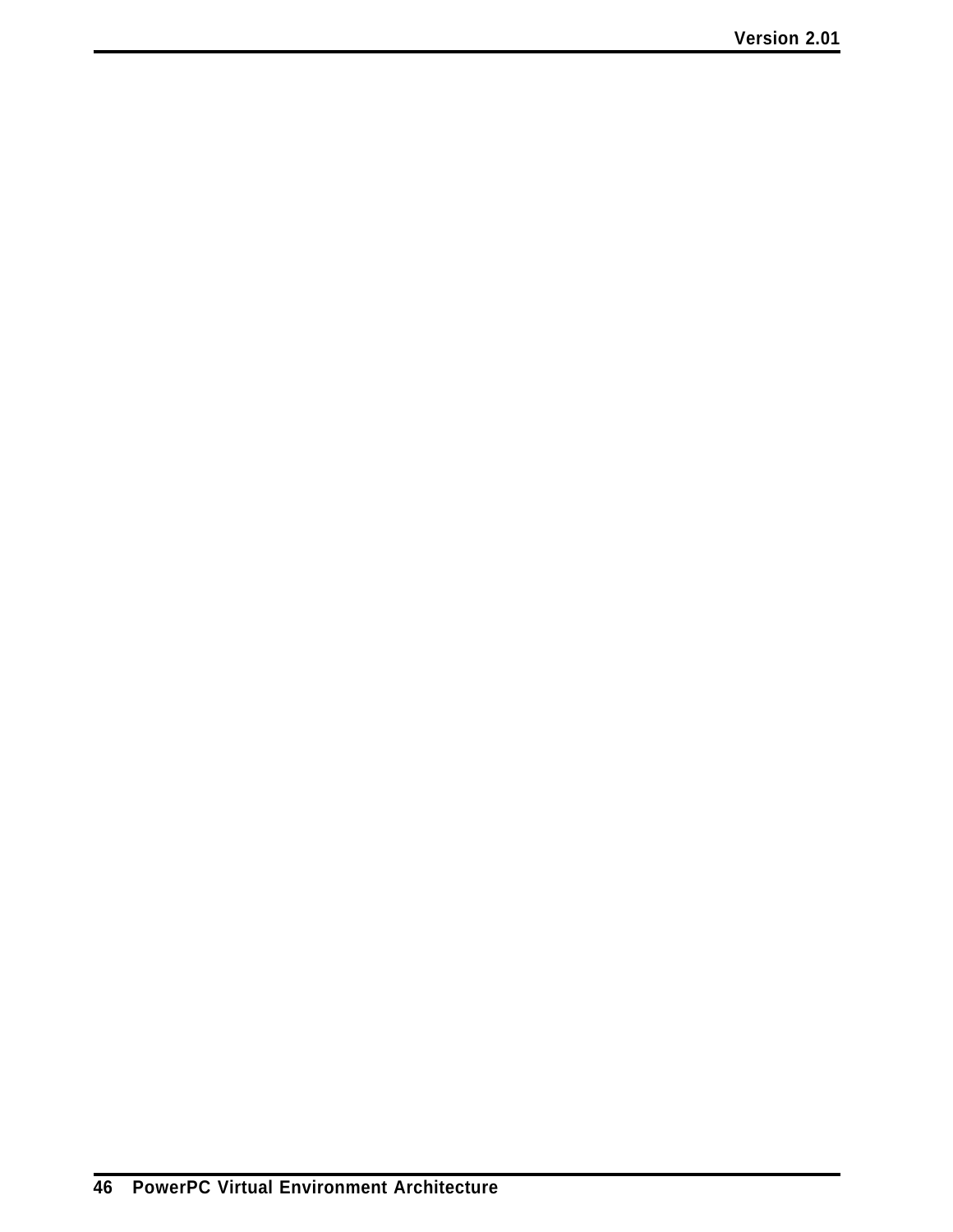# **Appendix D. New Instructions**

The following instructions in the PowerPC Virtual Environment Architecture are new: they are not in the POWER Architecture. The **eciwx** and **ecowx** The *eciwx* and *ecowx* instructions are optional.

| Data Cache Block Flush               |  |  |  |  |
|--------------------------------------|--|--|--|--|
| Data Cache Block Store               |  |  |  |  |
| Data Cache Block Touch               |  |  |  |  |
| Data Cache Block Touch for Store     |  |  |  |  |
| External Control In Word Indexed     |  |  |  |  |
| External Control Out Word Indexed    |  |  |  |  |
| Enforce In-order Execution of I/O    |  |  |  |  |
| Instruction Cache Block Invalidate   |  |  |  |  |
| Load Doubleword And Reserve Indexed  |  |  |  |  |
| Load Word And Reserve Indexed        |  |  |  |  |
| Move From Time Base                  |  |  |  |  |
| Store Doubleword Conditional Indexed |  |  |  |  |
| Store Word Conditional Indexed       |  |  |  |  |
|                                      |  |  |  |  |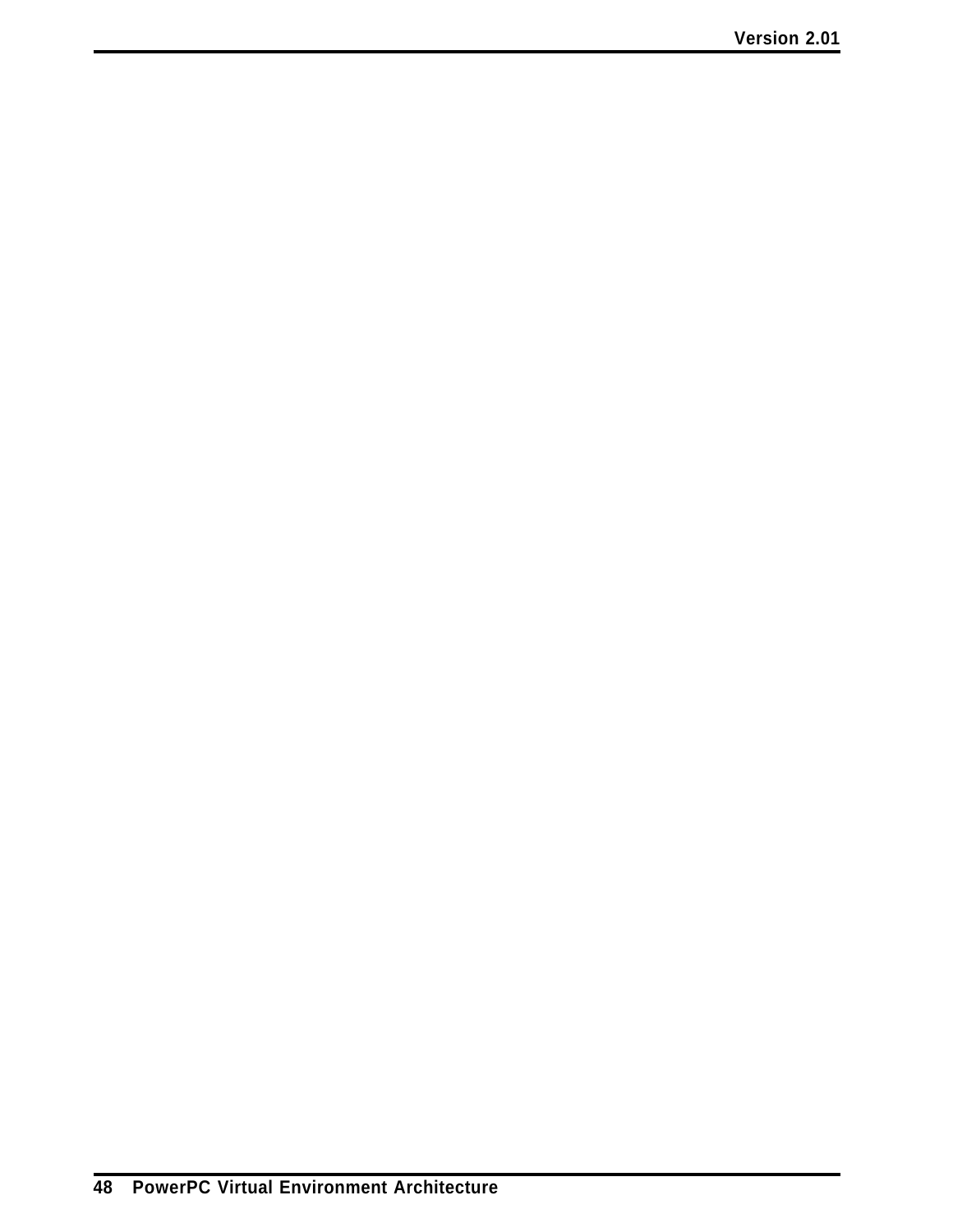# **Appendix E. PowerPC Virtual Environment Instruction Set**

| <b>Form</b> | Opcode  |               | Mode     | Mnemonic | Instruction |                                      |
|-------------|---------|---------------|----------|----------|-------------|--------------------------------------|
|             | Primary | <b>Extend</b> | Dep. $1$ | Page     |             |                                      |
| X           | 31      | 86            |          | 20       | dcbf        | Data Cache Block Flush               |
| X           | 31      | 54            |          | 19       | dcbst       | Data Cache Block Store               |
| Х           | 31      | 278           |          | 18       | dcbt        | Data Cache Block Touch               |
| Х           | 31      | 246           |          | 18       | dcbtst      | Data Cache Block Touch for Store     |
| X           | 31      | 1014          |          | 19       | dcbz        | Data Cache Block set to Zero         |
| X           | 31      | 310           |          | 34       | eciwx       | External Control In Word Indexed     |
| X           | 31      | 438           |          | 34       | ecowx       | External Control Out Word Indexed    |
| X           | 31      | 854           |          | 27       | eieio       | Enforce In-order Execution of I/O    |
| X           | 31      | 982           |          | 17       | icbi        | Instruction Cache Block Invalidate   |
| XL          | 19      | 150           |          | 21       | isync       | Instruction Synchronize              |
| X           | 31      | 84            |          | 23       | Idarx       | Load Doubleword And Reserve Indexed  |
| X           | 31      | 20            |          | 23       | Iwarx       | Load Word And Reserve Indexed        |
| <b>XFX</b>  | 31      | 371           |          | 30       | mftb        | Move From Time Base                  |
| X           | 31      | 214           |          | 24       | stdcx.      | Store Doubleword Conditional Indexed |
| X           | 31      | 150           |          | 24       | stwcx.      | Store Word Conditional Indexed       |
| X           | 31      | 598           |          | 25       | sync        | Synchronize                          |

1Key to Mode Dependency Column

Except as described in the section entitled "Effective Address Calculation" in Book I, all instructions in the PowerPC Virtual Environment Architecture are independent of whether the processor is in 32-bit or 64-bit mode.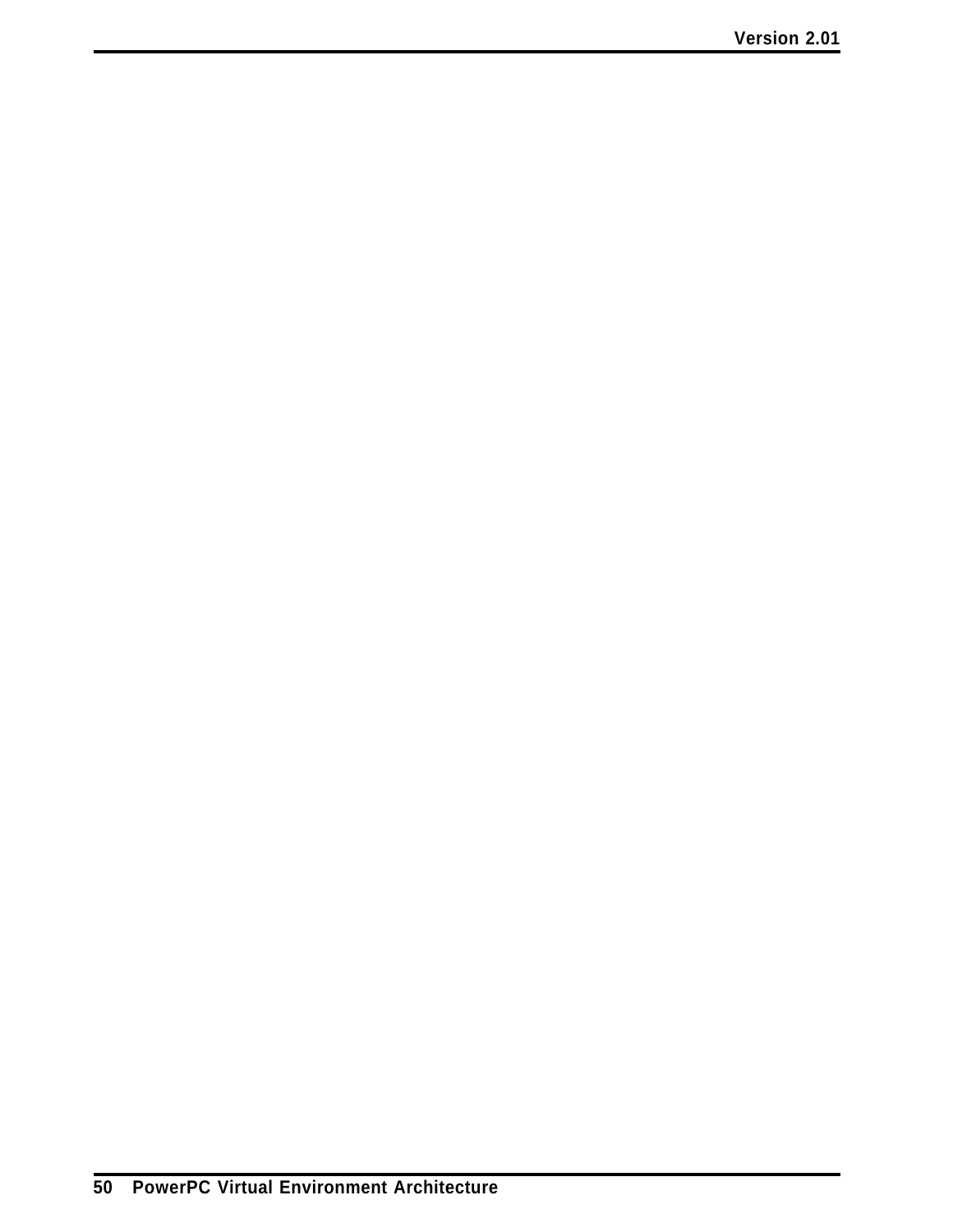# **Index**

# **A**

aliasing 6 alignment effect on performance 13, 36 atomic operation 8 atomicity 3 single-copy 3

# **B**

block 2

# **C**

cache management instructions 16, 35 cache model 3 cache parameters 15 Caching Inhibited 4 consistency 6

# **D**

data cache instructions 18, 35 data storage 1 dcbf instruction 20 dcbst instruction 11, 19 dcbt instruction 18, 35 dcbtst instruction 18 dcbz instruction 19

# **E**

eciwx instruction 33, 34 ecowx instruction 33, 34 eieio instruction 6, 27 extended mnemonics 37

# **F**

forward progress 10



Guarded 5



icbi instruction 11, 17 instruction cache instructions 17 instruction restart 14 instruction storage 1 instructions dcbf 20 dcbst 11, 19 dcbt 18, 35 dcbtst 18 dcbz 19 eciwx 33, 34 ecowx 33, 34 eieio 6, 27 icbi 11, 17 isync 11, 21 ldarx 8, 23 lwarx 8, 23 lwsync 25 mftb 30 ptesync 25 rfid 11 stdcx. 8, 24 storage control 15, 35 stwcx. 8, 24 sync 11, 25 isync instruction 11, 21



ldarx instruction 8, 23 lwarx instruction 8, 23 lwsync instruction 25



main storage 1 memory barrier 6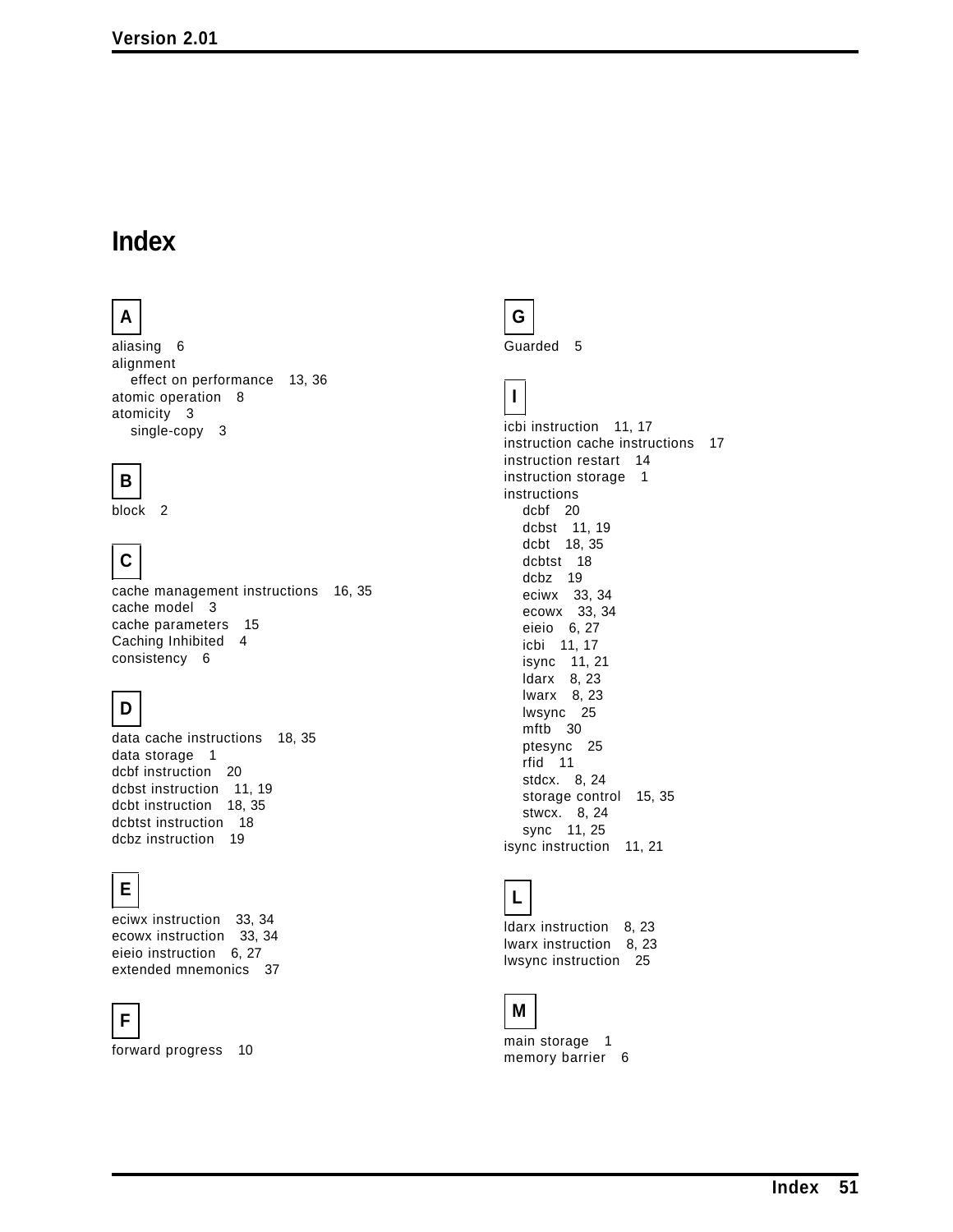Memory Coherence Required 5 mftb instruction 30

# **O**

optional instructions 33 dcbt 35 eciwx 34 ecowx 34

# **P**

page 2 performed 2 program order 1 ptesync instruction 25



registers Time Base 29 rfid instruction 11

# **S**

single-copy atomicity 3 stdcx. instruction 8, 24 storage access order 6 atomic operation 8 instruction restart 14 order 6 ordering 6, 25, 27 reservation 8 shared 6 storage access 1 definitions program order 1 storage access ordering 39 storage control attributes 4 storage control instructions 15, 35 storage location 1 stwcx. instruction 8, 24 sync instruction 11, 25 Synchronize 6



TB 29 TBL 29 TBU 29 Time Base 29



virtual storage 2



Write Through Required 4